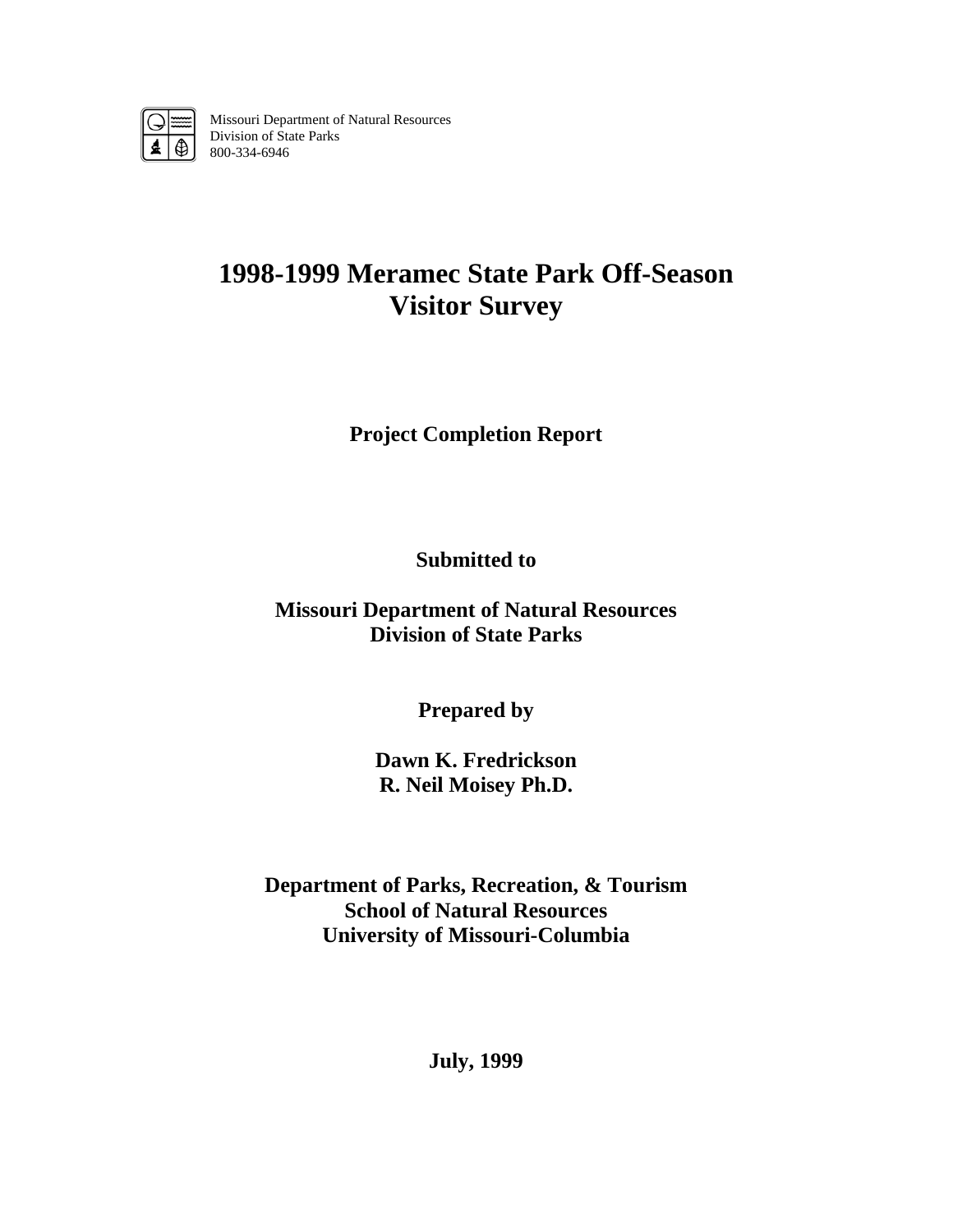# **Executive Summary**

The purpose of this study was to describe off-season visitors' sociodemographic characteristics, patterns of use, and satisfaction with park facilities, programs and services at Meramec State Park (MSP).

An on-site survey of adult visitors to MSP was conducted from November 1, 1998 to February 28, 1999. Almost four hundred (386) surveys were collected, representing an overall response rate of 55%. Results of the survey have a margin of error of plus or minus 5.1%. The following information summarizes the results of the study.

### **Socio-demographic Characteristics**

- MSP visitors were comprised of nearly equal numbers of males and females, and the average age of the adult visitors to MSP was 43.
- The highest percentage had a high school education or less and had an annual household income of \$25,000- \$50,000.
- The majority of visitors (95%) were Caucasian, 2% were Native American, and less than 1% were Hispanic (0.3%), Asian (0.8%), and African American (0.5%).
- Five percent (5%) of visitors reported having a disability.
- Over 94% of visitors were from Missouri with 2% from Illinois and 3% from other states.

• Over 38% of the Missouri visitors were from Sullivan, 31% were from a 30-mile radius around the park, and 16% were from the St. Louis area.

# **Use-Patterns**

- Almost 90% of visitors traveled 75 miles or less to visit MSP, and 98% traveled less than a day.
- Over four-fifths of MSP visitors had visited the park before.
- MSP visitors had visited the park an average of 28 times in the past year.
- Almost all (90%) of the visitors were day-users.
- Of the 10% of visitors staying overnight, the majority (72%) stayed in the MSP campground, and over two-fifths stayed two nights. The average number of nights overnight visitors stayed was 2.6.
- The majority of MSP visitors visited the park with family and/or friends, although over 20% visited the park alone.
- The majority (61%) of visitors to MSP indicated they visited during all four seasons of the year.
- Over half (54%) visited during the off-season because of fewer people.
- The most frequent recreation activities in which visitors participated were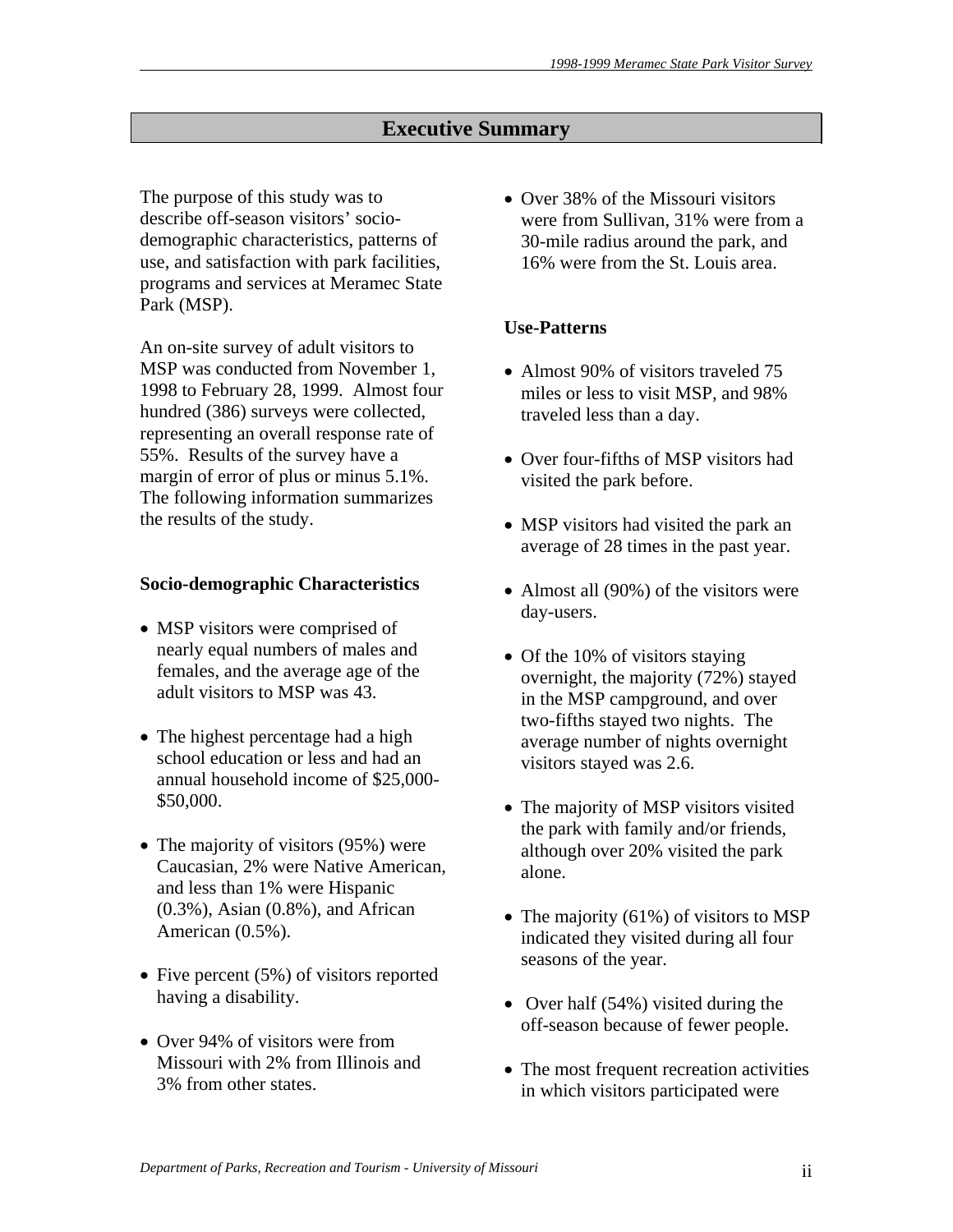viewing wildlife, hiking, picnicking, studying nature, fishing, and visiting the visitor center.

## **Satisfaction and Other Measures**

- Ninety-eight percent (98%) of the visitors were either very or somewhat satisfied overall.
- Visitors were most satisfied with the park signs and least satisfied with river access areas.
- The majority of visitors gave high ratings on care of natural resources.
- Clean restrooms, upkeep of park facilities, and being free of litter and trash were the areas identified as needing the most attention. Visitors gave these areas lower performance ratings, but felt these attributes were of higher importance.
- Only one-fourth (27%) of visitors did not rate MSP as excellent on being safe.
- One-third (34%) of visitors with safety concerns either did not have a reason for not rating MSP excellent on safety, or felt that no place could be perfectly safe. Fifteen percent (15%) of visitors commented on the behavior of other visitors, 13% felt that trail conditions were dangerous, and 9% commented on the lack of park personnel or rangers patrolling the park.
- Only 13% of visitors to MSP felt crowded during their visit. One-third of them felt crowded at the boat ramps and river access areas.
- Campers' perceptions of crowding were significantly higher than noncampers' perceptions.
- One-fourth of the respondents provided additional comments or suggestions, almost half (46%) of which were positive comments.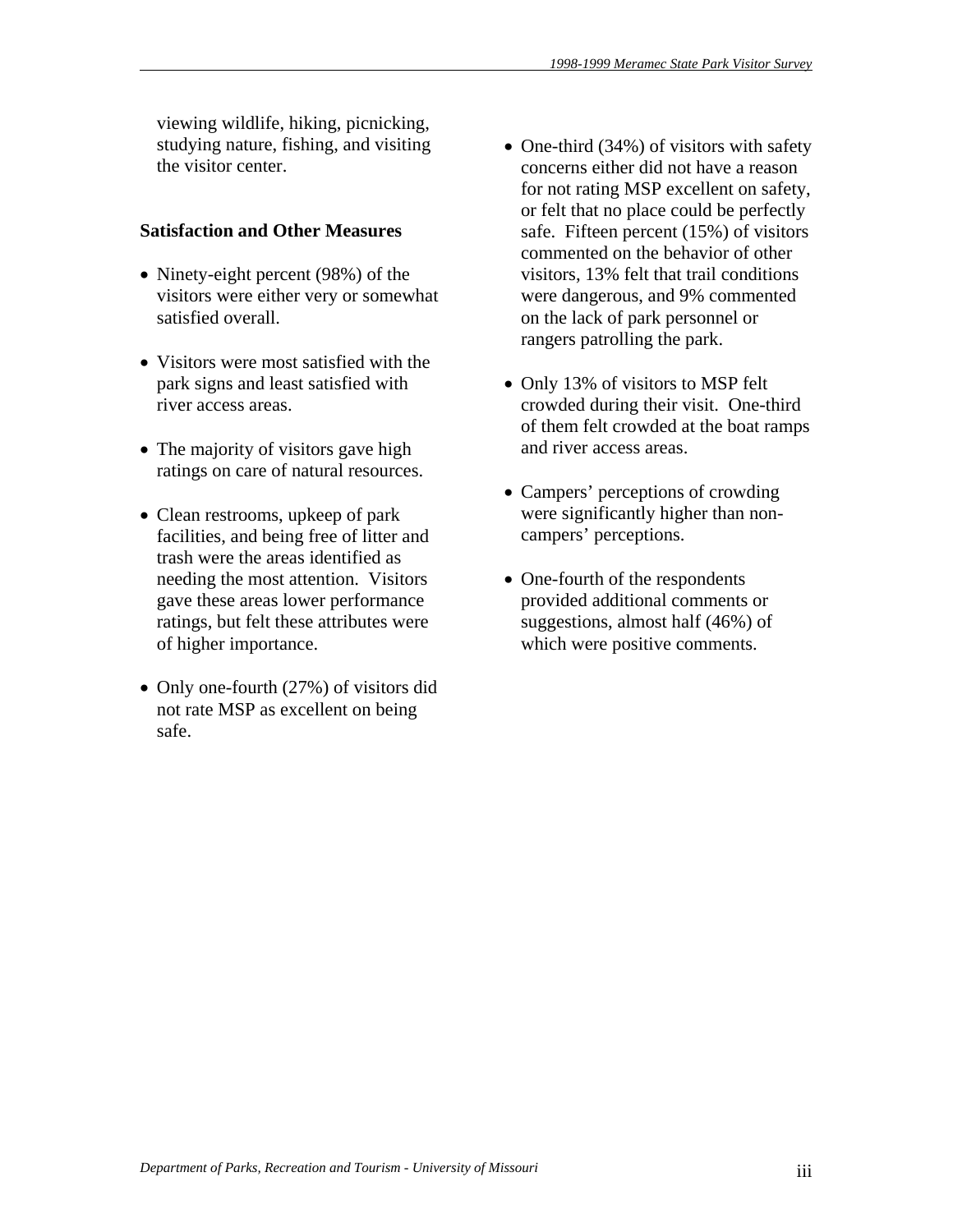# **Acknowledgements**

Conducting and successfully completing a study of this magnitude and complexity could not have been accomplished without the cooperation of many individuals. Almost 400 visitors to Meramec State Park voluntarily agreed to provide the information upon which this report is based. It is clear from their input that these visitors care very much for the recreation resources in the Missouri State Park System. Their efforts will provide invaluable input into the planning process and providing for more effective and responsive management of these resources.

Many thanks also go to the survey clerks who collected the data at Meramec State Park, and the students at the University of Missouri who participated in the coding and computer data entry of the questionnaires. They are: Mari Trott, Emil Trott, Carrie Robinett, and Chris Thoele.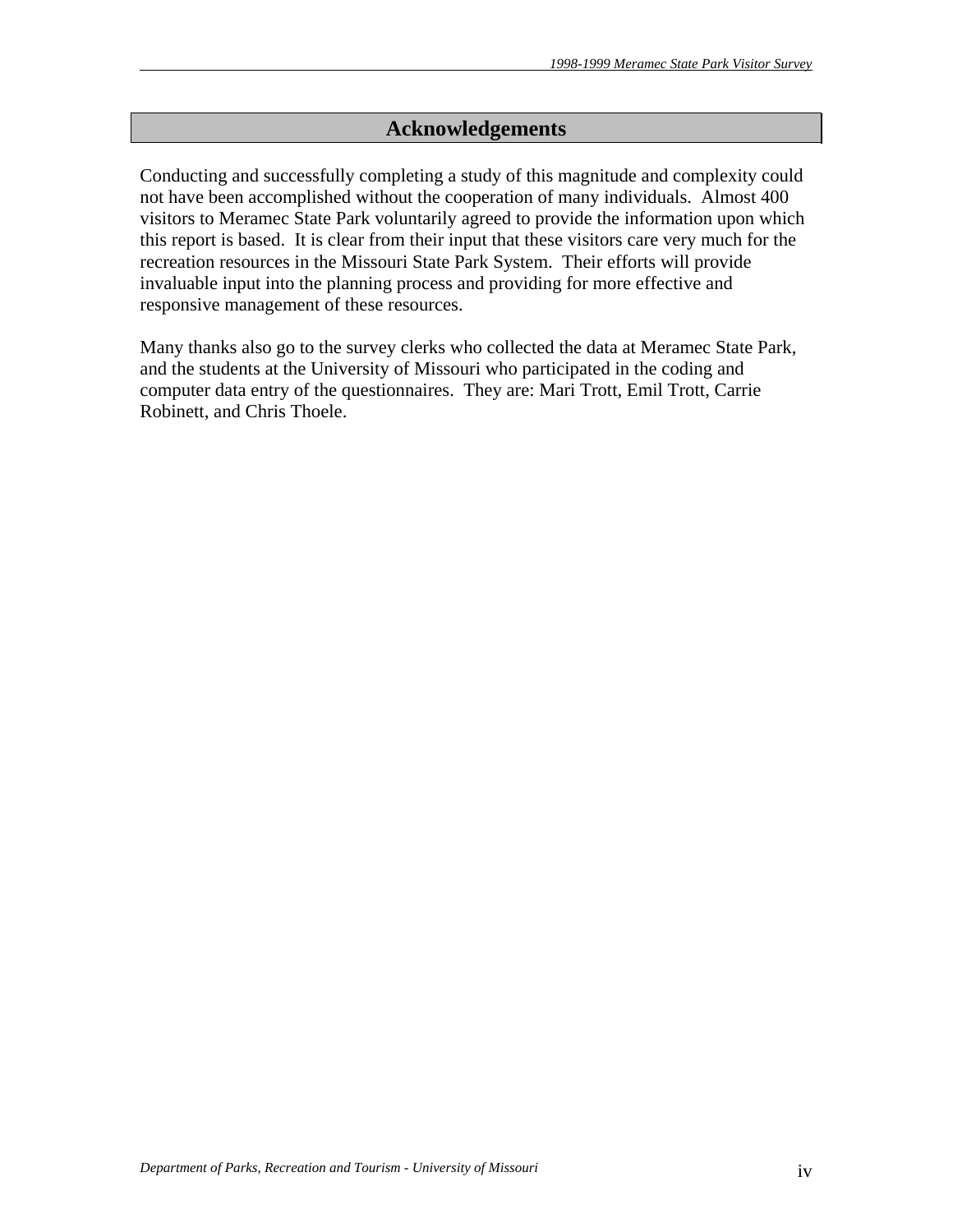# **Table of Contents**

| Recreation Activity Participation |  |
|-----------------------------------|--|
|                                   |  |
|                                   |  |
|                                   |  |
|                                   |  |
|                                   |  |
|                                   |  |
|                                   |  |
|                                   |  |
|                                   |  |
|                                   |  |
|                                   |  |
|                                   |  |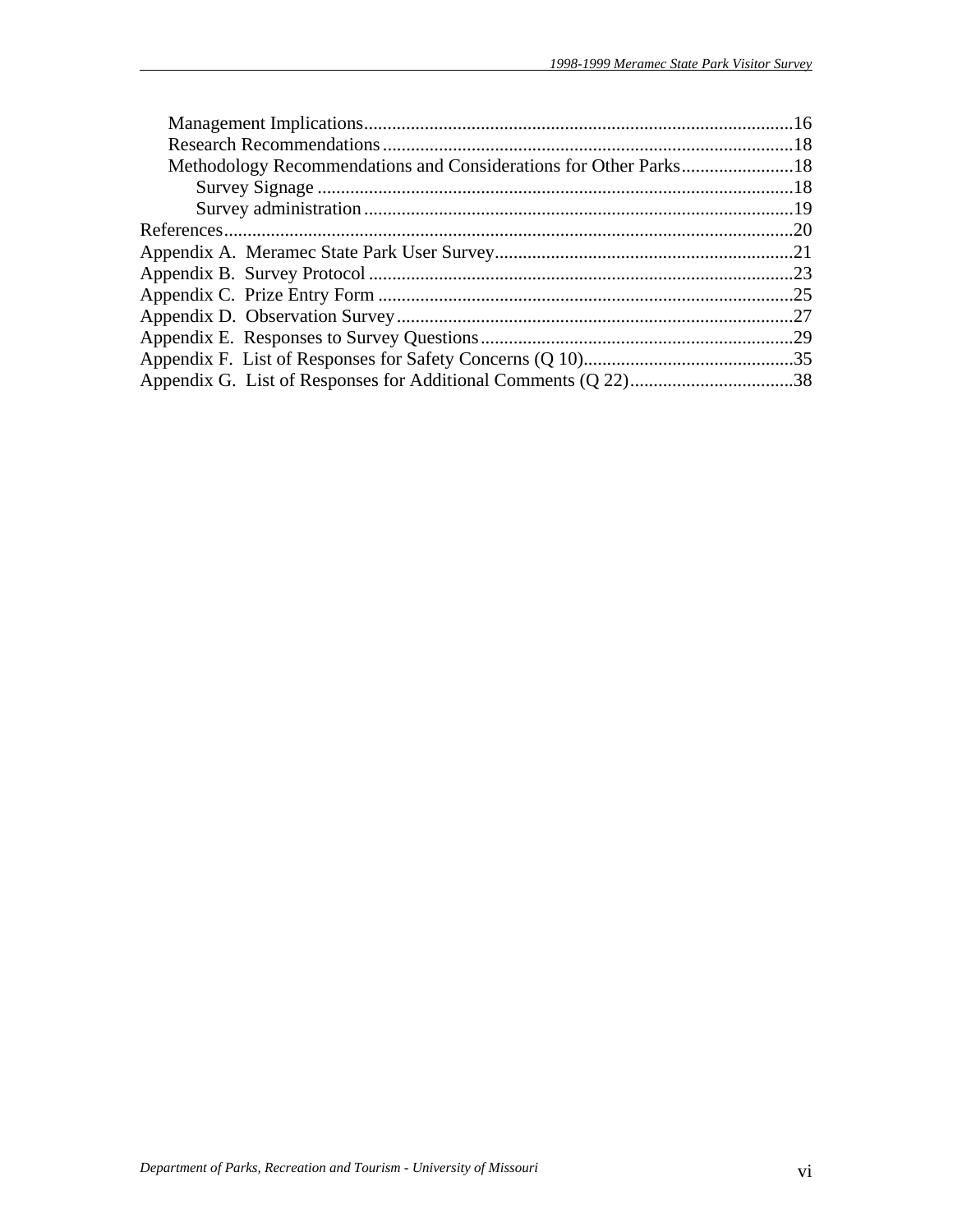# **List of Tables**

| Table 5. Mean Performance and Importance Scores for Park Attributes 11 |  |
|------------------------------------------------------------------------|--|
| Table 6. Locations Where MSP Visitors Felt Crowded During Their Visit  |  |
| Table 7. Frequency and Percentage of Comments and Suggestions from     |  |
|                                                                        |  |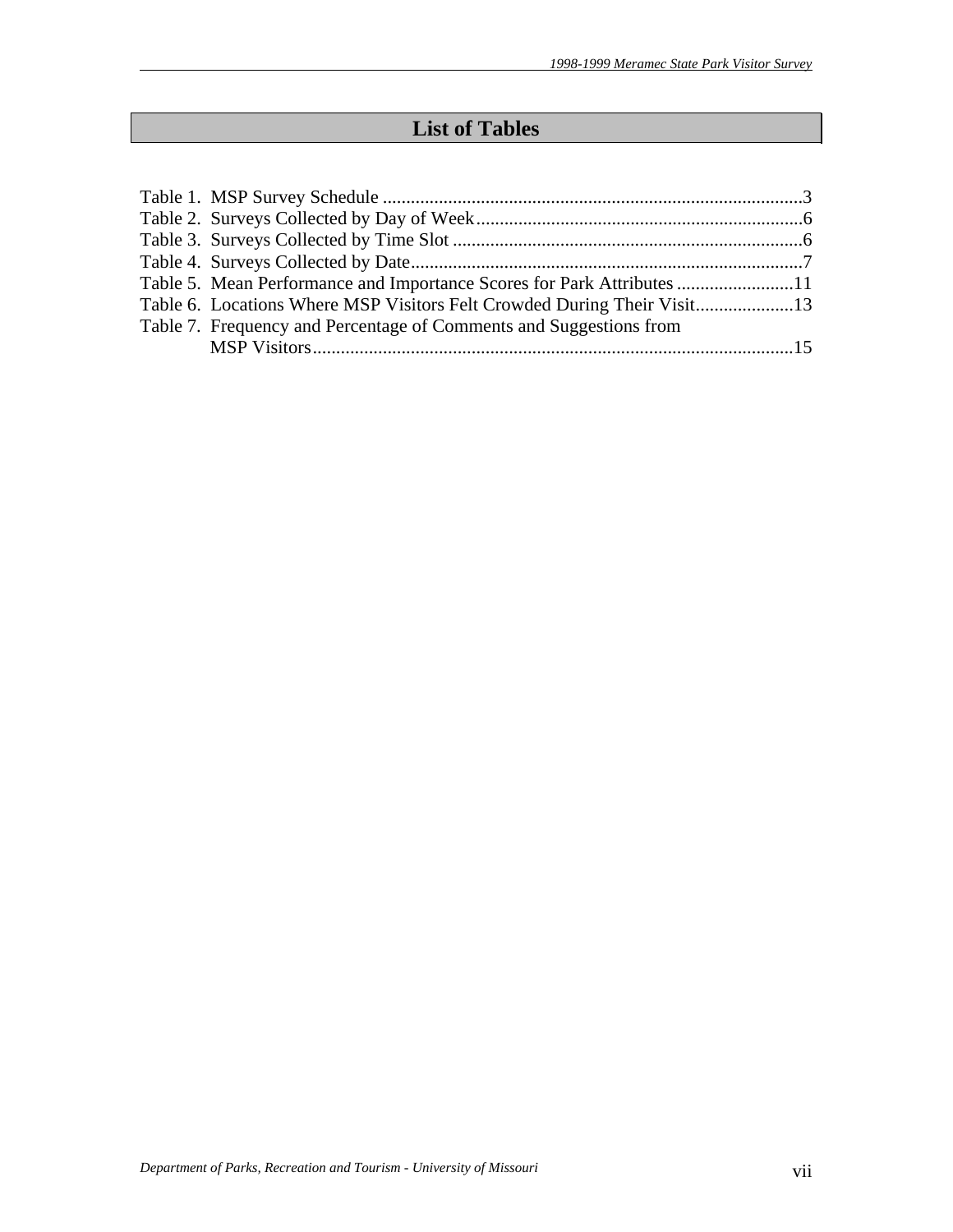# **List of Figures**

| Figure 8. Levels of Satisfaction Ratings & Crowding by Safety Concerns17   |  |
|----------------------------------------------------------------------------|--|
| Figure 9. Overall Satisfaction is Lower for Those Who Felt More Crowded 17 |  |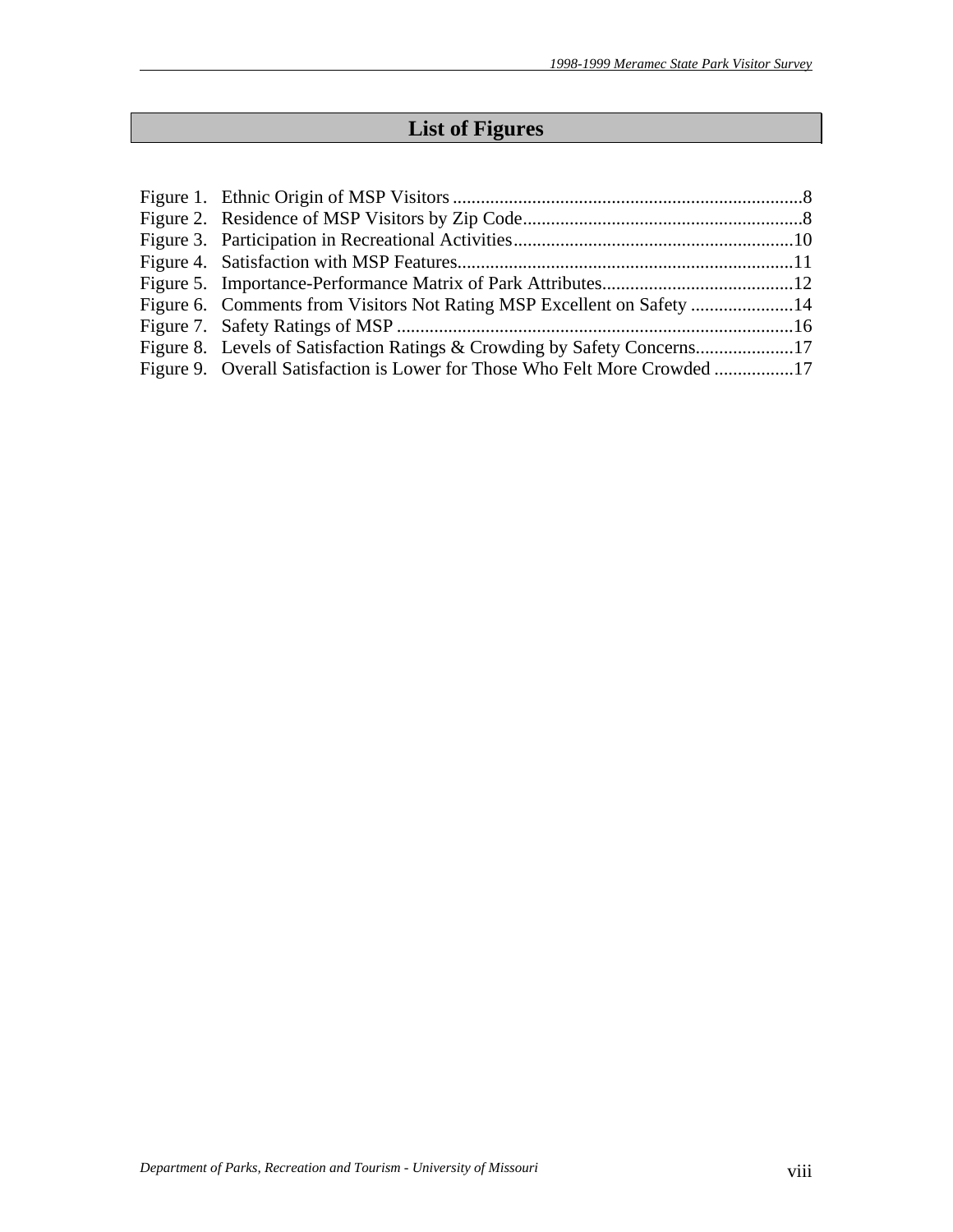# **Introduction**

# **BACKGROUND**

In 1939, 15 years after Missouri obtained its first state park, 70,000 visitors were recorded visiting Missouri's state parks (Masek, 1974). Today, more than 16 million people visit the 80 state parks and historic parks Missouri offers (Holst & Simms, 1996). The increase in visits to Missouri state parks and historic sites may be due in part to the diversity of sites, resources, and recreational opportunities provided by the state park system. Visitors to state parks have different characteristics and preferences (Donnelly, Vaske, De Ruiter, & King, 1996), and may be attracted to Missouri's state parks and historic sites because of the diversity of resources and recreational opportunities (Holst, 1991).

The DSP recognizes the importance of this diversity, as is evidenced by the mission of the state park system: "To preserve and interpret the finest examples of Missouri's natural landscapes; to preserve and interpret Missouri's cultural landmarks; and to provide healthy and enjoyable outdoor recreation opportunities for all Missourians and visitors to the state" (Holst, 1990, p. 7).

In order to fulfill its mission, state park managers are challenged to determine what recreational opportunities are most sought after by visitors to state parks and to determine how satisfied those visitors are with state park facilities, services, and programs. In order to ensure continued citizen support for the Parks and Soils sales tax, a tax funding state

parks, managers are further challenged to determine whether all demographic populations are benefiting from the recreational opportunities provided at state parks.

To aid in meeting these challenges and to aid in the planning and management processes at recreation sites, surveys of visitors to the various state parks and historic sites should be conducted (TRRU, 1983). Specific information provided by the surveys should include use patterns of visitors to state parks, socio-demographic characteristics of those visitors, and visitor satisfaction of facilities, services, and programs (Lucas, 1985).

## **NEED FOR RECREATION RESEARCH**

Recreation research has been identified as an important component in planning for recreational needs of visitors, particularly research that examines preferences and behaviors of visitors (Manning, 1986; Yoesting, 1981). In the past, it has been assumed that administrators of recreation sites were omniscient, knowing intuitively what the public wanted and should have in the way of recreational opportunities (Manning, 1986; Reid, 1963; Yoesting, 1981). Managers regarded visitors to recreation sites as static, and did not take into consideration that visitor preferences and desires can change. Because site administrators are not omniscient and visitor preferences do change (Cordell & Hartmann, 1983; Ditton, Fedler, Holland, & Graefe, 1982; Donnelly et al., 1996), studies examining the use patterns, socio-demographic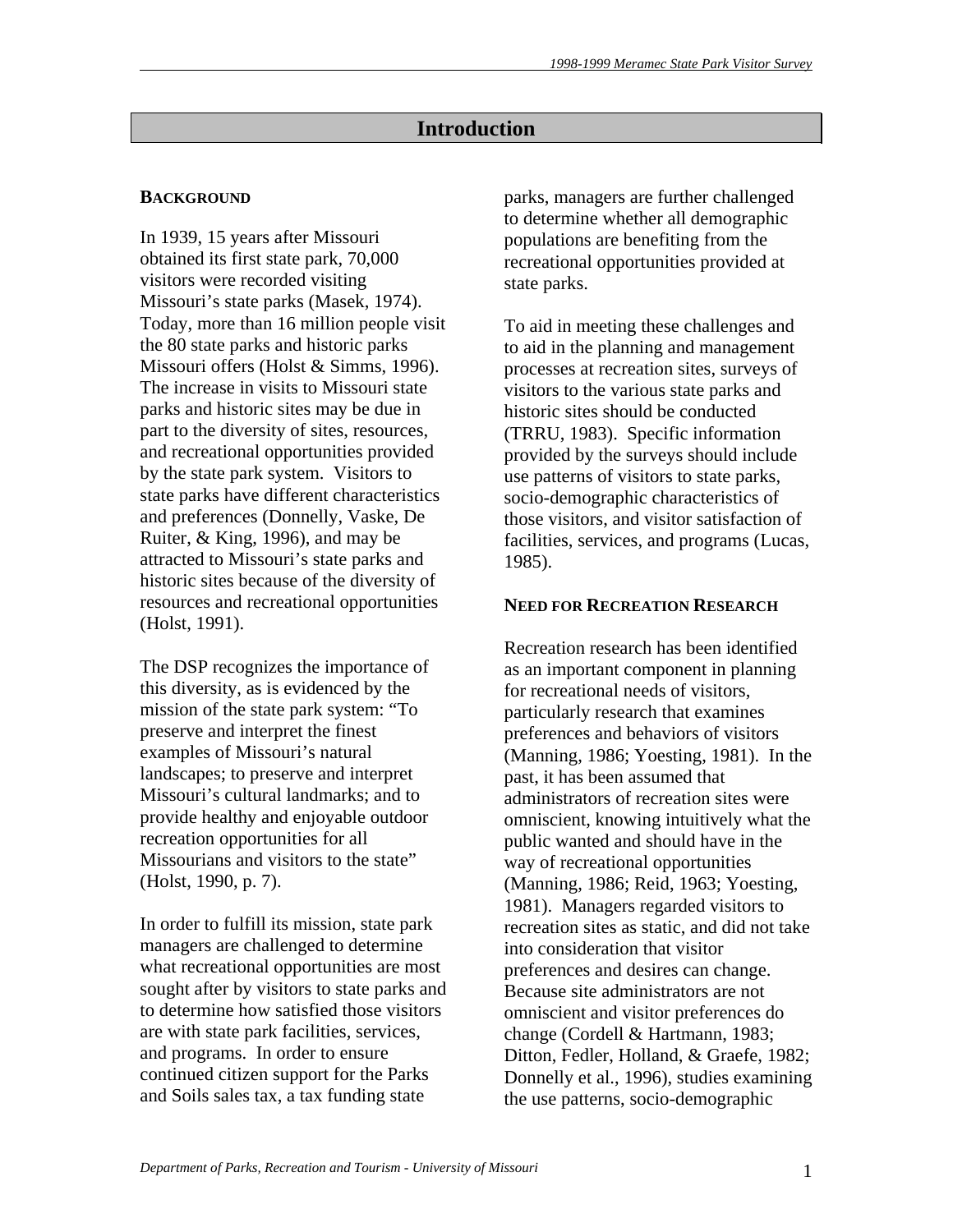characteristics, and satisfaction of visitors are necessary for planning, implementing, and improving recreational opportunities.

Little site-specific information is available for state parks and historic sites in Missouri. Much of the survey work done for state parks and historic sites has focused on the state park system as a whole. A need exists for site-specific data to compare visitor information between parks, or to measure changing trends in these parks. Also, a need exists for consistent methodology in visitor surveys, in order that such comparisons and measurements can be made. Manning (1986) reported that many surveys, even when conducted by the same agency, were methodologically inconsistent in recreational activity definitions, data collection techniques, sample sizes and response rates, age of respondents, and question wording and sequence. Any comparison of data would be difficult because of the inconsistent methodologies.

## **STUDY PURPOSE**

The purpose of this study was to gain information about off-season visitor use patterns, socio-demographic characteristics, and satisfaction with park programs, facilities, and services.

This report examines the results of the off-season visitor survey conducted at Meramec State Park (MSP). Objectives specific to this report include:

- 1. Describing the use patterns of visitors to MSP during the period between November 1, 1998 and February 28, 1999.
- 2. Describing the socio-demographic characteristics of visitors to MSP.
- 3. Determining if there were differences in select groups' ratings of park attributes, satisfaction with park features, overall satisfaction, and perceptions of crowding.
- 4. Determining any differences in select characteristics of visitors who rated highly park safety and those who did not.

# **STUDY AREA**

One of the oldest, and perhaps one of the most popular of Missouri's state parks, MSP is located in Franklin, Washington, and Crawford counties. Bordering the Meramec River, MSP provides many unique recreational opportunities, including cave exploration and river recreation. Although a majority of MSP's facilities are closed during the off-season, including the dining lodge, motel, store, and cabins, many visitors still visit MSP during the off-season. A goal of this study was to determine what attracted visitors to visit MSP during the off-season.

## **SCOPE OF STUDY**

The population of the visitor study at MSP consisted of all MSP visitors who were 18 years of age or older (adults), and who visited MSP from November 1, 1998 to February 28, 1999. These results only reflect off-season visitors.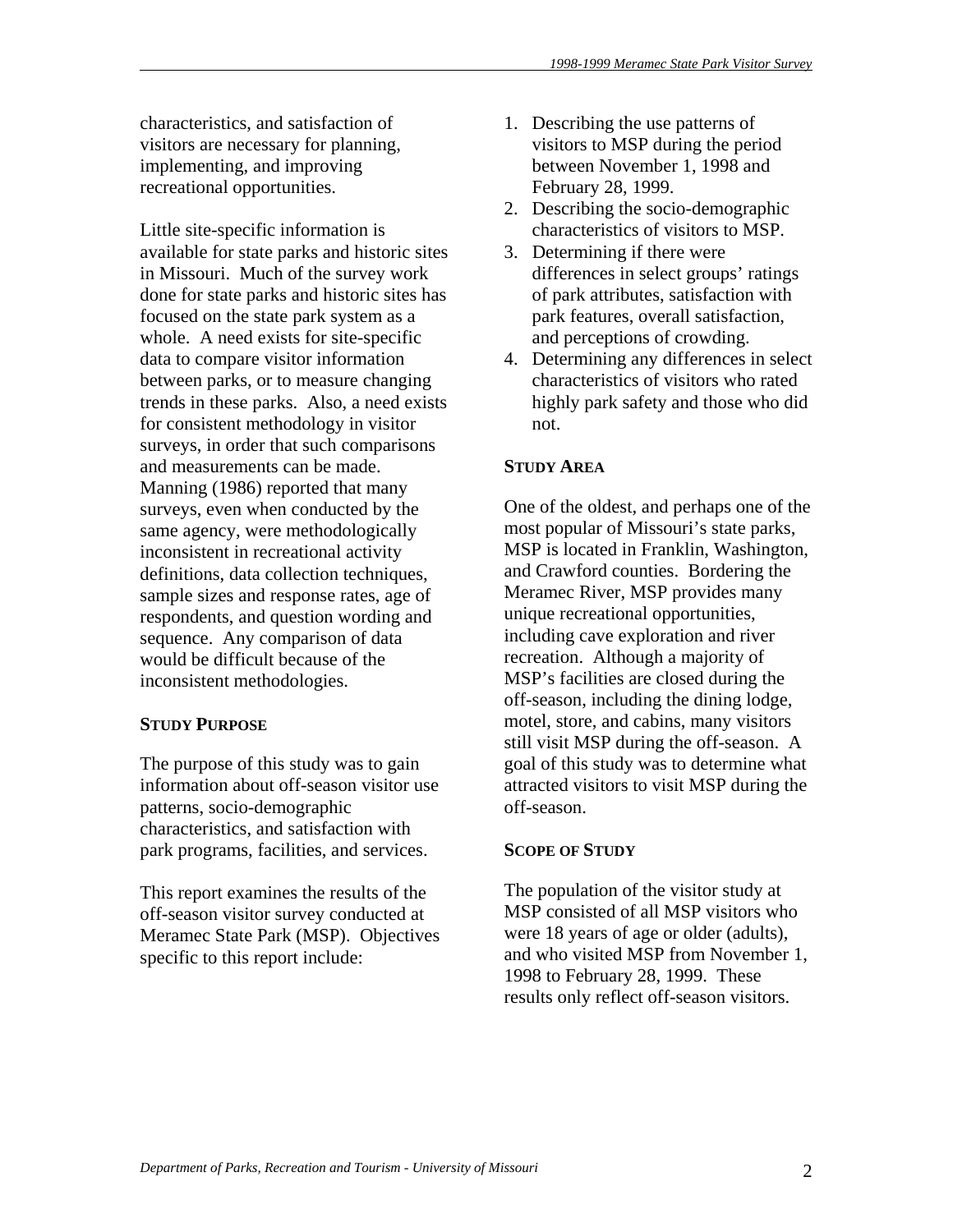# **Methodology**

#### **SAMPLING PROCEDURES**

A 95% confidence interval was chosen with a plus or minus 5% margin of error. Based upon 1997 visitation data at MSP for January, February, November and December, it was estimated that

during the study period were the respondents for this study.

Table 1 shows the survey schedule along with the time slots used. Two time slots were chosen for surveying and one time slot was surveyed per day. The two time

| <b>Date</b>            | <b>Day</b> | <b>Time slot</b>                |
|------------------------|------------|---------------------------------|
| November 14            | Saturday   | 2. $12:30 - 5:00$ p.m.          |
| November 15            | Sunday     | 1.<br>$8:00$ a.m. $-12:30$ p.m. |
| November 18            | Wednesday  | 2.<br>$12:30 - 5:00$ p.m.       |
| November 24            | Tuesday    | 1.<br>8:00 a.m. - 12:30 p.m.    |
| December 1             | Tuesday    | 2.<br>$12:30 - 5:00$ p.m.       |
| December 10*           | Thursday   | $8:00$ a.m. $-12:30$ p.m.<br>1. |
| December 19*           | Saturday   | 2.<br>$12:30 - 5:00$ p.m.       |
| December 20*           | Sunday     | 8:00 a.m. - 12:30 p.m.<br>1.    |
| January 3 <sup>*</sup> | Sunday     | 2.<br>$12:30 - 5:00$ p.m.       |
| January 16             | Saturday   | 1.<br>$8:00$ a.m. $-12:30$ p.m. |
| January 17             | Sunday     | 2.<br>$12:30 - 5:00$ p.m.       |
| January 22             | Friday     | 1.<br>$8:00$ a.m. $-12:30$ p.m. |
| January 24             | Sunday     | 2.<br>$12:30 - 5:00$ p.m.       |
| January 27             | Wednesday  | 8:00 a.m. - 12:30 p.m.<br>1.    |
| February 4             | Tuesday    | 2.<br>$12:30 - 5:00$ p.m.       |
| February 7             | Sunday     | 1.<br>8:00 a.m. - 12:30 p.m.    |
| February 16            | Tuesday    | 2.<br>$12:30 - 5:00$ p.m.       |
| February 27            | Saturday   | $8:00$ a.m. $-12:30$ p.m.<br>1. |

*Table 1. Meramec State Park Survey Schedule* 

\* Inclement weather prevented sampling.

approximately 48,000 visitors would visit MSP during the period between November 1, 1998 and February 28, 1999 (DNR, 1998). Therefore, with a 95% confidence interval and a plus or minus 5% margin of error, a sample size of 397 was required (Folz, 1996). A random sample of adult visitors (18 years of age and older) who visited MSP slots were chosen to reflect the decreasing daylight hours during the winter months of November, December, January, and February, and were as follows: Time Slot  $1 = 8:00$  a.m.  $- 12:30$ p.m. and Time Slot  $2 = 12:30$  p.m.  $- 5:00$ p.m. A time slot was randomly chosen (Time Slot 2) and assigned to the first of the scheduled survey dates. Thereafter,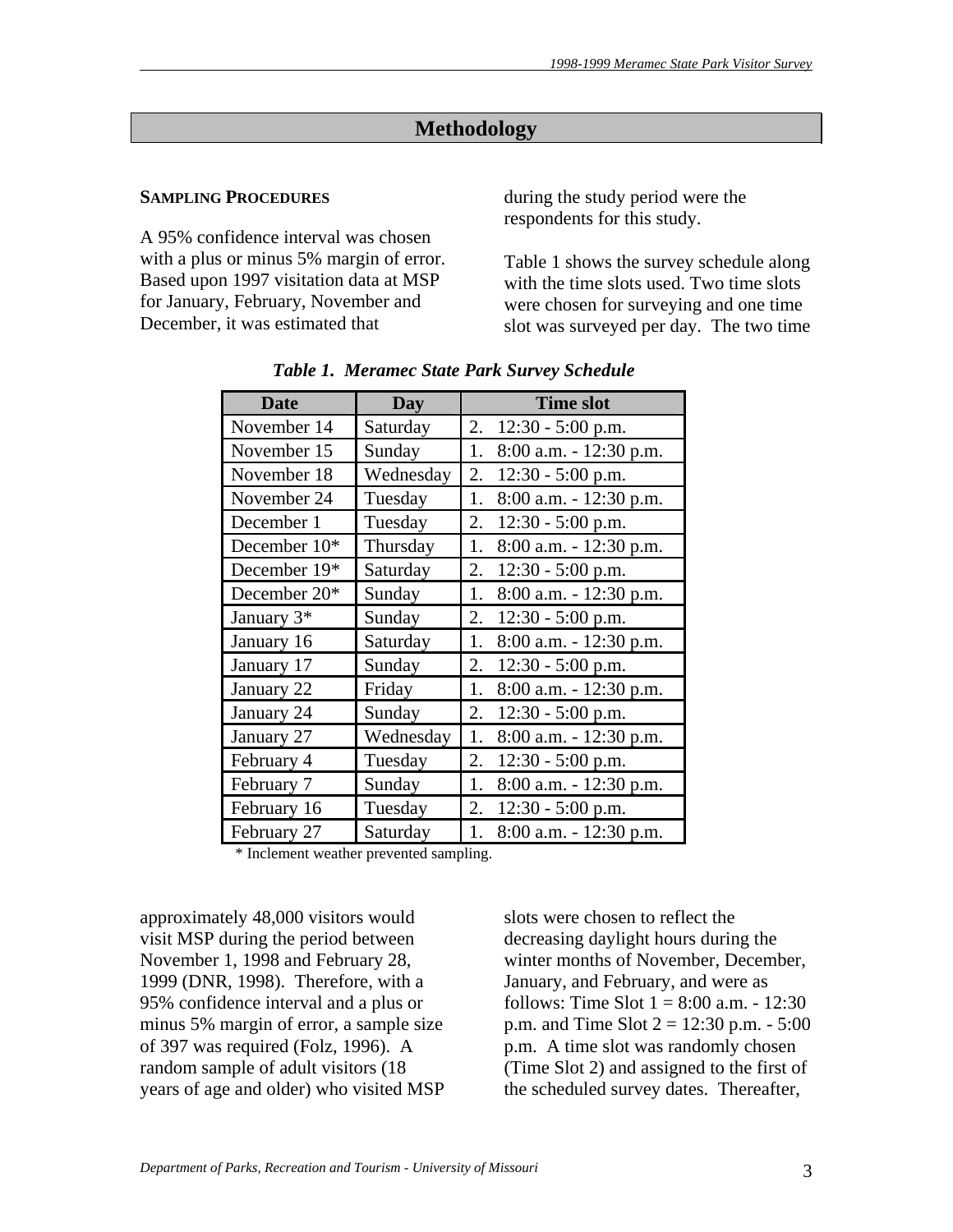time slots were assigned in ranking order based on the first time slot. For example, the second survey date would be surveyed during time slot 1, the third during slot 2, and so on. This method was chosen to allow each of the two time slots to be surveyed an equal number of times during the study period. This method was also chosen to allow visitors leaving the park at various times of the day an equal opportunity for being sampled.

# **QUESTIONNAIRE**

The questionnaire used in this study was based on the questionnaire developed by Fink (1997) for the Meramec State Park Visitor Survey. A copy of the questionnaire for this study is provided in Appendix A.

# **SELECTION OF SUBJECTS**

The survey of visitors at MSP was administered on-site, to eliminate the non-response bias of a mail-back survey. An exit survey was conducted of every vehicle leaving the park during the selected time slot.

# **DATA COLLECTION**

The surveyor was stationed near the entrance to the park at the visitor center parking lot. During the selected time slot, the surveyor stopped every vehicle and asked every visitor who was 18 years of age and older to voluntarily complete the questionnaire, unless he or she had previously filled one out. To increase participation rates, respondents were given the opportunity to enter their name and address into a drawing for a prize package and were assured that their responses to the survey questions were anonymous and would not be attached to

their prize entry form. Willing participants were then given a pencil and a clipboard with the questionnaire and prize entry form attached. Once respondents were finished, the surveyor collected the completed forms, clipboards, and pencils. Survey protocol is given in Appendix B and a copy of the prize entry form is provided in Appendix C.

An observation survey was also conducted to obtain additional information about: date, day, time slot, and weather conditions of the survey day; the number of adults and children in each vehicle; vehicle type and number of axles per vehicle; the number of times the visitors entered/exited the park during the visit; and the number of individuals asked to fill out the questionnaire, whether they were respondents, non-respondents, or had already participated in the survey. This number was used to calculate response rate, by dividing the number of useable surveys collected by the number of adult visitors asked to complete a questionnaire. A copy of the observation survey form is provided in Appendix D.

# **DATA ANALYSIS**

The data obtained for the MSP study was analyzed with the Statistical Packages for the Social Sciences (SPSS) (SPSS, 1996).

Frequency distributions and percentages of responses to the survey questions and the observation data were determined. The responses to two open-ended questions, questions 10 and 22, were listed as well as grouped into categories for frequency and percentage calculations. The number of surveys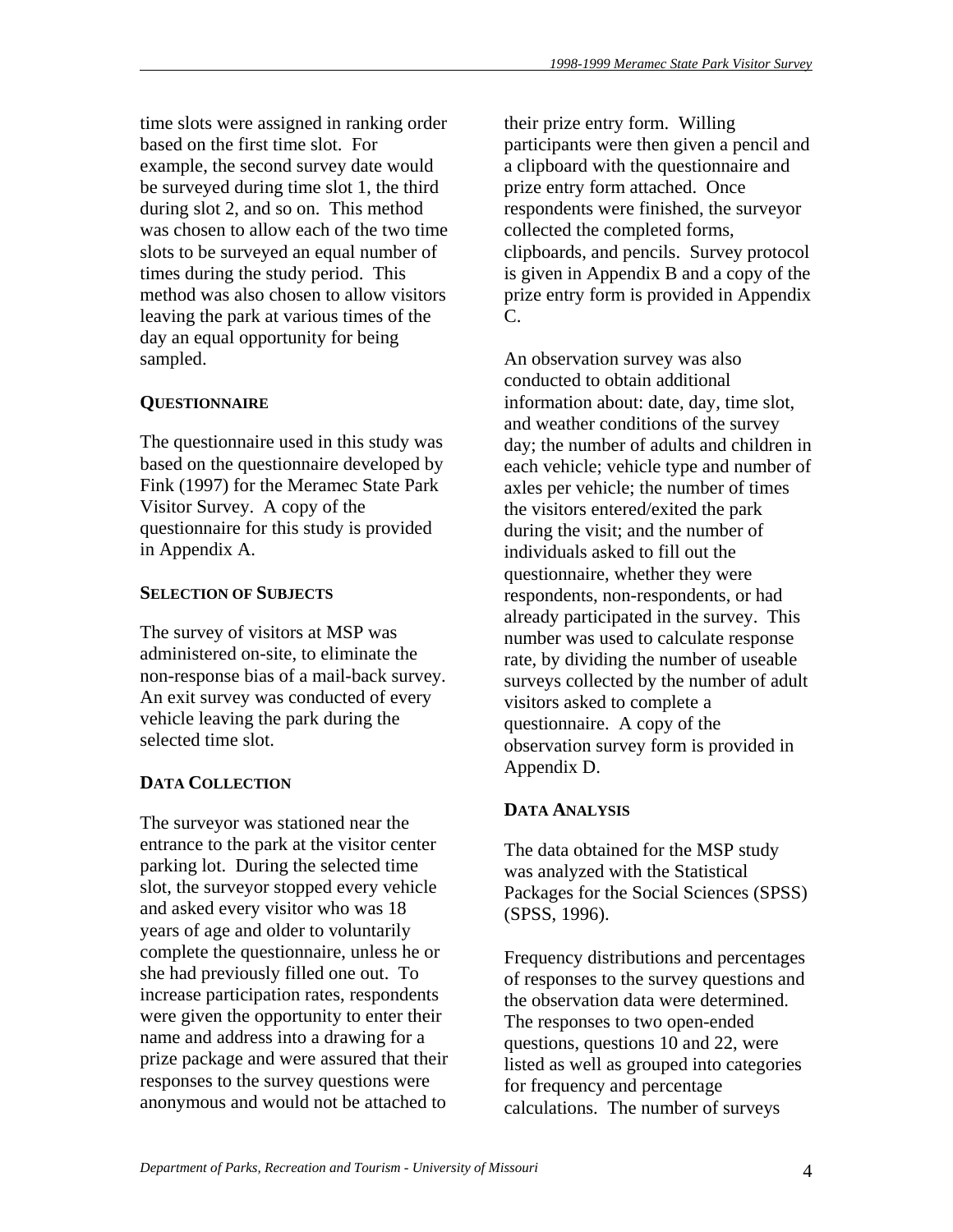completed by month, by date, by day of week, and by time slot were also determined.

Comparisons using independent t-tests for each group were also made to determine any statistically significant differences  $(p<.05)$  in the following selected groups' satisfaction with park features (question 8), ratings of park attributes (question 9), overall satisfaction (question 12), and perceptions of crowding (question 13). The selected groups included:

- 1. First-time visitors versus repeat visitors (question 1).
- 2. Campers versus non-campers (question 4). Non-campers include both day-users and the overnight visitors who did not camp in the MSP campground.
- 3. Weekend visitors versus weekday visitors. Weekend visitors were surveyed on Saturday and Sunday, weekdays were Monday through Friday.

Other comparisons were made using independent t-tests to determine any statistically significant differences in visitors who rated the park as excellent on being safe versus visitors who rated the park as good, fair, or poor on being safe, for the following categories:

- 1. First-time versus repeat visitors.
- 2. Campers versus non-campers.
- 3. Weekend versus weekday visitors.

Differences between visitors who rated the park as excellent on being safe versus those who did not were also compared on the following questions: differences in socio-demographic characteristics, perceptions of crowding, measures of satisfaction with park features, ratings of park attributes, and overall satisfaction.

An additional comparison included overall satisfaction between visitors who felt some degree of crowding and those who were not at all crowded on their visit.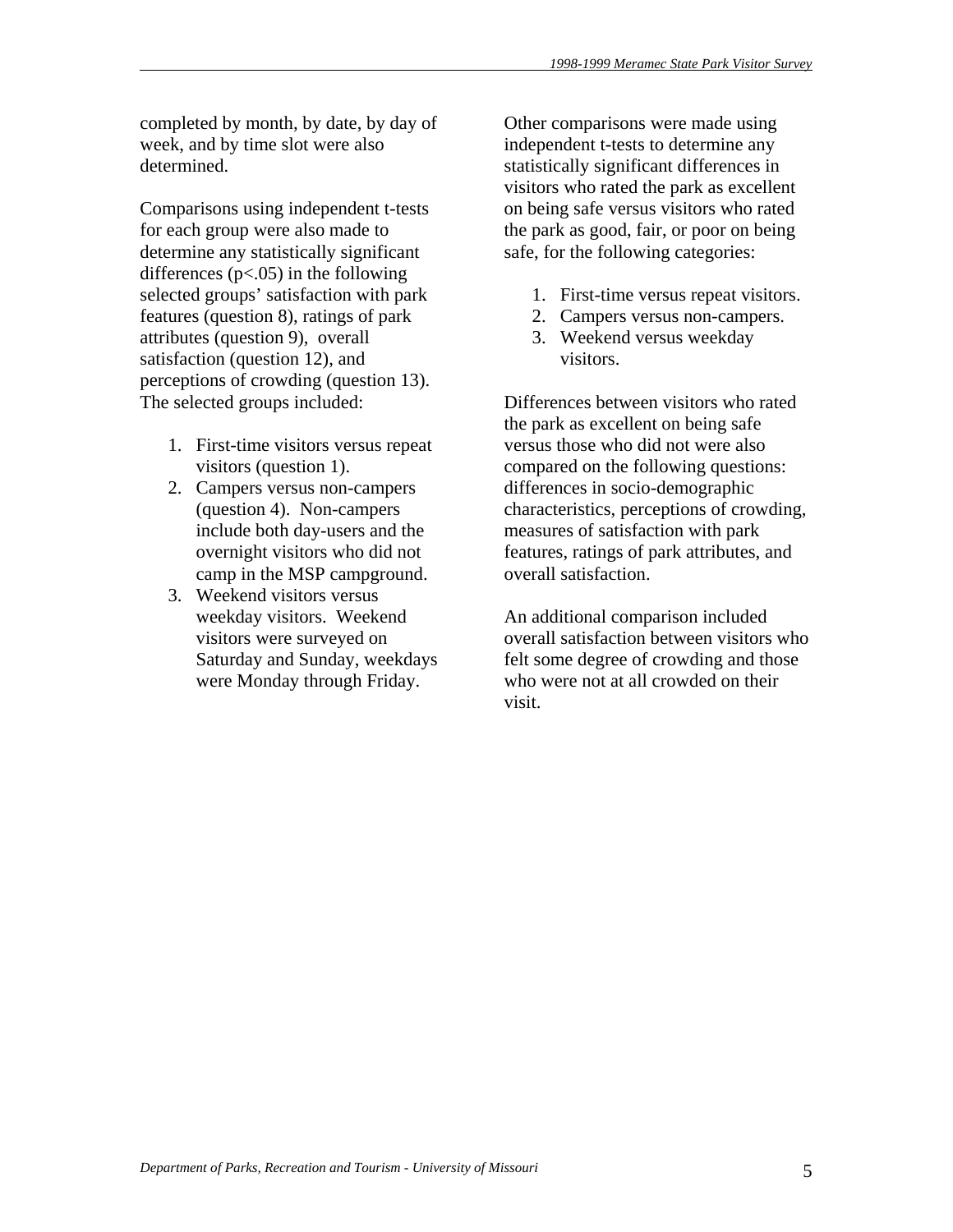# **Results**

This section describes the results of the Meramec State Park Visitor Survey. For the percentages of responses to each survey question, see Appendix E. The number of individuals responding to each question is represented as "n=."

## **SURVEYS COLLECTED & RESPONSE RATES**

A total of 386 surveys were collected at MSP during November, December, January, and February, with 135 collected in November (35.0%), 34 collected in December (8.8%), 116 collected in January (30.1%), and 101 collected in February (26.2%). Tables 2, 3, and 4 show surveys collected by day of week, by time slot, and by date respectively. Of the 386 surveys collected, 260 (67.2%) were collected on weekends (Saturday and Sunday) and

127 (32.8%) were collected on weekdays (Monday through Friday). The overall response rate was 54.8%.

## **SAMPLING ERROR**

Because a total of 386 surveys were collected, the margin of error was increased from plus or minus 5% to plus or minus 5.1%. With a sample size of 387, a confidence interval of 95%, and a margin of error of plus or minus 5.1%, there is a 95% certainty that the true results of this study are within plus or minus 5.1% of the study findings. For example, from the results that 44.3% of the visitors to MSP during the study period were female, it can be stated that between 39.2% and 49.4% of the MSP visitors were female.

| Day       | <b>Frequency</b> | <b>Percent</b> |
|-----------|------------------|----------------|
| Sunday    | 159              | 41.2%          |
| Tuesday   | 58               | 15.0%          |
| Wednesday | 22               | 5.7%           |
| Thursday  | 38               | 9.8%           |
| Friday    | 9                | 2.3%           |
| Saturday  | 100              | 25.9%          |
| Total     | 386              | 100.0%         |

 *Table 2. Surveys Collected by Day of Week* 

| <b>Time Slot</b>           | <b>Frequency</b> | <b>Percent</b> |
|----------------------------|------------------|----------------|
| 1. $8$ a.m. $- 12:30$ p.m. | 141              | 36.5%          |
| 2. $12:30 - 5:00$ p.m.     | 245              | 63.5%          |
| Total                      | 386              | 100.0%         |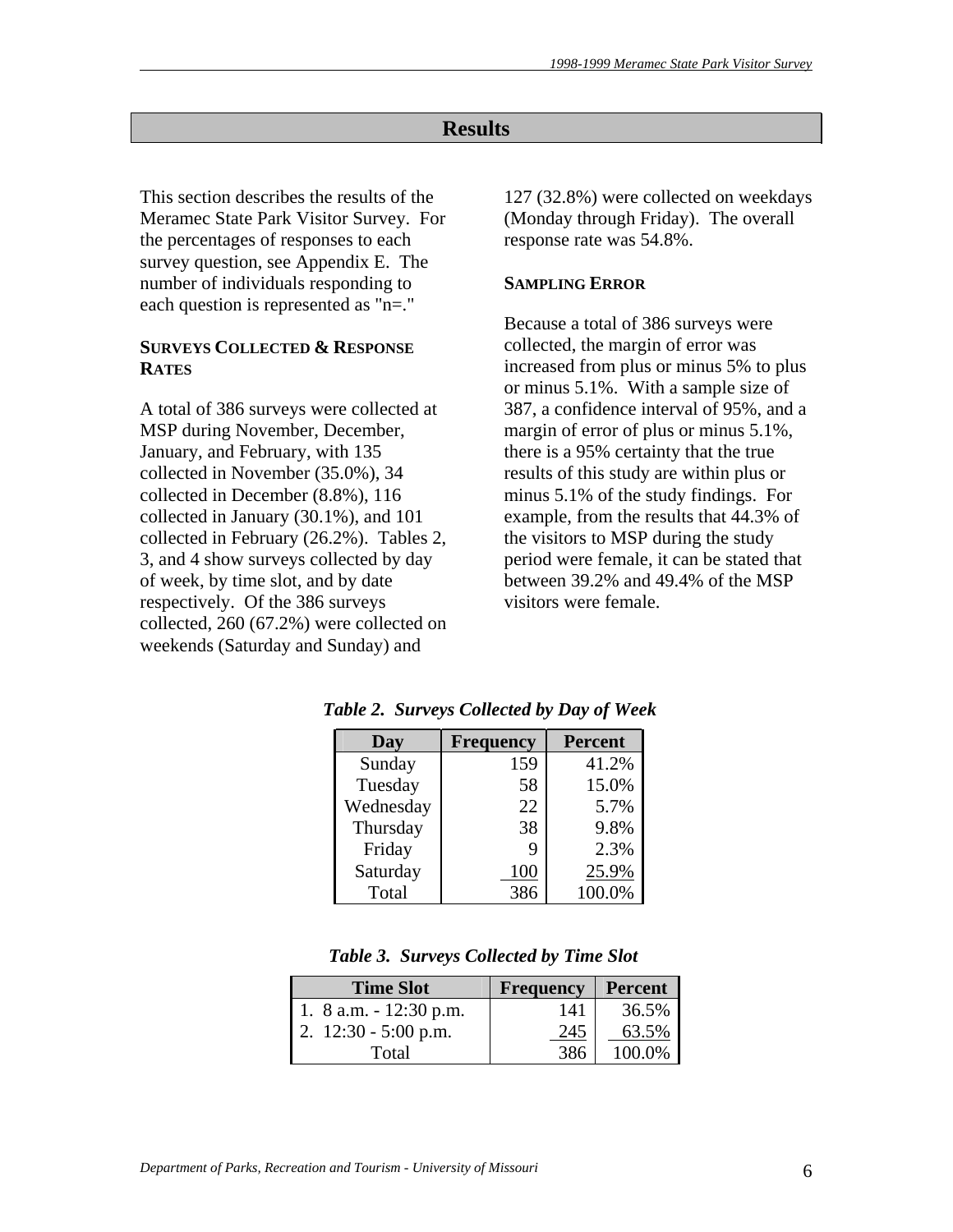| Day and Date           | <b>Frequency</b> | <b>Percent</b> |
|------------------------|------------------|----------------|
| Saturday, November 14  | 59               | 15.3%          |
| Sunday, November 15    | 36               | 9.3%           |
| Wednesday, November 18 | 20               | 5.2%           |
| Tuesday, November 24   | 20               | 5.2%           |
| Tuesday, December 1    | 34               | 8.8%           |
| Saturday, January 16   | 15               | 3.9%           |
| Sunday, January 17     | 16               | 4.1%           |
| Friday, January 22     | 9                | 2.3%           |
| Sunday, January 24     | 74               | 19.2%          |
| Wednesday, January 27  | 2                | 0.5%           |
| Thursday, February 4   | 38               | 9.8%           |
| Sunday, February 7     | 33               | 8.6%           |
| Tuesday, February 16   |                  | 1.0%           |
| Saturday, February 27  | 26               | 6.7%           |
| Total                  | 386              | 100.0%         |

 *Table 4. Surveys Collected by Date* 

### **SOCIO-DEMOGRAPHIC CHARACTERISTICS**

#### *Age*

The average age of adult visitors to MSP was 42.5. When grouped into four age categories, 36.9 % of the adult visitors were between the ages of 18-34, 38.2% were between the ages of 35-54, 11.3% were between the ages of 55-64, and 13.6% were 65 years of age or older.

## *Gender*

Visitors to MSP were almost equally male and female. Male visitors comprised 55.7% of all visitors, and female visitors comprised 44.3% of all visitors.

#### *Education*

Over two-fifths (45.9%) of visitors to MSP indicated they had a high school education or less. Those who indicated they had some college or vocational school were 33.1%, and 20.9% indicated they had a four-year degree or postgraduate education.

#### *Income*

The largest percentage (39.9%) of visitors to MSP reported they had an annual income of between \$25,000 and \$50,000. The second largest percentage (29.9%) of visitors had an income of less than \$25,000. Less than 20% (18.5%) of visitors reported an annual income of between \$50,000 and \$75,000, and 11.7% of visitors reported an income of over \$75,000.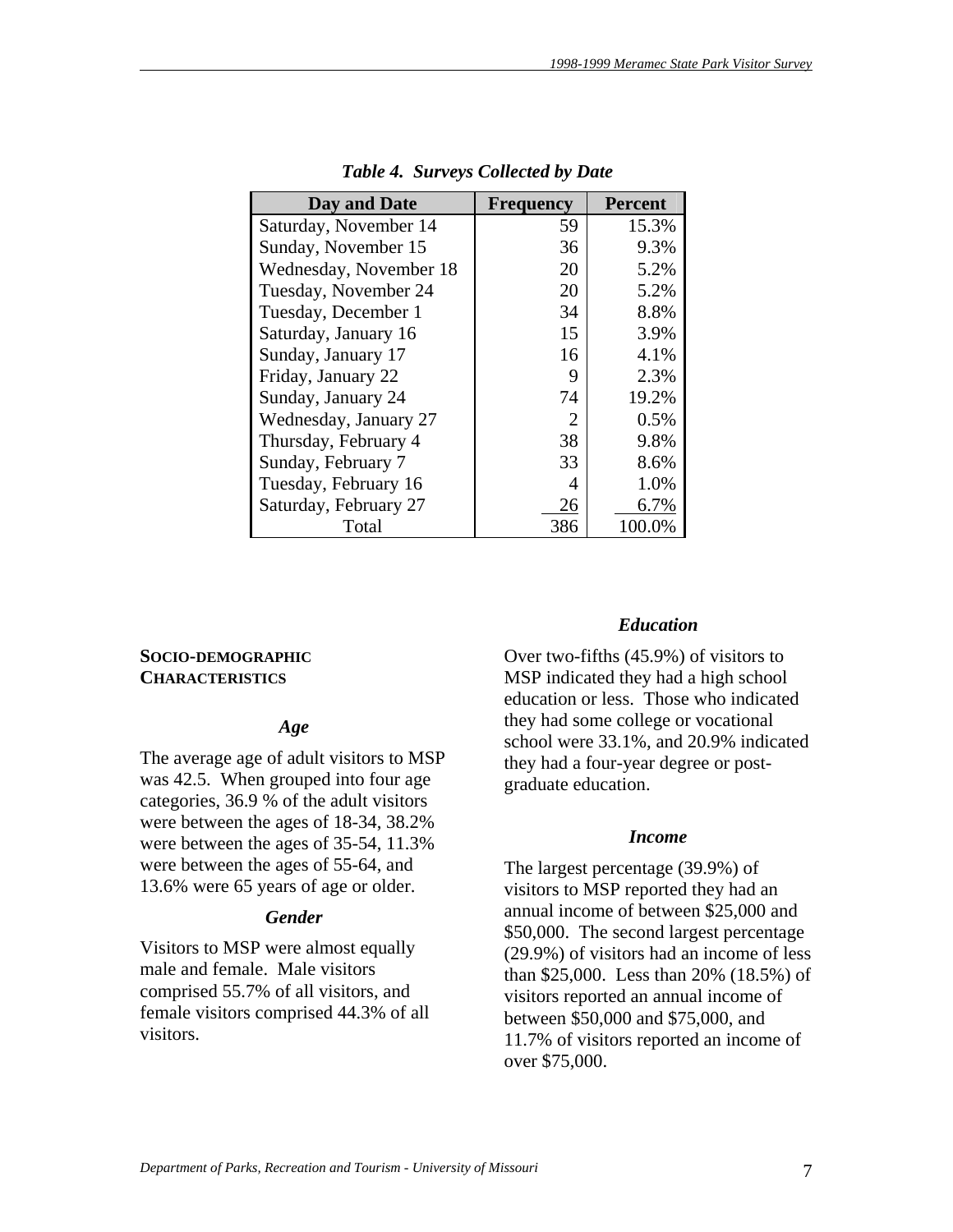# *Ethnic Origin*

Figure 1 indicates the ethnic origin of MSP visitors. The vast majority (94.6%) of visitors was Caucasian. Only 2.2 were Native American. Less than one percent were Asian (0.8%), African American (0.5%), and Hispanic (0.3%). Almost 2% (1.6%) reported an "other" origin, and these included bi-racial, Gypsy, Slavic, and Palestinian.

## *Figure 1. Ethnic origin of MSP visitors.*



### *Visitors with Disabilities*

Only 5.2% of the visitors to MSP reported having some type of disability that substantially limited one or more life activities or that required special accommodations. The majority (76.9%) of the disabilities reported were mobility-impairing disabilities. For a list of responses to disabilities, see Appendix E, question 19.

## *Residence*

The majority of visitors (94.7%) were from Missouri, and 1.7% were from Illinois, while 3.4% were from other states. One visitor was from Canada. Within Missouri, 38.8% of visitors were from Sullivan, 31.4% were from areas within a 30-mile radius of the park, and 16.3% were from the St. Louis area (Figure 2).

*Figure 2. Residence of MSP Visitors by Zip Code.* 

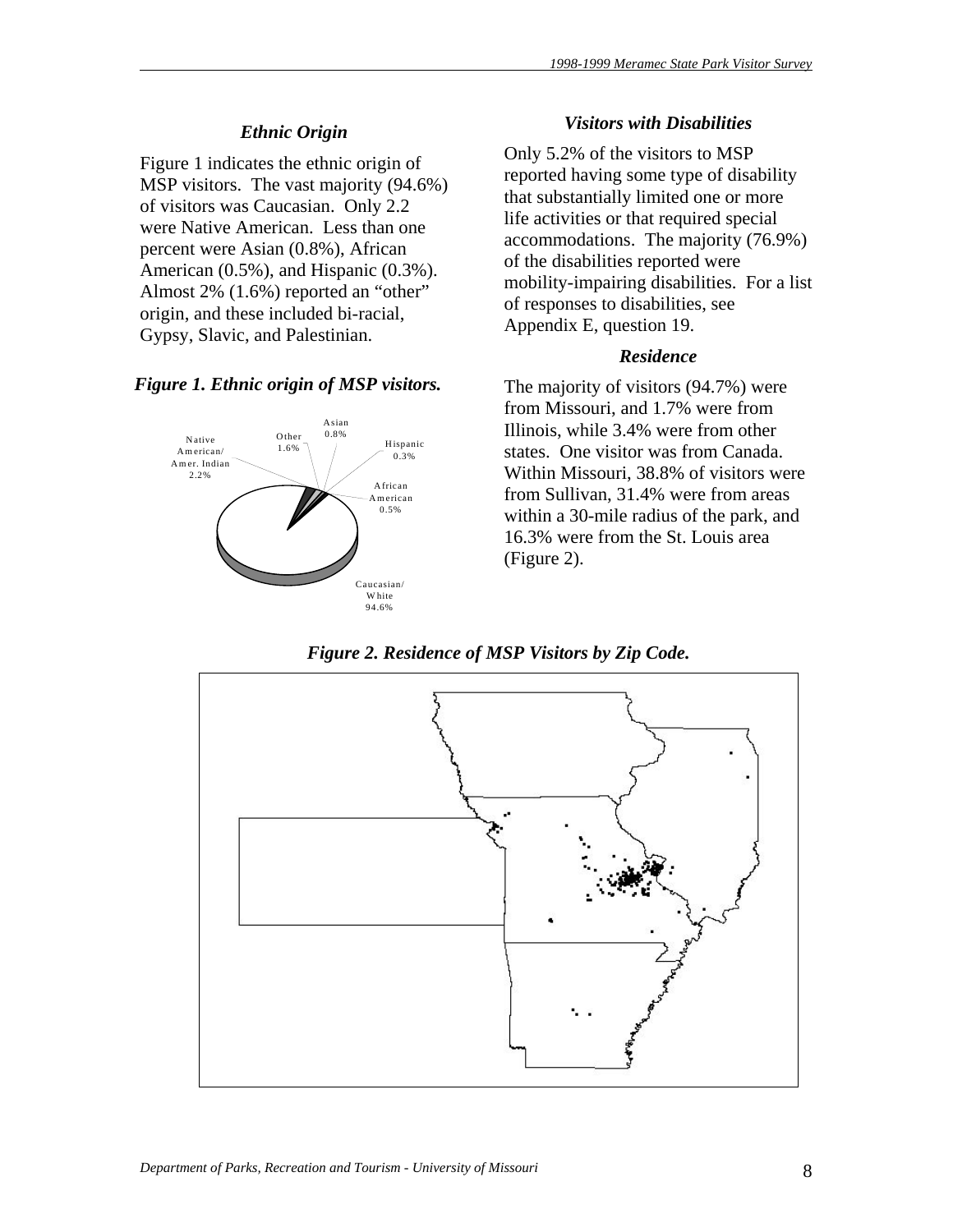# **USE PATTERNS**

# *Trip Characteristics*

Almost 90% (89.4%) of MSP's visitors traveled 75 miles or less to visit the park. Over one-third (36.7%) were from Sullivan, Missouri and traveled 10 miles or less to the park. Ninety-eight percent (97.5%) of all MSP visitors were from Missouri, Illinois, and Arkansas and traveled less than a day to arrive at the park.

The majority (66.1%) of vehicles that MSP visitors drove was cars, vans, jeeps, and sport utility vehicles. Almost one-third (30.6%) of visitors drove trucks. Only 1.2% of visitors drove recreational vehicles. Two percent (2.0%) of the vehicles driven by MSP visitors pulled trailers.

# *Visit Characteristics*

Over four-fifths (85.2%) of the visitors to MSP were repeat visitors, with less than  $15\%$  (14.8%) of the visitors being first time visitors. The average number of times repeat visitors reported visiting MSP within the past year was 28.2 times.

Most of the visitors (90.1%) to MSP during the study period were day-users, with only 9.9% indicating that they visited the park for more than one day during their visit. Of those staying overnight during their visit, 71.8% stayed in the campground at MSP, 15.4% stayed in nearby lodging facilities, and 12.9% stayed at either a friend's or relative's house or at another type of facility. Of those reporting overnight stays, over two-fifths (46.9%) stayed two nights, 40.6% stayed one night, and 12.5% stayed three or more

nights. The average number of nights visitors stayed was 2.6 nights.

Two-fifths (40.9%) of the visitors to MSP visited the park with family. Twenty percent (20.9%) visited the park alone, while 15.5% visited with family and friends, 14.3% visited with friends, 6.9% visited with a club or organized group, and 1.5% visited with "other".

# *Off-Season Use*

Visitors were asked to describe the seasons in which they visited Meramec State Park. Four choices were given (spring, summer, fall, and winter) and visitors were instructed to check all that applied. The majority (60.8%) of visitors indicated that they visited MSP during all four seasons. Less than 2% (1.8%) visited just in the winter, 2.4% visited just in the spring, 5.4% visited just in the fall, and 6.6% visited just in the summer. The rest (23%) visited during other combinations of the four seasons.

Visitors were also asked to describe what attracted them to MSP during the fall and winter. Over half (54.1%) of the visitors answering this question indicated that fewer people in the park was one attraction to visiting MSP during the off-season. Almost 18% (17.9%) indicated seasonal activities, and 7.0% indicated more campsite availability as other attractions. Over two-fifths (42.0%) of visitors also indicated there were other attractions to visiting MSP during the fall and winter. Thirty percent (30.1%) of visitors who indicated that there were other attractions to visiting MSP during the off-season commented that viewing wildlife, particularly deer, was a main attraction. One-fourth (25%) of visitors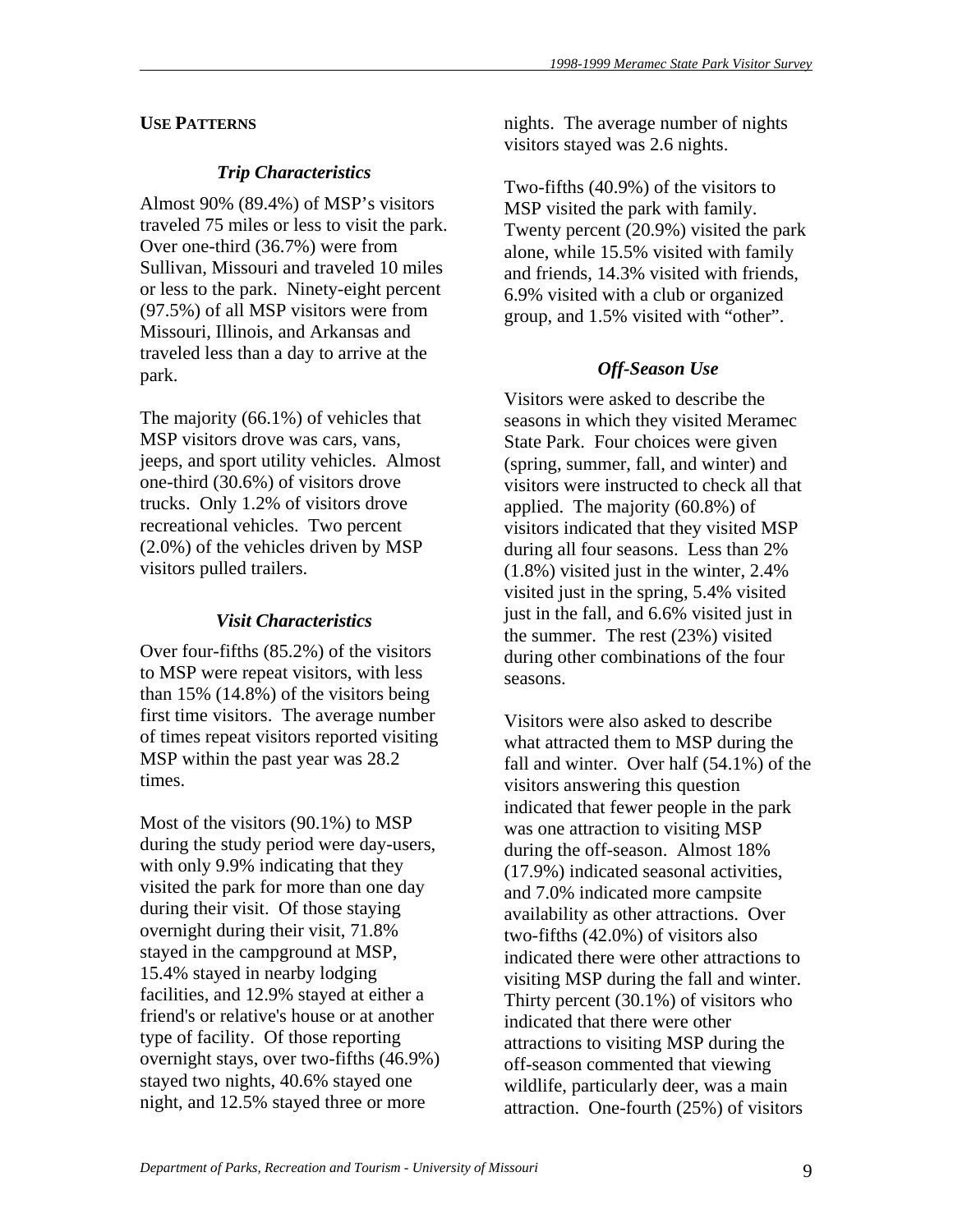with other reasons visited MSP during the fall and winter to enjoy nature, the fall colors, and the winter scenery. The rest (44.9%) indicated a variety of other attractions, including the cooler or nicer weather, the quiet and solitude of the park, off-season use of the caves, and other activities.

# **RECREATION ACTIVITY PARTICIPATION**

Respondents to the survey were asked what activities they participated in during their visit to MSP. Figure 3 shows the percentage of visitor participation in the five highest activities. Viewing wildlife was the highest reported (58.8%) and hiking was second (40.2%). Picnicking, studying nature, fishing and visiting the visitor center were next at 32.6%, 31.6%, and 21.2% respectively.

# *Figure 3. Participation in recreation activities at MSP.*



MSP visitors reported engaging in other activities, including exploring wild caves (19.7%), boating (16.3%), camping (15.8%), rafting/canoeing (13.5%), biking (5.7%), backpacking (5.4%), attending a special event (3.9%),

attending an amphitheater program (2.8%), and going on a guided nature hike  $(1.8\%)$ . Eleven percent  $(11.1\%)$  of visitors reported engaging in an "other" activity, and these included: playing at the playground, walking, running/jogging, photography, enjoying the scenery, just driving around, and watching the deer.

# **SATISFACTION MEASURES**

# *Overall Satisfaction*

When asked about their overall satisfaction with their visit, there was only one respondent (0.3%) who reported being very dissatisfied with their visit and a little over one percent (1.3%) reported being somewhat dissatisfied, whereas 98.4% of visitors were either somewhat or very satisfied. Visitors' mean score for overall satisfaction was 3.85, based on a 4.0 scale with 4 being very satisfied and 1 being very dissatisfied.

No significant differences  $(p<.05)$  were found in overall satisfaction between first-time visitors and repeat visitors, between campers and non-campers, and between weekend and weekday users.

# *Satisfaction with Park Features*

Respondents were also asked to express how satisfied they were with five park features. Figure 4 shows the mean scores for the five features and also for visitors' overall satisfaction. The satisfaction score for the park signs (3.79) was the highest, with the other scores ranging from 3.77 (trails) to the lowest of 3.65 (river access).

There were no significant differences  $(p<.05)$  in satisfaction with the five park features between first-time and repeat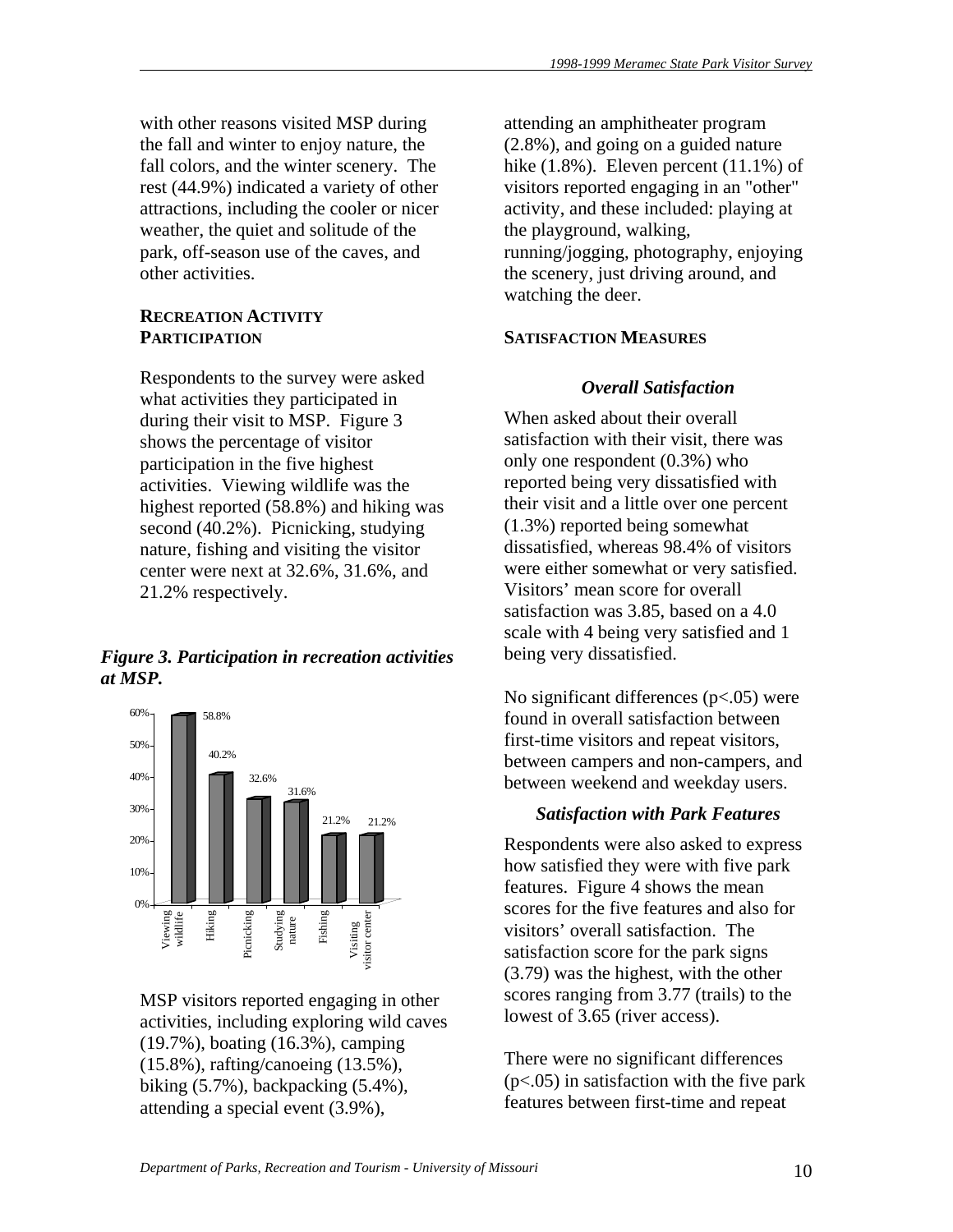visitors, or between campers and noncampers. However, a significant difference  $(p<.05)$  was found between weekend and weekday visitors regarding the picnic areas. Weekend visitors had a significantly higher mean satisfaction rating (3.80) than had weekday visitors  $(3.67)$ .

# *Figure 4. Satisfaction with MSP features*



## **PERFORMANCE RATING**

Visitors were asked to rate the park's performance of seven select park attributes (question 8): being free of litter and trash, having clean restrooms, upkeep of park facilities, having a helpful and friendly staff, access for persons with disabilities, care of natural resources, and being safe. Performance scores were based on a 4.0 scale, with 4 being excellent and 1 being poor.

A significant difference  $(p<.01)$  was found between first time and repeat visitors' performance ratings of MSP having clean restrooms. First time visitors had a significantly higher mean rating (3.82) regarding restroom cleanliness than repeat visitors (3.43). Non-campers also had a significantly higher  $(p<.01)$  performance rating  $(3.49)$ regarding the restrooms than had campers (3.0). There were no significant differences  $(p<.05)$  between the performance ratings of weekend and weekday visitors.

# **IMPORTANCE-PERFORMANCE MEASURES**

The Importance-Performance (I-P) Analysis approach was used to analyze questions 9 and 11. Mean scores were calculated for the responses of the two questions regarding visitors' ratings of the performance and importance of seven select park attributes. Table 5 lists the scores of these attributes, which were based on a 4.0 scale of 4 being excellent and 1 being poor, and 4 being very

|                                              | <b>Mean Performance</b> | <b>Mean Importance</b> |
|----------------------------------------------|-------------------------|------------------------|
| <b>Attribute</b>                             | Score*                  | Score*                 |
| A. Being free of litter/trash                | 3.64                    | 3.94                   |
| B. Having clean restrooms                    | 3.47                    | 3.87                   |
| C. Upkeep of park facilities                 | 3.58                    | 3.88                   |
| D. Having a helpful & friendly staff         | 3.71                    | 3.75                   |
| $E_1$ . Access for persons with disabilities | 3.63                    | 3.65                   |
| $E_2$ . Access for persons with disabilities | 3.80                    | 3.82                   |
| F. Care of natural resources                 | 3.67                    | 3.92                   |
| G. Being safe                                | 3.69                    | 3.85                   |

*Table 5. Mean Performance and Importance Scores for Park Attributes* 

 $E_1$  = All visitors

 $E<sub>2</sub>$  = Disabled visitors only

 $* 1 =$  Poor performance or low importance rating,  $4 =$  excellent performance or importance rating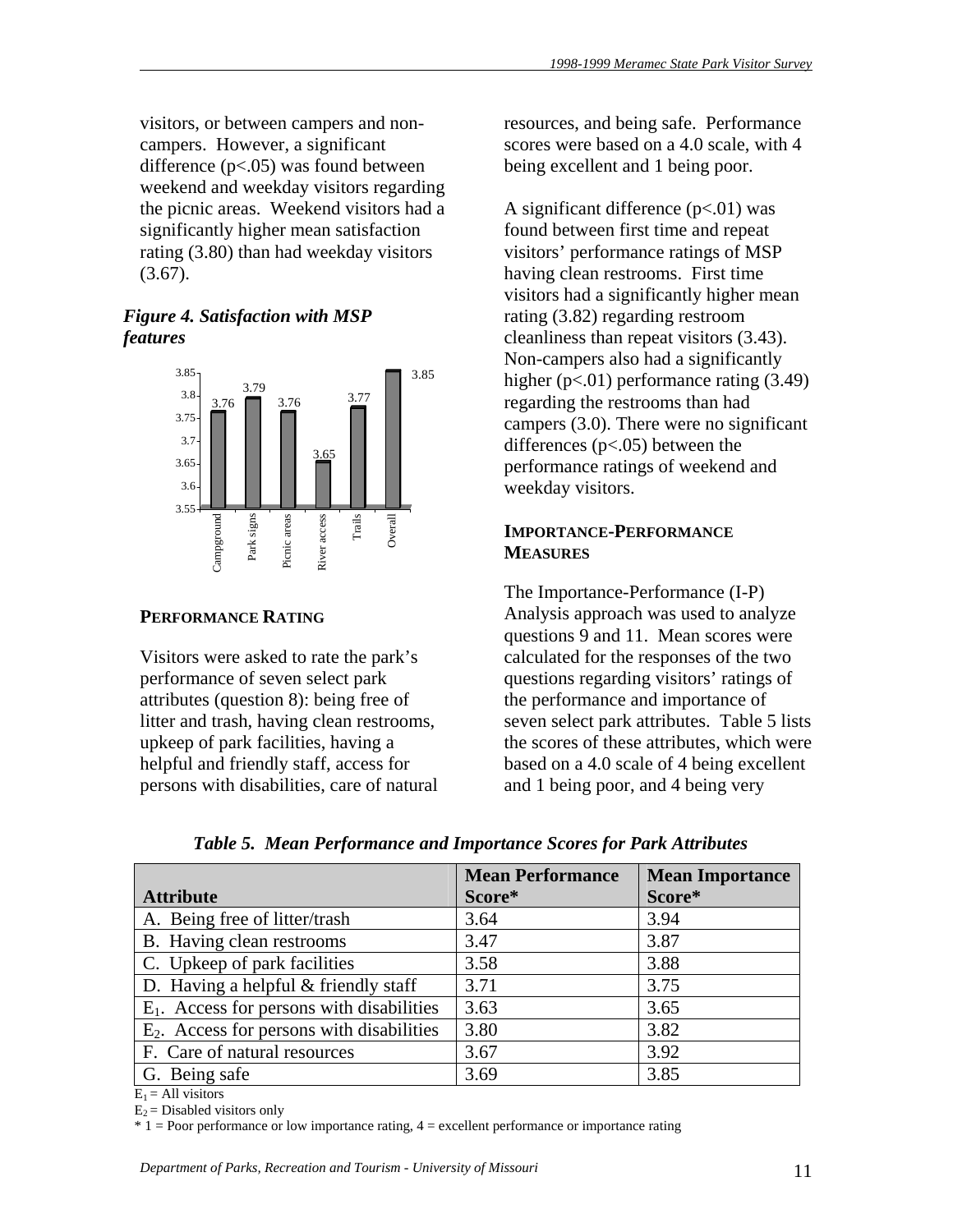important and 1 being very unimportant.

indicates that management may need to



 *Figure 5. Importance-Performance Matrix of Park Attributes* 

Figure 5 shows the Importance-Performance (I-P) Matrix. The mean scores were plotted on the I-P Matrix to illustrate the relative performance and importance rating of the attributes by park visitors.

The I-P Matrix is divided into four quadrants to provide a guide to aid in possible management decisions. For example, the upper right quadrant is labeled "high importance, high performance" and indicates the attributes in which visitors feel the park is doing a good job. The upper left quadrant

focus on these attributes, because they are important to visitors but were given a lower performance rating. The lower left and right quadrants are less of a concern for management, because they exhibit attributes that are not as important to visitors.

MSP is rated high on care of the natural resources. Characteristics that visitors felt were important but rated MSP low on performance were being free of litter and trash, upkeep of park facilities, and having clean restrooms.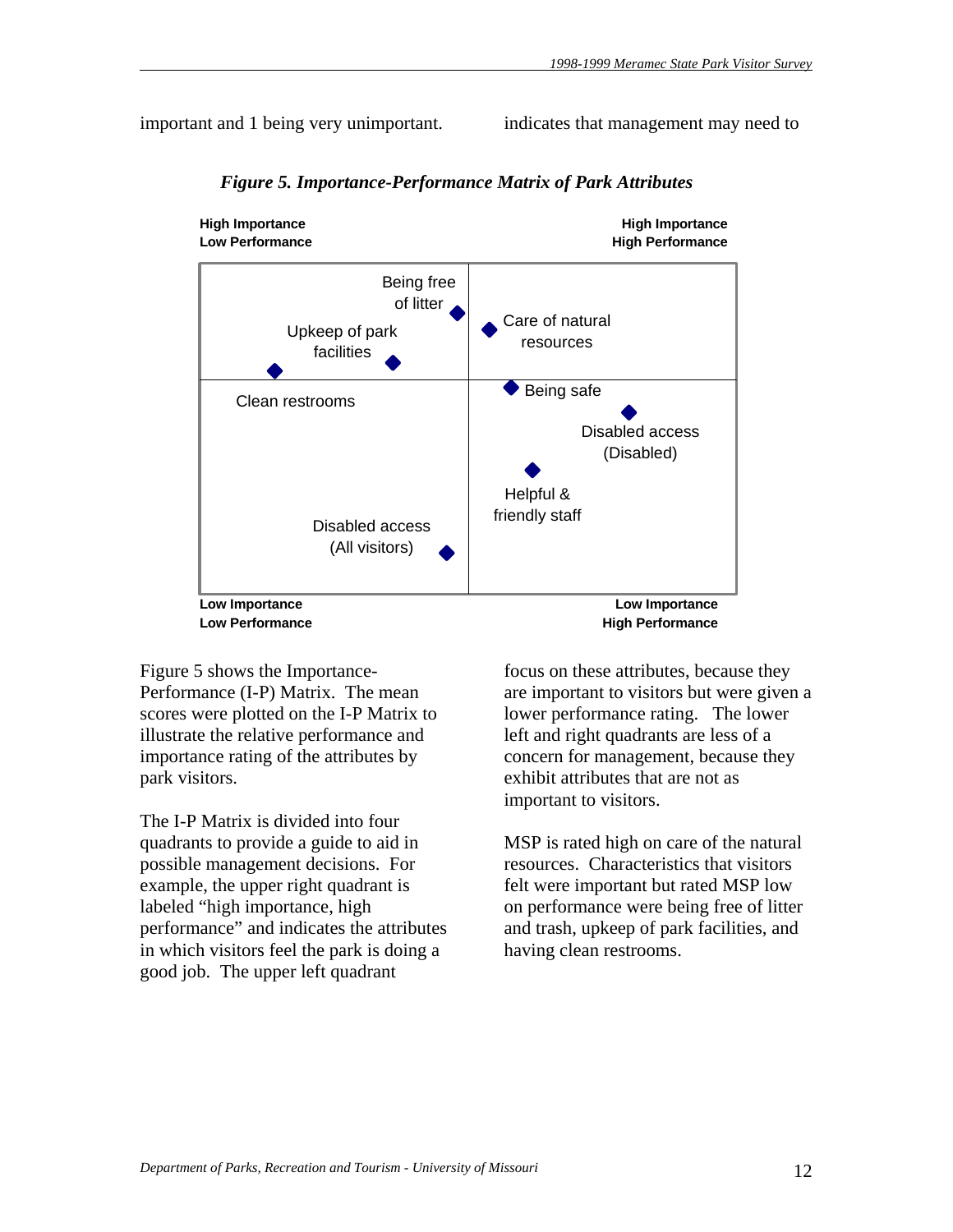# **CROWDING**

Visitors to MSP were asked how crowded they felt during their visit. The following nine-point scale was used to determine visitors' perceptions of crowding:

| Not at all |  | Slightly |  | Moderately | Extremely |
|------------|--|----------|--|------------|-----------|
| Crowded    |  | Crowded  |  | Crowded    | Crowded   |

Visitors' overall mean response to this question was 1.29. The vast majority (87.2%) of visitors to MSP did not feel at all crowded (selected 1 on the scale) during their visit. The rest (12.8%) felt some degree of crowding (selected 2-9 on the scale) during their visit.

Visitors who indicated they felt crowded during their visit were also asked to specify where they felt crowded (question 14). One-fourth  $(25.0\%)$  of the visitors who indicated some degree of crowding answered this open-ended question. Table 6 lists the locations where visitors felt crowded at MSP. Of those who reported feeling crowded, the majority (41.7%) felt crowded at the river accesses and boat ramps. Twentyfive percent (25.0%) felt crowded in the picnic areas.

campers. Campers had a significantly higher mean crowded score (1.78) than had non-campers (1.25). No significant differences were found in visitors' perceptions of crowding between first time and repeat visitors and between weekend and weekday visitors.

# *Crowding and satisfaction*

A significant difference (p<.05) was found in visitors' mean overall satisfaction with their visit and whether they felt some degree of crowding or not. Visitors who did not feel crowded had a mean overall satisfaction score of 3.87, whereas visitors who felt some degree of crowding had a mean overall satisfaction score of 3.73.

# **SAFETY CONCERNS OF VISITORS**

One-fourth (26.7%) of visitors did not rate the park as excellent for safety, with only 0.3% giving MSP a poor rating, 3.4% giving the park a fair rating, and 23.0% giving it a good rating on being safe. Of these, 47.9% noted what influenced their rating. Their comments were grouped into categories and are shown in Figure 6. Appendix F provides a list of the comments.

| <b>Location</b>                               | <b>Frequency</b> | <b>Percent</b> |
|-----------------------------------------------|------------------|----------------|
| River accesses/boat ramps                     |                  | 41.7%          |
| Picnic areas                                  | 3                | 25.0%          |
| Campground                                    | 2                | 16.7%          |
| Entrance to MSP/parking lot at Visitor Center |                  | 16.7%          |
| Total                                         | 1 $\mathcal{D}$  |                |

 *Table 6. Locations Where MSP Visitors Felt Crowded During Their Visit* 

A significant difference  $(p<.01)$  was found in visitors' perceptions of crowding between campers and non-

The majority (34.1%) of the responses was either responses from visitors who did not have any reason for not rating the park excellent on being safe or responses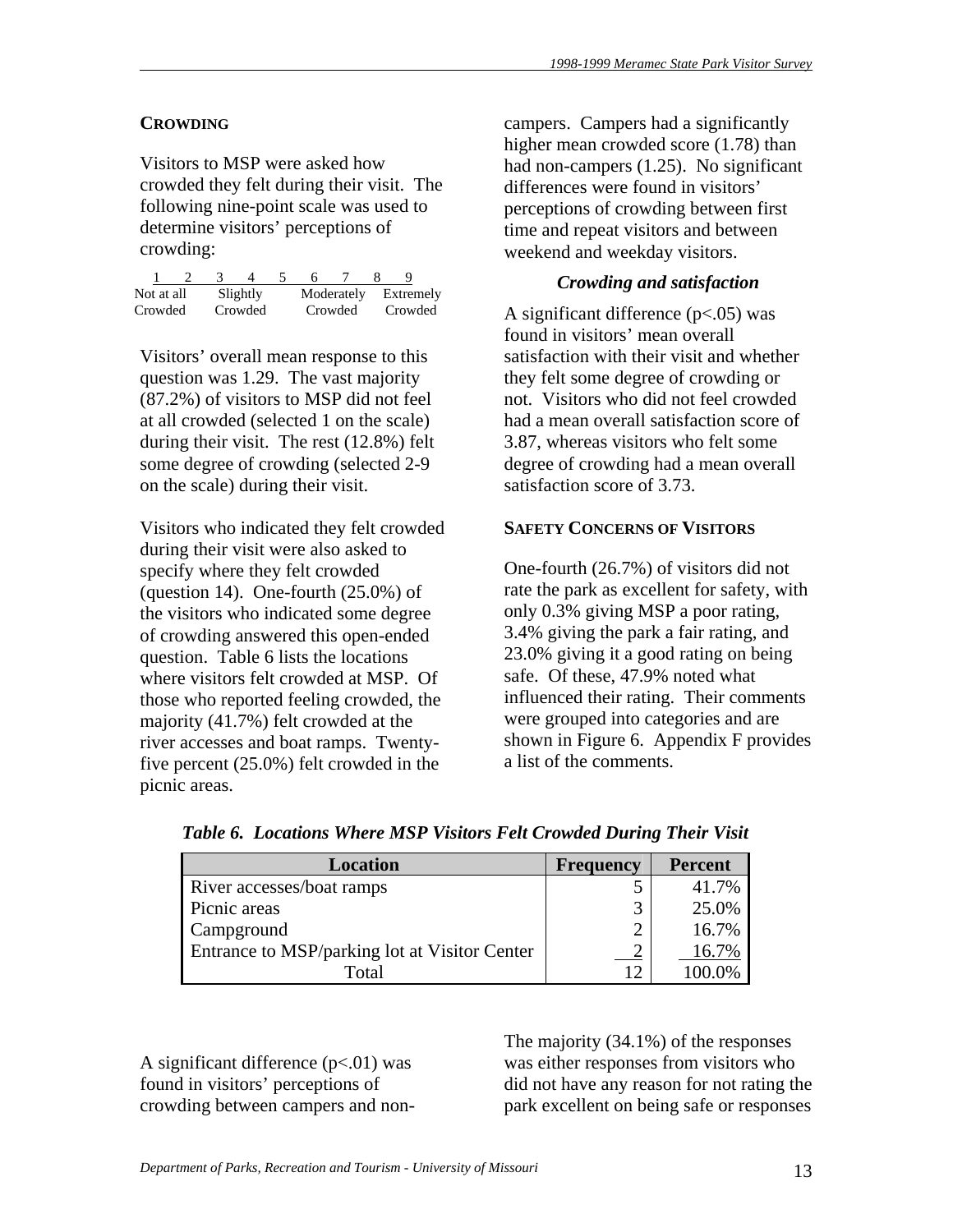reflecting the belief that no place is perfect and there is always room for improvement. Fifteen percent (14.9%) of visitors commented on the behavior of others, 12.8% were concerned with trail conditions, and 8.5% felt there was a lack of staff or rangers patrolling the park. Fifteen percent (14.9%) of the comments fell into an "other" category, and the rest (15%) included comments about river conditions, lack of signage, and poor maintenance or upkeep.

# *Figure 6. Comments from Visitors Not Rating MSP Excellent on Safety*



There were no significant differences in the rating of safety by first-time visitors versus repeat visitors, by campers versus non-campers, by weekend versus weekday users, and by sociodemographic characteristics of visitors.

To determine if there were differences in perceptions of crowding, satisfaction with park features, rating of park attributes, and overall satisfaction, responses were divided into two groups

based on how they rated MSP on being safe. Group 1 included those who rated the park excellent, and Group 2 included those who rated the park as good.

A significant difference  $(p<.01)$  was found between the two groups and their perceptions of crowding. The mean crowded score for Group 1 was 1.21, and the mean crowded score for Group 2 was 1.57, indicating that those who rated the park as excellent on being safe also felt less crowded. Group 1 also had significantly higher (p<.001) satisfaction ratings of all five park features, had significantly higher (p<.001) ratings of all seven park attributes, and had a significantly higher (p<.001) overall satisfaction.

# **ADDITIONAL VISITOR COMMENTS**

Respondents to the survey were also given the opportunity to write any additional comments or suggestions on how DNR could make their experience at MSP a better one (question 22). Over one-fourth (28.0%) of the total survey participants responded to this question, with 108 responses given by 96 respondents. The comments and suggestions were listed and grouped by similarities into 12 categories for frequency and percentage calculations. The list of comments and suggestions is found in Appendix G. Table 7 lists the frequencies and percentages of the comments and suggestions by category.

Almost half (46.3%) of the comments were positive comments, including such comments as: "Best park in the state," "Great park," and "Keep up the good work." The rest (53.7%) of the comments were categorized based on similar suggestions or complaints, such as suggestions and complaints about the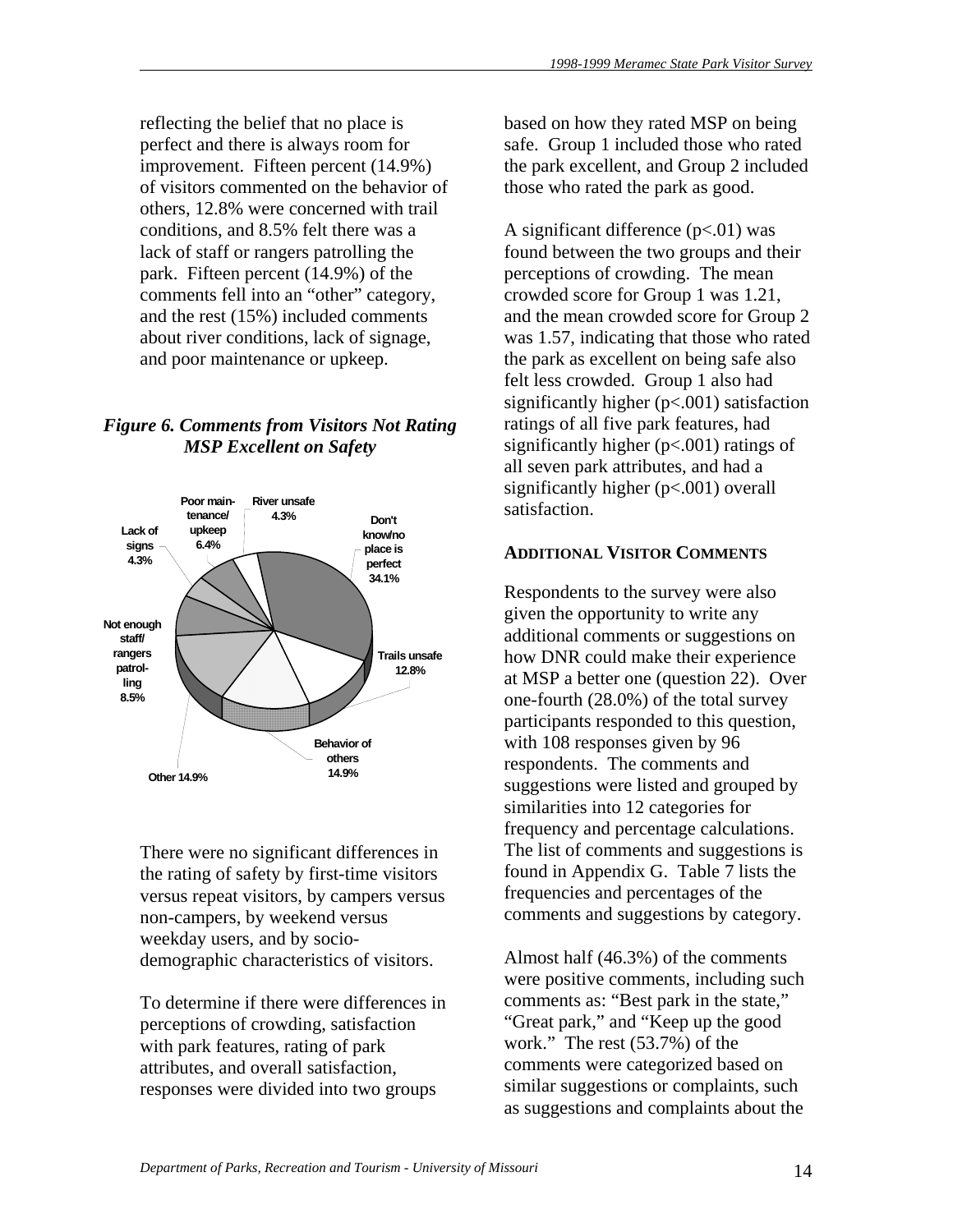campgrounds, complaints or suggestions about signage or interpretive information, or an "other" category for suggestions and complaints not fitting into any other category.

### **VISITATION ESTIMATES**

From the observation data, it was determined that the average number of visitors per visitor vehicle was 2.05. Because some visitor vehicles were vehicles with trailers and because the traffic counter at MSP counts vehicles by axle, the number of visitors per axle was calculated to determine a more accurate estimate of visitation. The percentage of park related vehicles was also calculated.

The average number of axles per visitor vehicle (VV) was 2.01. The average number of axles per park related vehicle (PRV) was 2.05. The percentage of PRV axles was 17.6% of all vehicles, and was determined by dividing the total number of PRV axles (242) by the sum of PRV axles and VV axles (1,376).

The number of visitors per axle was 1.02, and was calculated by dividing the number of visitors per VV (2.05) by the number of axles per VV (2.01). This number can be used to estimate attendance at MSP, by multiplying it by the total number of axles crossing the traffic counter minus the 17.6% PRV.

| Category                                               | <b>Frequency</b> | <b>Percent</b> |
|--------------------------------------------------------|------------------|----------------|
| 1. General positive comments                           | 50               | 46.3%          |
| Suggestions/complaints about campground                | 6                | 5.6%           |
| Better/more river accesses<br>$\mathcal{R}$            |                  | 4.6%           |
| Suggestions/complaints about restrooms<br>4.           |                  | 4.6%           |
| Better maintenance/upkeep of park and facilities<br>5. | 4                | 3.7%           |
| Suggestions/complaints about trails<br>6.              |                  | 3.7%           |
| Better/more signage or interpretive information        | 3                | 2.8%           |
| Complaints/suggestions about visitor center<br>8.      | 2                | 1.9%           |
| Need additional trash cans<br>9.                       | 2                | 1.9%           |
| 10. Suggestions/complaints about cabins                | 2                | 1.9%           |
| 11. More staff/rangers patrolling park and river       |                  | 0.9%           |
| 12. Other                                              | 24               | 22.2%          |
| Total                                                  | 108              | 100.0%         |

*Table 7. Frequency and Percentage of Comments and Suggestions from MSP Visitors*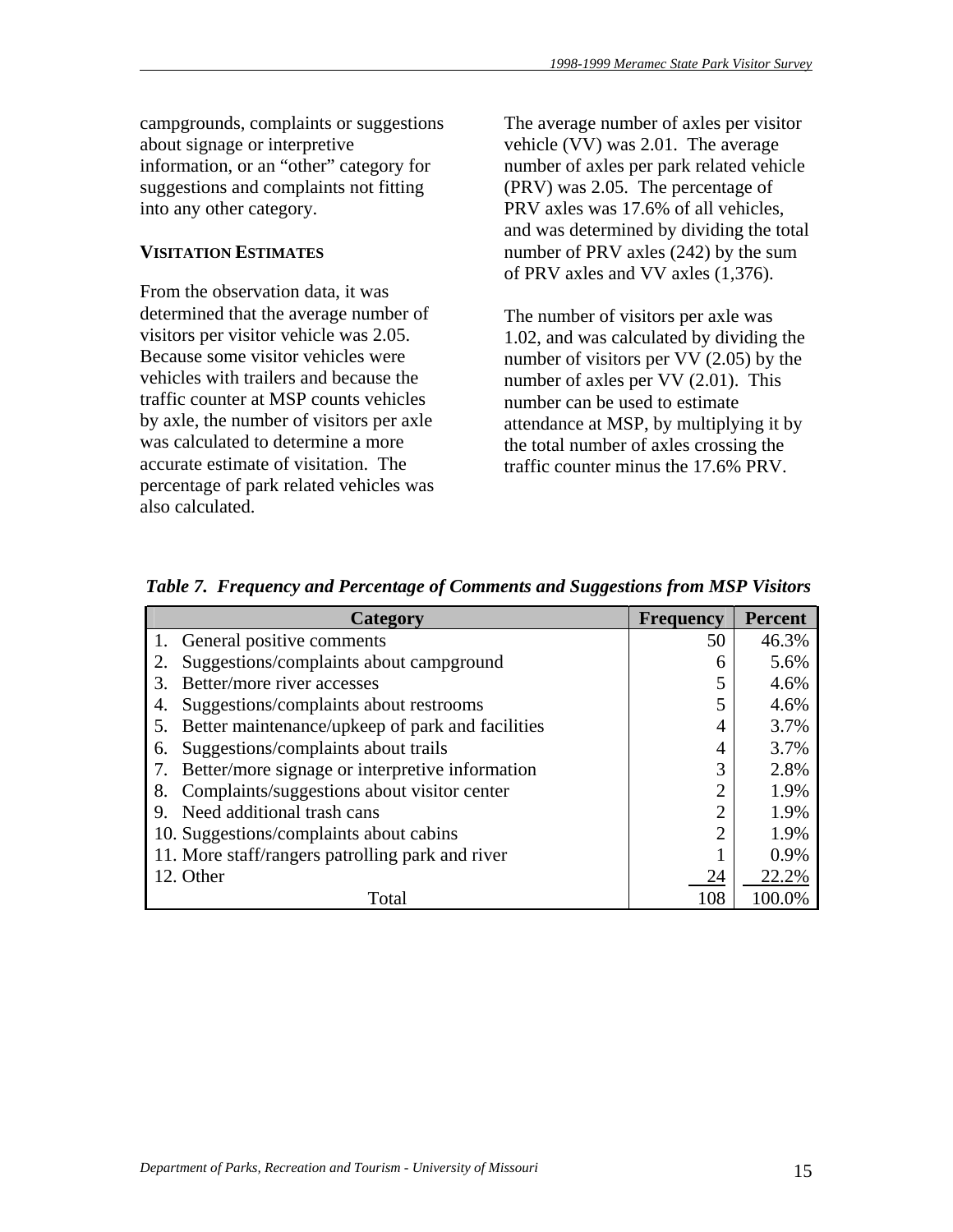# **Discussion**

# **MANAGEMENT IMPLICATIONS**

The results of this study provide relevant information concerning MSP visitors. However, the results should be interpreted with caution. The surveys were collected only during the offseason months of November, December, January, and February; therefore, visitors who visit during other seasons of the year are not represented in the study's sample. The results, however, are still very useful to park managers and planners, particularly for comparison with results from the visitor survey conducted at MSP during the summer of 1997 (Fink, 1997).

Over 86% of MSP visitors reported that they were very satisfied with their visit to the park. Williams (1989) states that visitor satisfaction with previous visits is a key component of repeat visitation. The high percentage of repeat visitation (85%) combined with their positive comments provide evidence that MSP visitors are indeed satisfied with their park experience. Almost half (46%) of the visitors who gave comments or suggestions provided positive comments concerning MSP and its staff.

Although only one-fourth (27%) of visitors did not report an excellent rating of the park as being safe, management should not dismiss their safety concerns. While the majority (34%) of visitors with safety concerns either did not have a reason for not rating MSP excellent on being safe, or felt that no place could be perfectly safe, a large percentage (23%) of visitors felt that there was a lack of staff or rangers patrolling the park to

monitor behavior of other visitors. Another 23% of safety comments were directed at unsafe facilities and poor maintenance, including unsafe trail and river conditions. To address the safety concerns of MSP visitors, one solution would be posting signs cautioning visitors of trail difficulty and river conditions. Maintenance schedules of park facilities might need to be reviewed. Another solution would be a greater park personnel presence, which could be accomplished by increasing ranger patrols.

To put the issue of park safety into perspective, 73% rated the park as excellent, 23% rated the park as good, and less than 4% rated the park fair or poor on safety (Figure 7). Visitor comments indicate that safety is largely a perceptual issue. Those with safety concerns also felt less satisfied and more crowded than those who rated safety as excellent (Figure 8). Additional research could focus on the effectiveness of approaches that address visitor safety perceptions (e.g., personnel uniform policies, regularly scheduled patrols, or increased signage).

# *Figure 7. Safety ratings of MSP.*

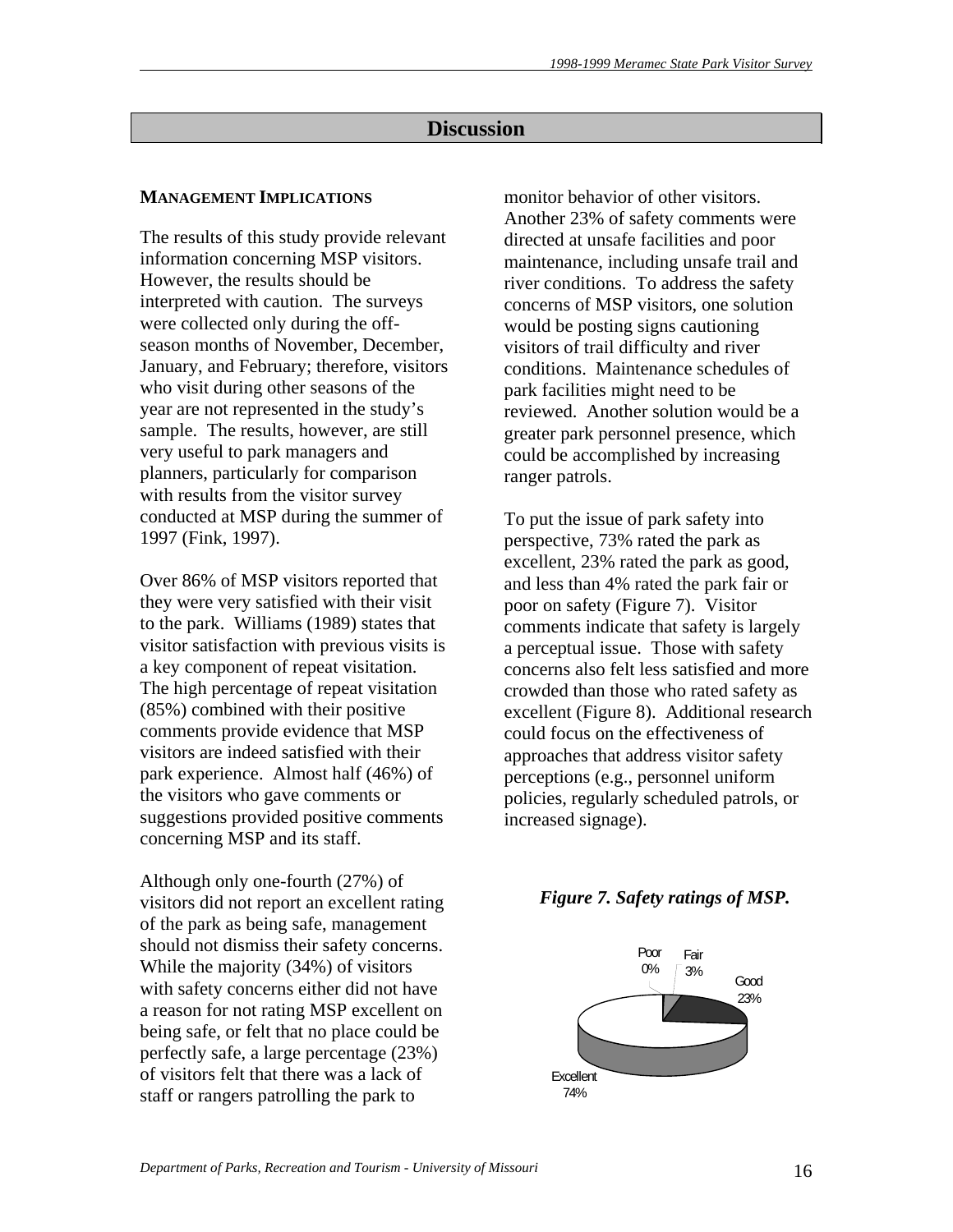*Figure 8. Levels of Satisfaction Ratings & Crowding by Safety Concern*s



Although crowding was not an issue identified by the majority of MSP visitors, 13% of visitors expressed some degree of crowding. Crowding is a perceptual construct not always explained by the number or density of other visitors. Expectations of visitor numbers and the behavior of other visitors also play a significant role in crowding perceptions. Interestingly, over half of the visitors to MSP indicated that they visited during the offseason because there were fewer people in the park.

MSP visitors who felt crowded had significantly lower satisfaction ratings than visitors who did not feel crowded (Figure 9). Campers also felt significantly more crowded than noncampers.

As perceptions of crowding are inversely related to overall satisfaction, park managers should address the issue of crowding. One option is to review comments relating to crowding and consider options that would reduce crowding perceptions. For example, most comments listed the boat ramps

and river accesses as where visitors felt most crowded. Further study could determine if crowding perceptions here are due to the number of people or perhaps the behavior of those at these areas.

Visitors felt that clean restrooms, being free of litter and trash, and upkeep of park facilities were very important but rated MSP's lower on these attributes. Repeat visitors rated the restrooms lower (3.43) than first-time visitors (3.82), and campers also rated the restrooms lower (3.0) than non-campers (3.49). The lower ratings given to MSP's restrooms may be due in part to the fact that the water in the campgrounds is turned off from November 1 to April 1. The only available restrooms in the park are pit toilets and the restrooms inside the visitor center, a condition commented on by several visitors. The other findings suggest more time could be spent maintaining the park's other facilities and perhaps returning trash cans to several of the day-use areas.

# *Figure 9. Overall Satisfaction is Lower For Those Who Felt More Crowded*



The results of the present study suggest some important management and planning considerations for MSP. Even though MSP visitors rated their visits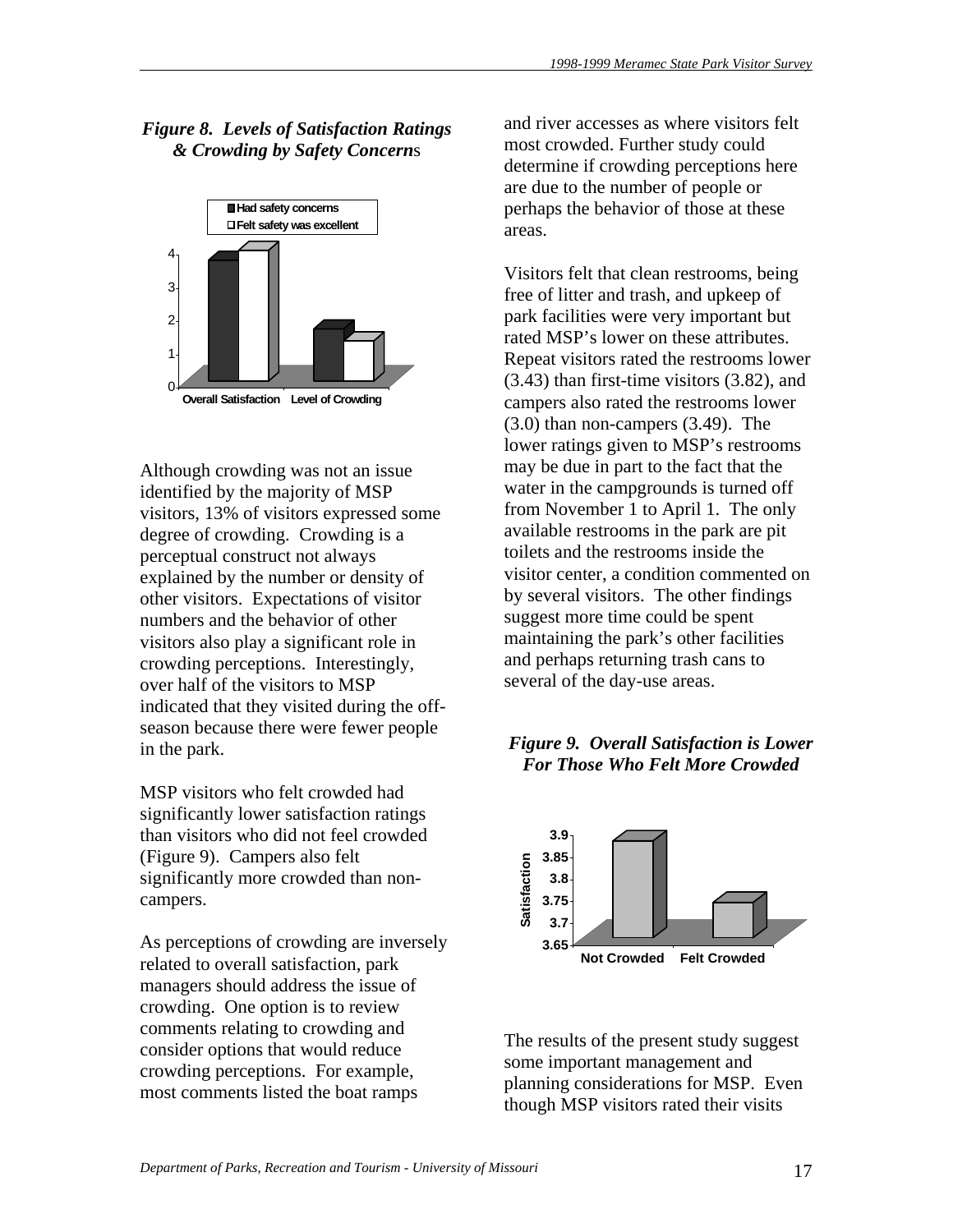and the park features relatively high, attention to safety and facility maintenance can positively effect these ratings.

Just as important, on-going monitoring of the effects of management changes will provide immediate feedback into the effectiveness of these changes. On-site surveys provide a cost effective and timely vehicle with which to measure management effectiveness and uncover potential problems.

# **RESEARCH RECOMMENDATIONS**

The results of the present study serve as baseline visitor information of MSP. The frequency and percentage calculations of survey responses provide useful information concerning sociodemographic characteristics, use patterns, and satisfaction of MSP visitors. In addition, the "sub-analysis" of data is important in identifying implications for management of MSP. (The sub-analysis in the present study included comparisons using Chi-square and ANOVA between selected groups and the Importance-Performance analysis.) Additional relevant information may be determined from further sub-analysis of existing data. Therefore, it is recommended additional sub-analysis be conducted to provide even greater insight to management of the park.

Additional visitor surveys at MSP should also be conducted on a regular basis (e.g., every three, four, or five years). Future MSP studies can identify changes and trends in sociodemographic characteristics, use patterns, and visitors' satisfaction at MSP.

The methodology used in this study serves as a standard survey procedure that the DSP can use in the future. Other Missouri state parks should be surveyed similarly to provide valid results for comparisons of visitor information between parks, or to measure change over time in other parks.

The present study was conducted only during the off-season. An earlier study of MSP visitors was conducted during the peak season of 1997. Therefore, it is recommended that a comparison of the results of the two studies be conducted to determine if differences between peak and off-season visitors exist and, if so, identify the management implications of such differences.

# **METHODOLOGY RECOMMENDATIONS AND CONSIDERATIONS FOR OTHER PARKS**

The on-site questionnaire and the methodology of this study were designed to be applicable to other Missouri state parks.

## *Survey Signage*

It is recommended that adequate signage be utilized when collecting surveys onsite. A "Visitor Survey" sign was used in the present study to inform visitors exiting the park that a survey was being conducted. Having the sign for that purpose aided in the workability of the methodology, as many visitors slowed their vehicles and some stopped before being asked to do so. However, the "survey station" became an "information station" when visitors arriving at the park saw the surveyor with clipboards and surveys. Having an assistant to help answer visitors' questions and to pass out surveys would be helpful.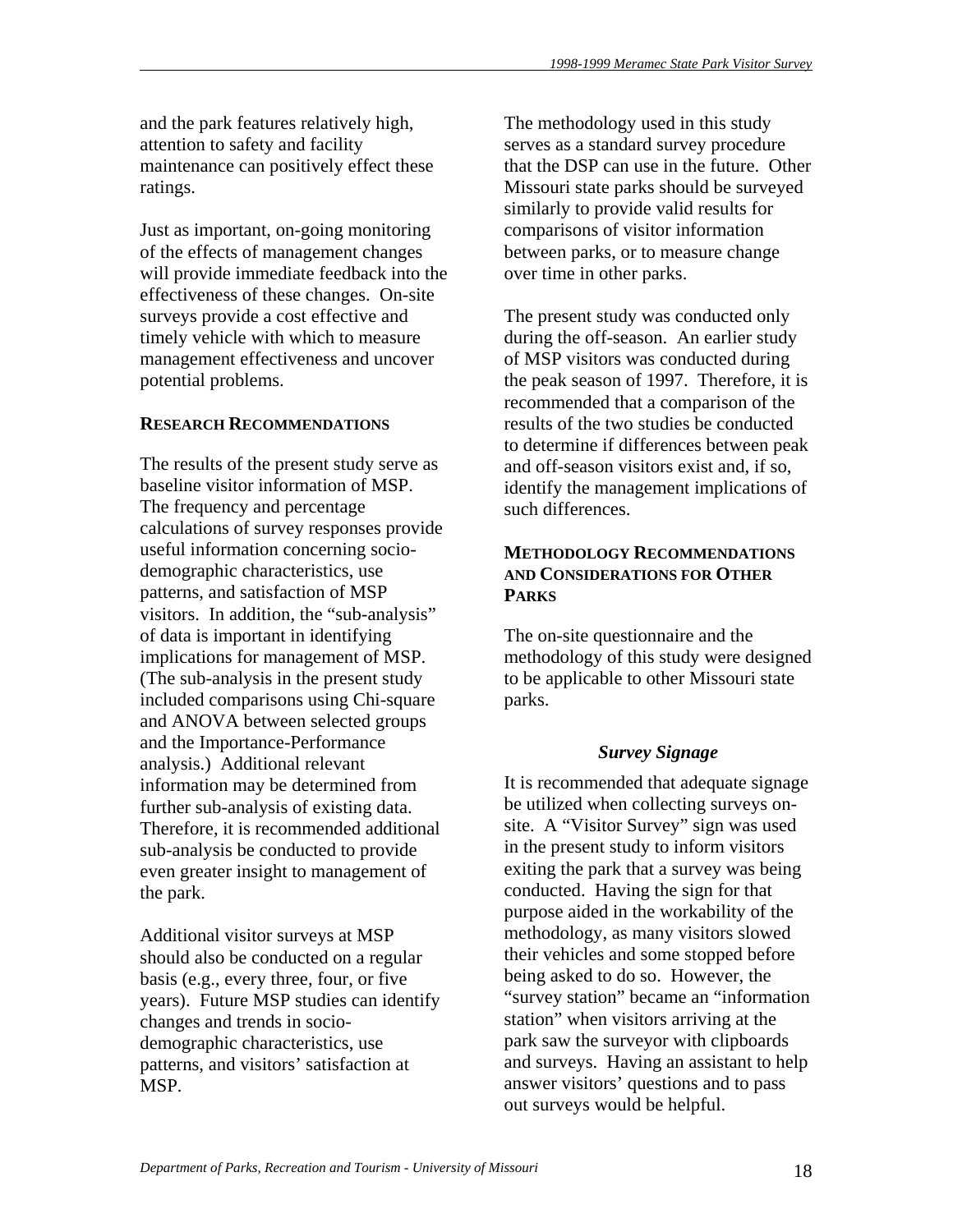# *Survey administration*

The prize package drawing and the onepage questionnaire undoubtedly helped attain the response rate in the present study. For this reason it is recommended that any future surveys of MSP visitors continue to be conducted through onepage questionnaires, and that the practice of offering incentives also be continued.

Achieving the highest possible response rate (within the financial restraints) should be a goal of any study. To achieve higher response rates, the following comments are provided.

The most frequent reason that visitors declined to participate in the survey was because they did not have enough time. It is recommended for future surveys that self-addressed stamped envelopes be available to offer to visitors only if they do not volunteer to fill out the survey onsite. This technique may provide higher response rates in future surveys, with minimal additional expense.

One caution, however, is to always attempt to have visitors complete the survey on-site, and to only use the mailback approach when it is certain visitors would otherwise be a non-respondent.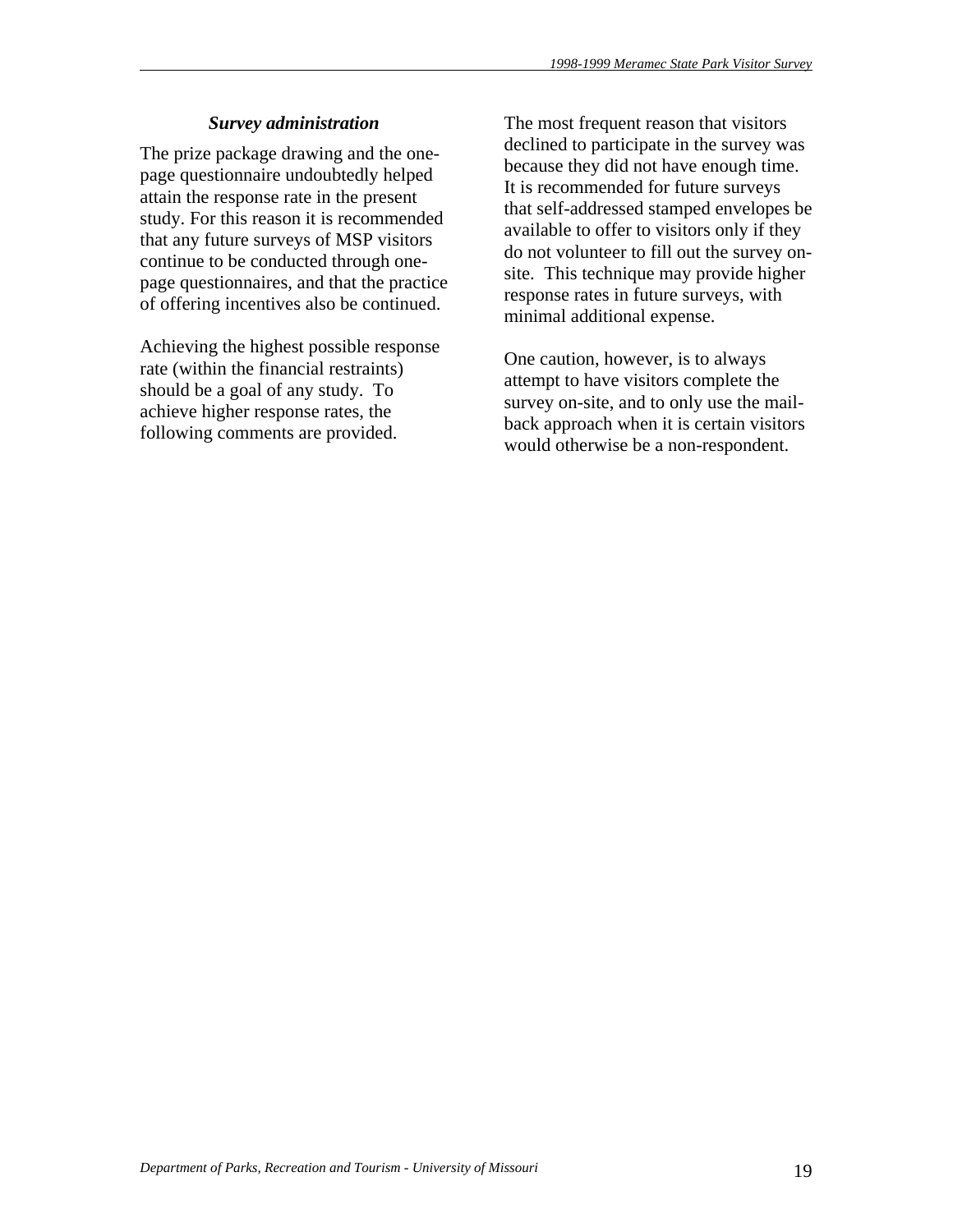# **References**

Cordell, H. K., & Hartmann, L. A. (1983). Trends in outdoor recreation in the two decades since ORRRC. Proceedings of the Southeastern Recreation Researchers' Conference, Asheville, North Carolina, 1-42.

Ditton, R. B., Fedler, A. J., Holland, S. M., & Graefe, A. R. (1982). A user/setting approach to understanding recreational experiences. Proceedings of the Southeastern Recreation Researchers' Conference, Asheville, North Carolina, 237-252.

Donnelly, M. P., Vaske, J. J., DeRuiter, D. S., & King, T. B. (1996). Personoccasion segmentation of state park visitors. Journal of Park and Recreation Administration, 14, 95-106.

Fink, D. A. (1997). Meramec State Park user survey. Unpublished master's research project, University of Missouri, Columbia.

Folz, D. H. (1996). Survey research for public administration. Thousand Oaks, CA: Sage Publications.

Holst, S. (1990). The mission: A question of balance. Missouri Resources Review, 7(2), 6-11.

Holst, S. (1991). Parks in peril. Missouri Resource Review, 8, (3), 2-7.

Holst, S., & Simms, L. (1996). Park & soils: A decade of success for camps and crops. Missouri Resources, 13(2), 8-15.

Lucas, R. C. (1985). Visitor characteristics, attitudes, and use patterns in the Bob Marshall Wilderness Complex, 1970-82 (Research Paper INT-345). Ogden, UT: U.S. Department of

Agriculture, Forest Service, Intermountain Research Station.

Manning, R. E. (1986). Studies in outdoor recreation. Corvallis, OR: Oregon State University Press.

Masek, M. L. R. (1974). A park user fee survey for the Missouri state parks. Unpublished master's thesis, University of Missouri, Columbia.

Missouri Department of Natural Resources. (1998). [Missouri state park attendance]. Unpublished raw data.

Reid, L. M. (1963). Outdoor recreation preferences: A nationwide study of user desires. East Lansing, MI: Michigan State University.

Statistical Package for the Social Sciences (1996). Version 6.1 [Computer software]. Chicago: SPSS.

Tourism and Recreation Research Unit (TRRU). (1983). Recreation site survey manual. New York: E. & F. N. Spon.

Williams, D. R. (1989). Great expectations and the limits to satisfaction: a review of recreation and consumer satisfaction research. Outdoor Recreation Benchmark 1988: Proceedings of the National Outdoor Recreation Forum, Tampa, Florida, 422-438.

Yeosting, D. R. (1981). Research utilization in decision-making. In T. L. Napier (Ed.), Outdoor recreation planning, perspectives, and research (pp. 13-18). Dubuque, IA: Kendall/Hunt Publishing Company.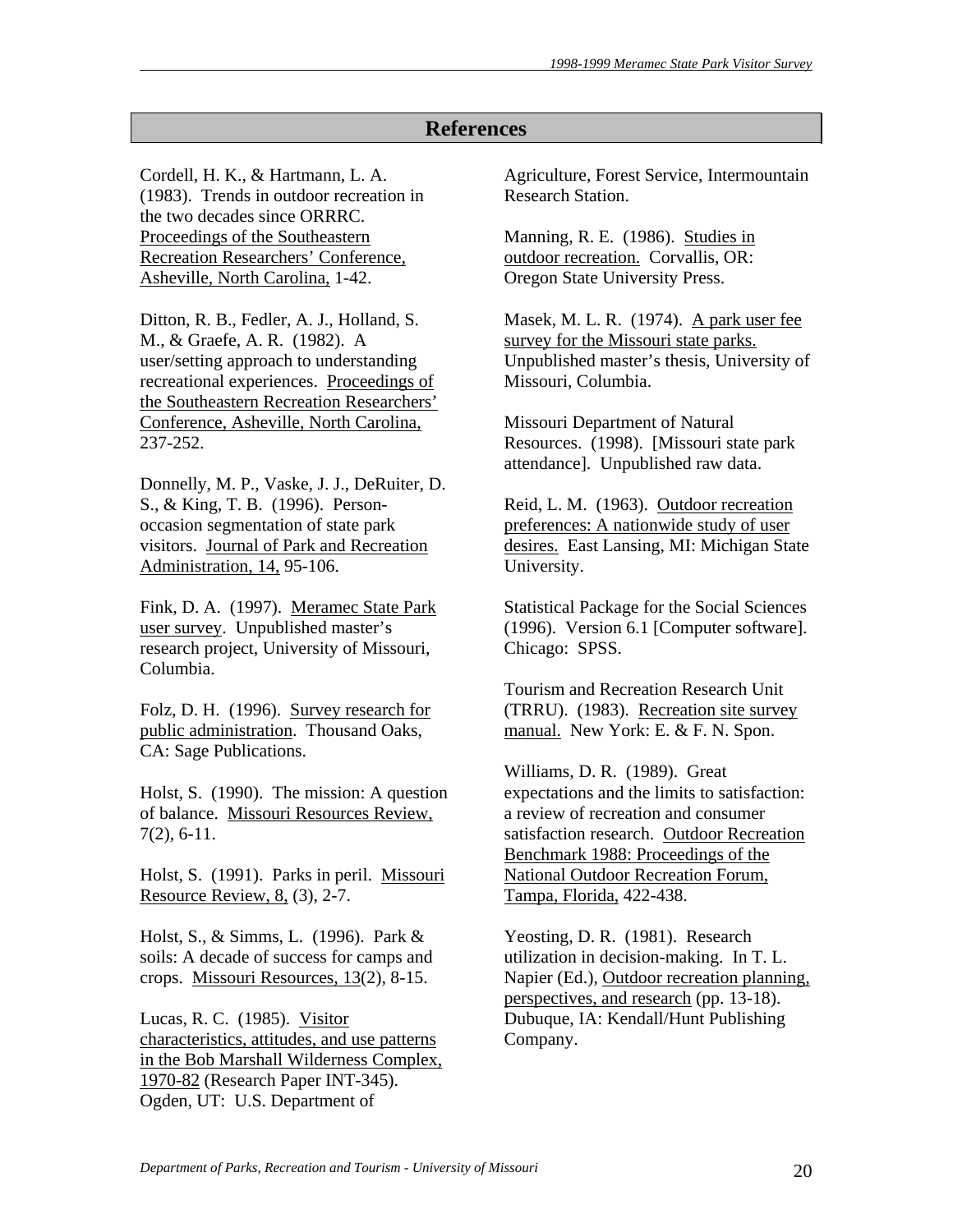**Appendix A. Meramec State Park User Survey**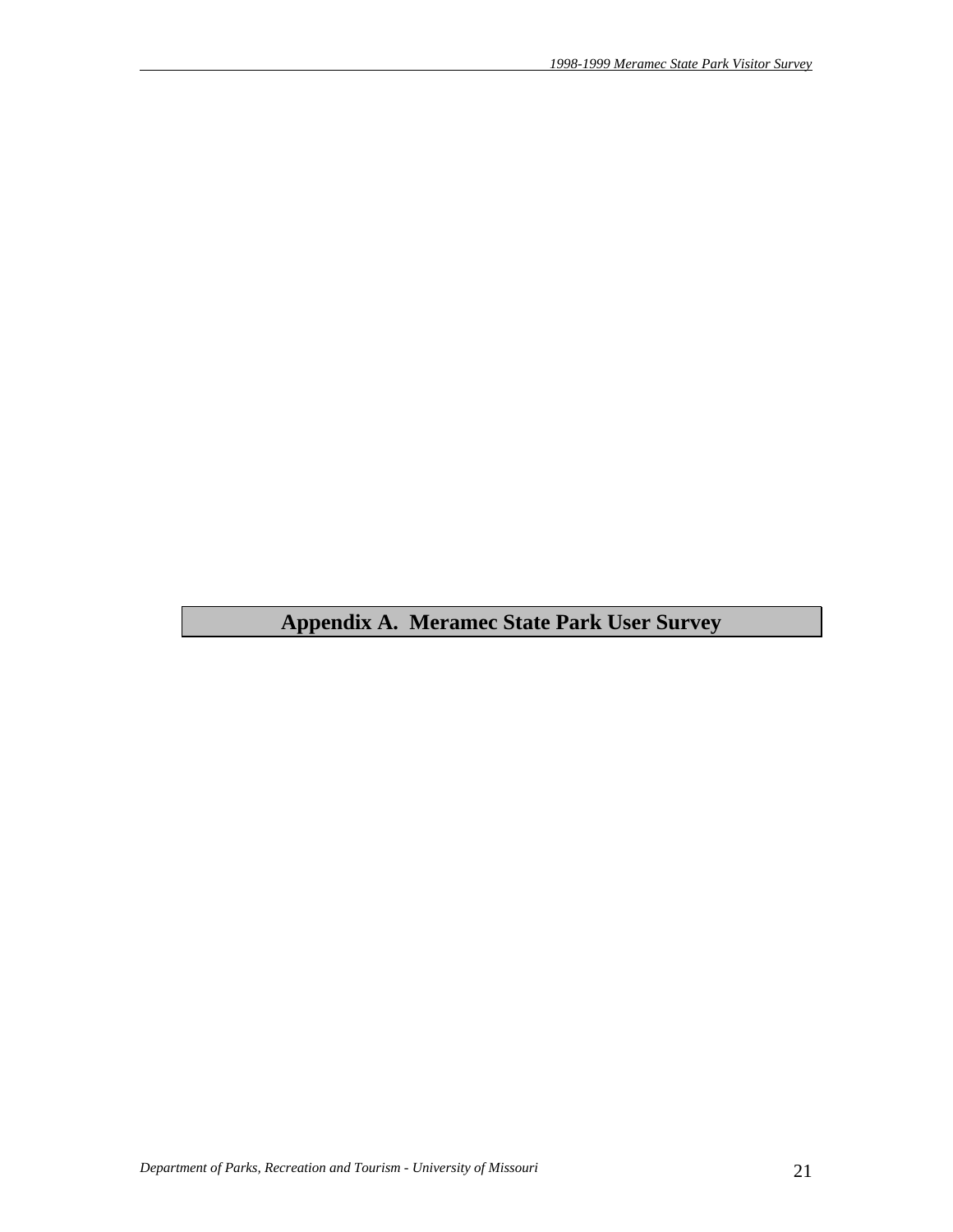#### **MERAMEC STATE PARK**

The Missouri Department of Natural Resources is seeking your evaluation of Meramec State Park. This survey is voluntary and completely anonymous. Your cooperation is important in helping us make decisions about managing this park. Thank you for your time.

- **1. Is this your first visit to Meramec State Park?** *(Check only one box.)*
	- $\Box$  yes  $\Box$  no **If no, how many times have you visited this park in the past year?**
- **2. If this is not your first visit to Meramec State Park, during which of the following seasons do you visit?** *(Check all that apply.)*
	- $\square$  spring  $\square$  summer  $\square$  fall  $\square$  winter
- **3. During this visit to the park, are you staying overnight?**
	- $\Box$  yes **If yes, how many nights are you staying at or near the park during this visit?**
	- no *(If no, skip to question 5.*)
- **4. If staying overnight, where are you staying?** *(Check only one box.)*

| $\Box$ campground in Meramec State Park | $\Box$ nearby campground |
|-----------------------------------------|--------------------------|
| $\Box$ nearby lodging facilities        | $\Box$ friends/relatives |
| $\Box$ other ( <i>Please specify</i> .) |                          |

- **5. With whom are you visiting the park?** *(Check only one box.)*
	-

 $\Box$  alone  $\Box$  family and friends  $\Box$  club or organized group  $\Box$  family  $\Box$  friends  $\Box$  other *(Please specify.)* 

#### **winter?** *(Check all that apply.)*

 $\Box$  fewer people in the park  $\square$  more campsite availability  $\square$  seasonal activities specific to fall and winter other *(Please specify.)*

**7. Which recreational activities have you engaged in during this park visit?** *(Check all that apply.)*

| $\Box$ biking                           | $\Box$ picnicking       | $\Box$ attending special event         |  |  |  |
|-----------------------------------------|-------------------------|----------------------------------------|--|--|--|
| $\Box$ boating                          | $\Box$ backpacking      | $\Box$ going on guided nature hike     |  |  |  |
| $\Box$ camping                          | $\Box$ rafting/canoeing | $\Box$ viewing visitor center exhibits |  |  |  |
| $\Box$ fishing                          | $\Box$ studying nature  | $\Box$ exploring wild caves            |  |  |  |
| $\Box$ hiking                           | $\Box$ viewing wildlife | $\Box$ attending amphitheater program  |  |  |  |
| $\Box$ other ( <i>Please specify.</i> ) |                         |                                        |  |  |  |

**8. How satisfied are you with each of the following in Meramec State Park?** *(Check one box for each feature.)*

|    |                       | Very<br>Satisfied | Somewhat<br>Satisfied | Somewhat<br>Dissatisfied | Very<br>Dissatisfied | Don't<br>Know |
|----|-----------------------|-------------------|-----------------------|--------------------------|----------------------|---------------|
|    | a. campground         |                   |                       |                          |                      |               |
|    | b. park signs         |                   |                       |                          |                      |               |
|    | c. picnic area        |                   |                       |                          |                      |               |
|    | d. river access areas |                   |                       |                          |                      |               |
| e. | trails                |                   |                       |                          |                      |               |

**9. How do you rate Meramec State Park on each of the following?** *(Check one box for each feature.)*

| a. being free of litter/trash           |              |  |  |
|-----------------------------------------|--------------|--|--|
|                                         |              |  |  |
| b. having clean restrooms               |              |  |  |
| c. upkeep of park facilities            |              |  |  |
| d. having a helpful $&$ friendly staff  |              |  |  |
| e. access for persons with disabilities | $\mathbf{L}$ |  |  |
| f. care of natural resources            |              |  |  |
| being safe<br>g.                        |              |  |  |

Don't

#### **PLEASE TURN SURVEY OVER.**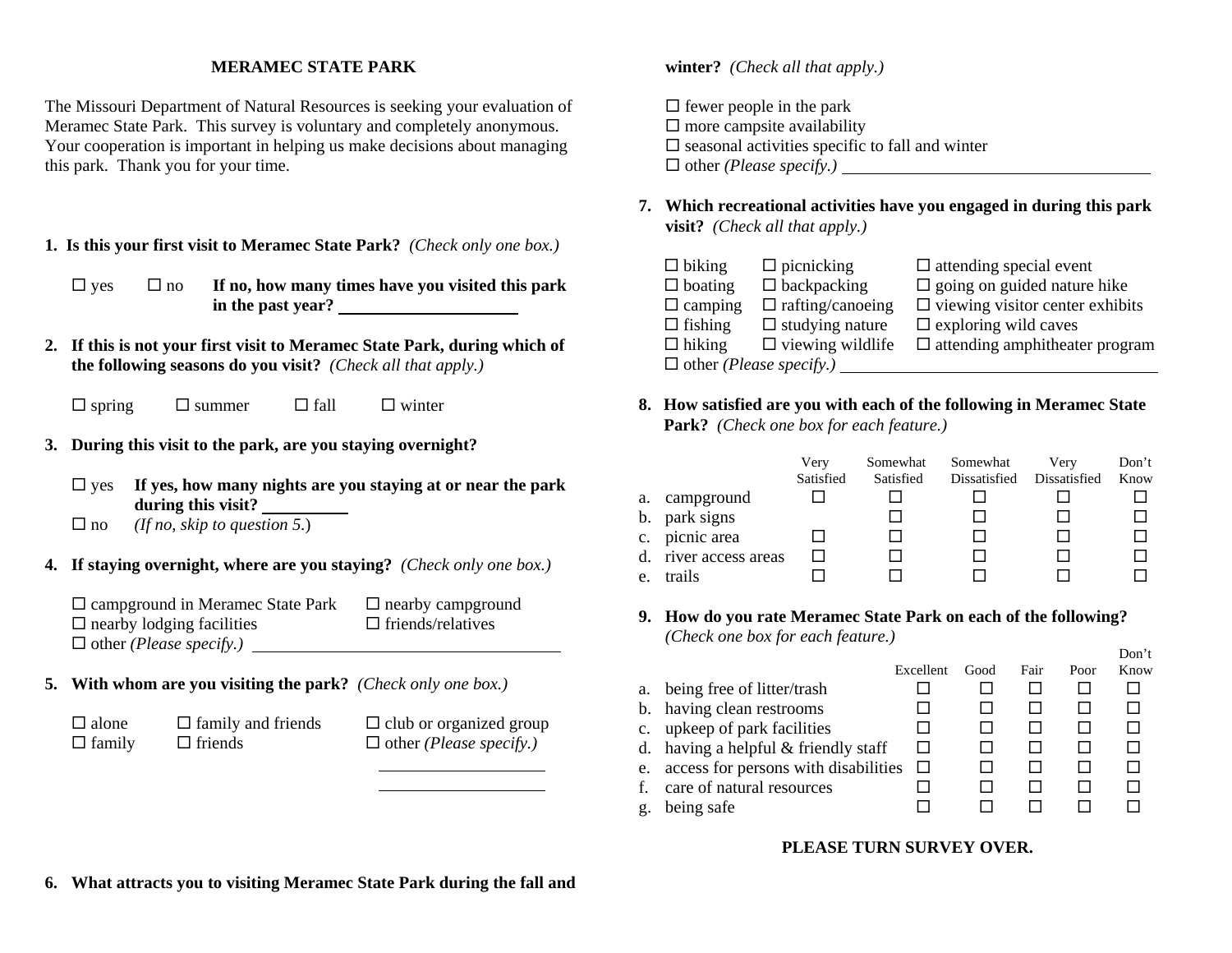#### **MERAMEC STATE PARK**

- **10. If you did not rate this park as excellent on being safe, what influenced your rating?**
- **11. When visiting any state park, how important are each of these items to you?** *(Check one box for each feature.)*

|             |                            | Verv         | Somewhat Somewhat                                | Verv | Don't |
|-------------|----------------------------|--------------|--------------------------------------------------|------|-------|
|             |                            |              | Important Important Unimportant Unimportant Know |      |       |
| a.          | being free of litter/trash |              |                                                  |      |       |
|             | b. having clean restrooms  |              |                                                  |      |       |
| $c_{\cdot}$ | upkeep of park facilities  | $\mathsf{L}$ |                                                  |      |       |
| d.          | having a helpful $\&$      |              |                                                  |      |       |
|             | friendly staff             |              |                                                  |      |       |
|             | e. access for persons with |              |                                                  |      |       |
|             | disabilities               |              |                                                  |      |       |
| f.          | care of natural resources  |              |                                                  |      |       |
| g.          | being safe                 |              |                                                  |      |       |

#### **12. Overall, how satisfied are you with this visit to Meramec State Park?** *(Check only one box.)*

| Very      | Somewhat  | Somewhat     | Verv         |
|-----------|-----------|--------------|--------------|
| Satisfied | Satisfied | Dissatisfied | Dissatisfied |
|           |           |              |              |

**13. During this visit, how crowded did you feel?** *(Circle one number.)*

| Not at all |  | Slightly |  | Moderately | Extremely |
|------------|--|----------|--|------------|-----------|
| Crowded    |  | Crowded  |  | Crowded    | Crowded   |

## **14. If you felt crowded on this visit, where did you feel crowded?**

**15. What is your age?** \_\_\_\_\_\_ **16.** Gender?  $\Box$  female  $\Box$  male

**17. What is the highest level of education you have completed?** *(Check only one box.)*

 $\Box$  grade school  $\Box$  vocational school  $\Box$  graduate of 4-year college  $\Box$  high school  $\Box$  some college  $\Box$  post-graduate education

**18. What is your ethnic origin?** *(Check only one box.)*

 $\Box$  Asian  $\Box$  African American  $\Box$  Native American/American Indian  $\Box$  Hispanic  $\Box$  Caucasian/White  $\Box$  Other *(Please specify.)* 

- **19. Do you have a disability that substantially limits one or more life activities or might require special accommodations?**
	- □ yes **If yes, what disability or disabilities do you have?**  $\Box$  no
- **20. What is your 5-digit zip code** *(or country of residence, if you live outside the U.S.)***?**
- **21. What is your annual household income?**

| $\square$ less than \$25,000 | $\Box$ \$50,001 - \$75,000 |
|------------------------------|----------------------------|
| $\Box$ \$25,000 - \$50,000   | $\Box$ over \$75,000       |

**22. Please write any additional comments about your park visit or suggestions on how the Missouri Department of Natural Resources can make your experience in Meramec State Park a better one.**

#### **THANK YOU FOR YOUR HELP. YOU ARE ALWAYS WELCOME IN MISSOURI STATE PARKS.**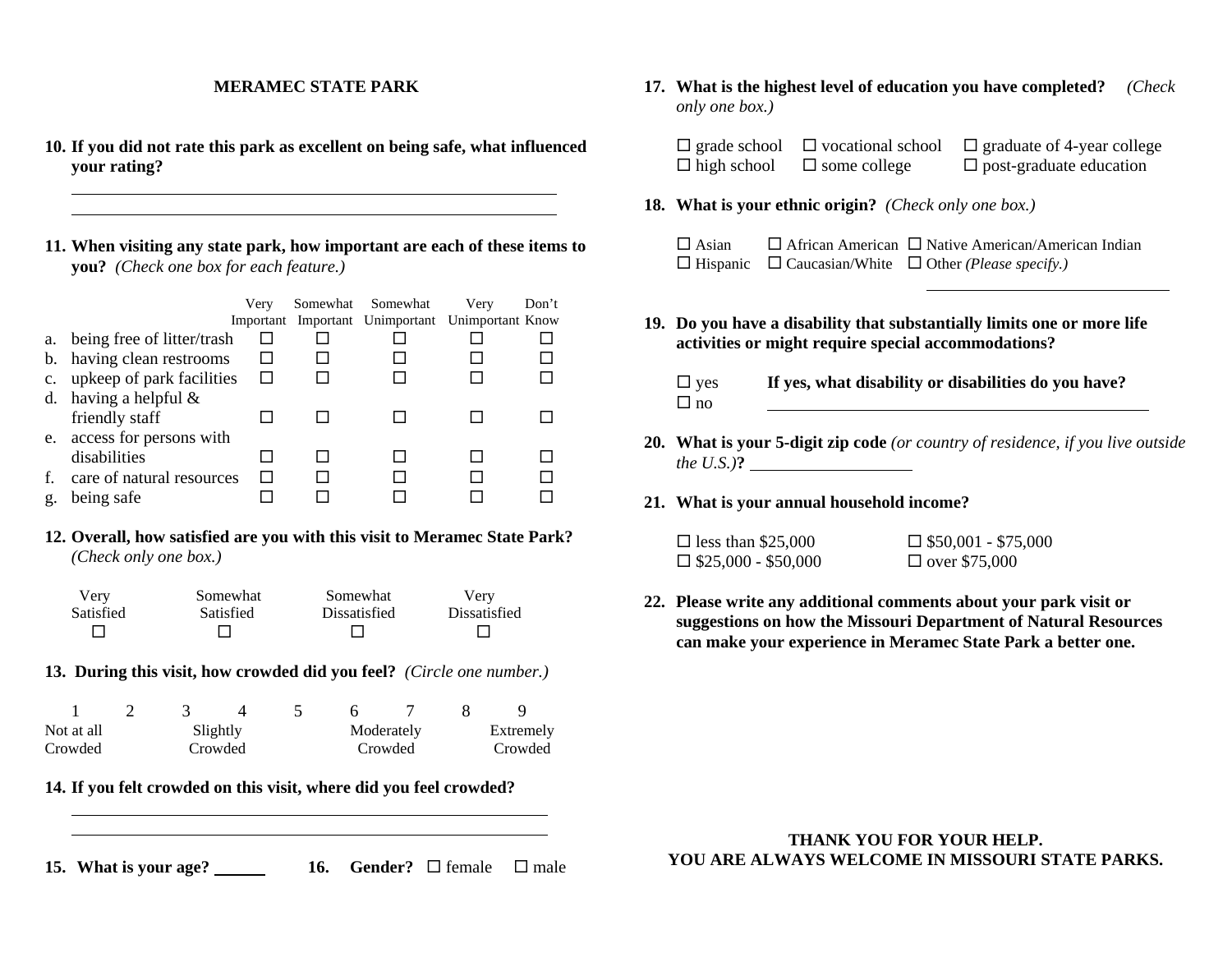**Appendix B. Survey Protocol**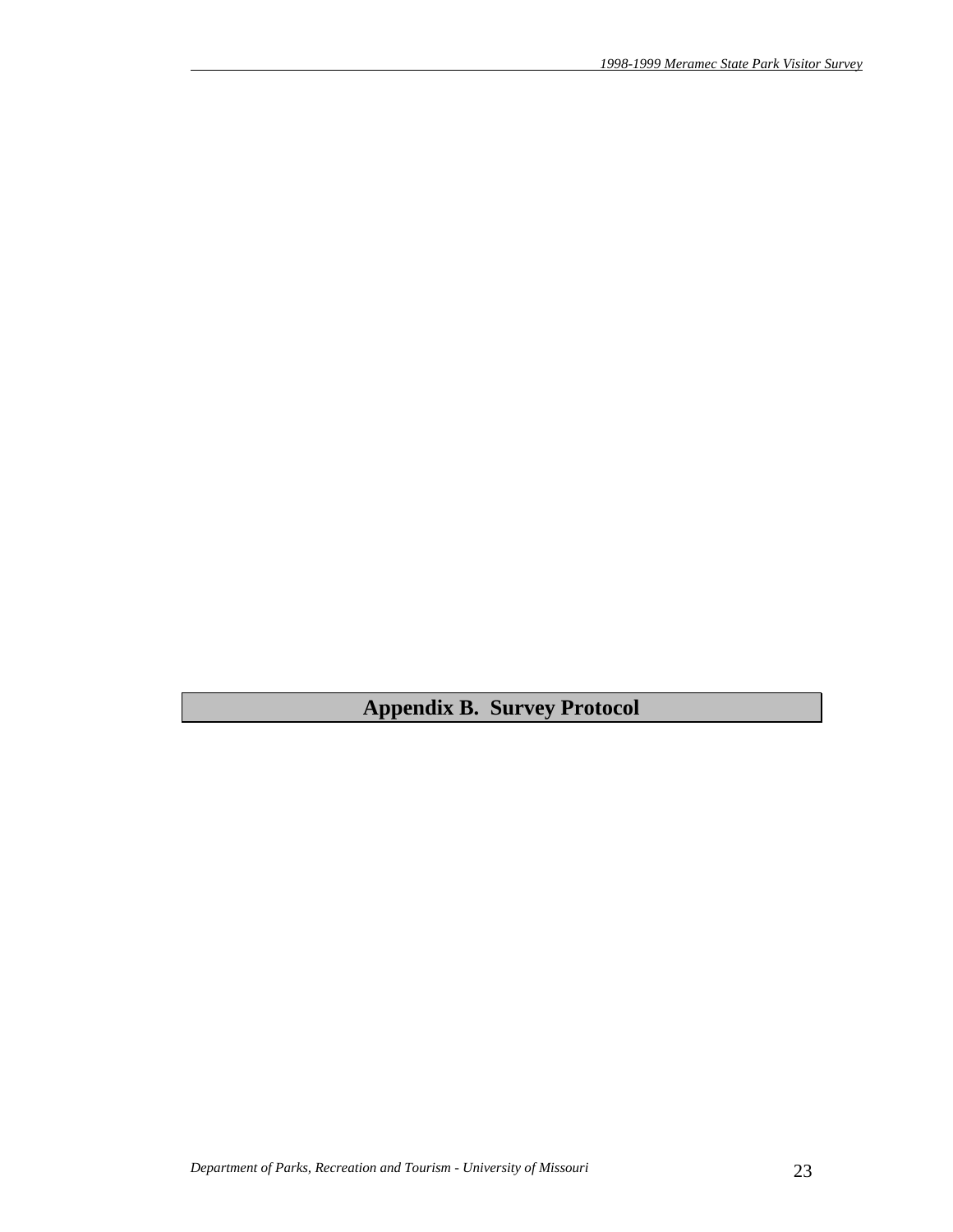# **Protocol for Meramec State Park User Survey**

 Hi, my name is \_\_\_\_\_, and I am conducting a survey of park visitors for Missouri state parks. The information that I am collecting will be useful for future management of Meramec State Park.

 The survey is one page, front and back side, and only takes about 3-5 minutes to complete. Anyone who is 18 or older may complete the survey, and by completing the survey, you have the opportunity to enter your name in a drawing for a prize package of \$50 worth of concession coupons. Your participation is voluntary, and your responses will be completely anonymous.

 Your input is very important to the management of Meramec State Park. Would you be willing to help by participating in the survey?

[If no,] Thank you for your time. Have a nice day.

[If yes,]

 Here is a pencil and clipboard with the survey attached (for each respondent). Please complete the survey on both sides. When finished, return the survey(s), clipboard(s), pencils, and prize entry form(s) to me.

 Thank you for taking time to complete the survey. Your help is greatly appreciated. Have a nice day.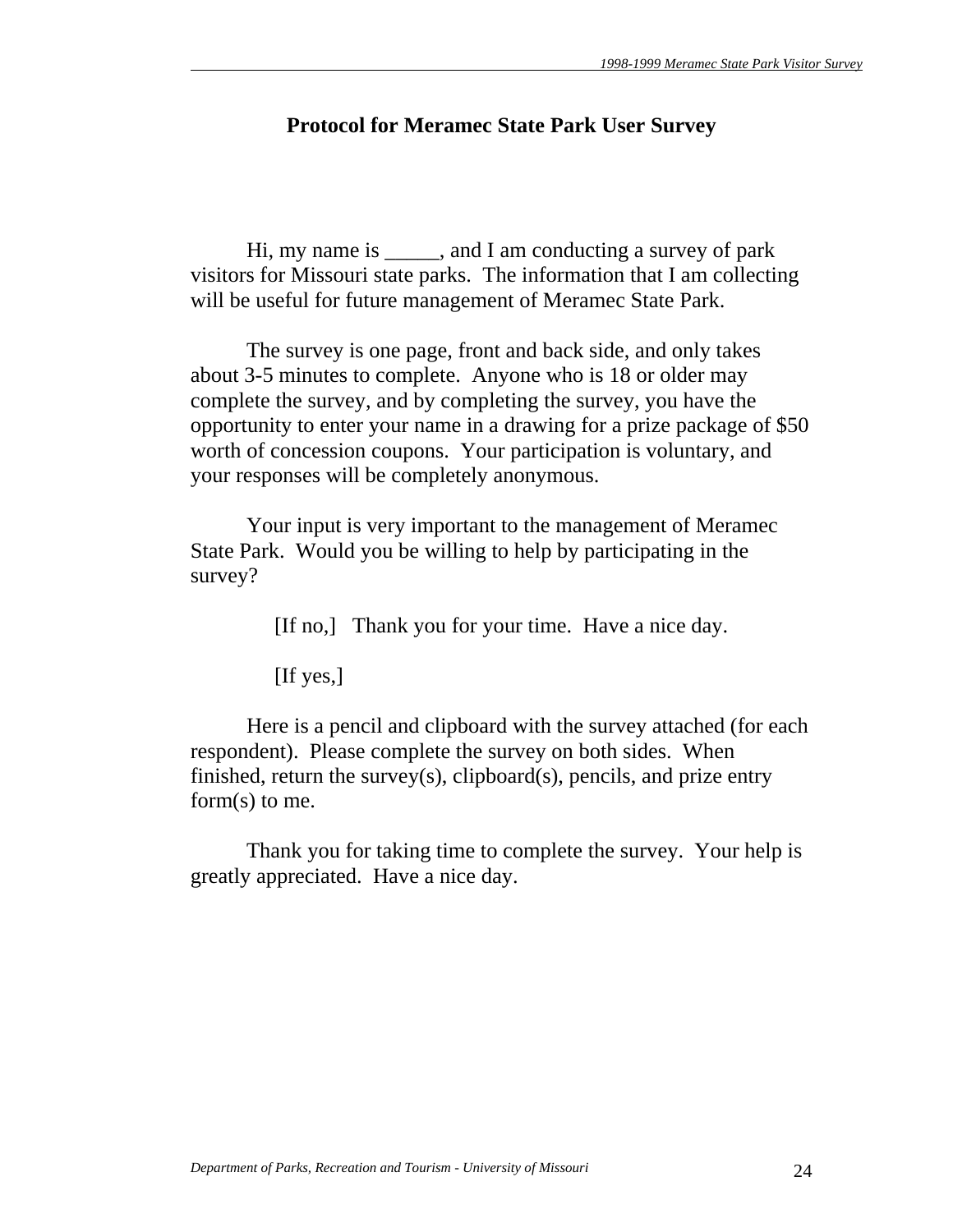# **Appendix C. Prize Entry Form**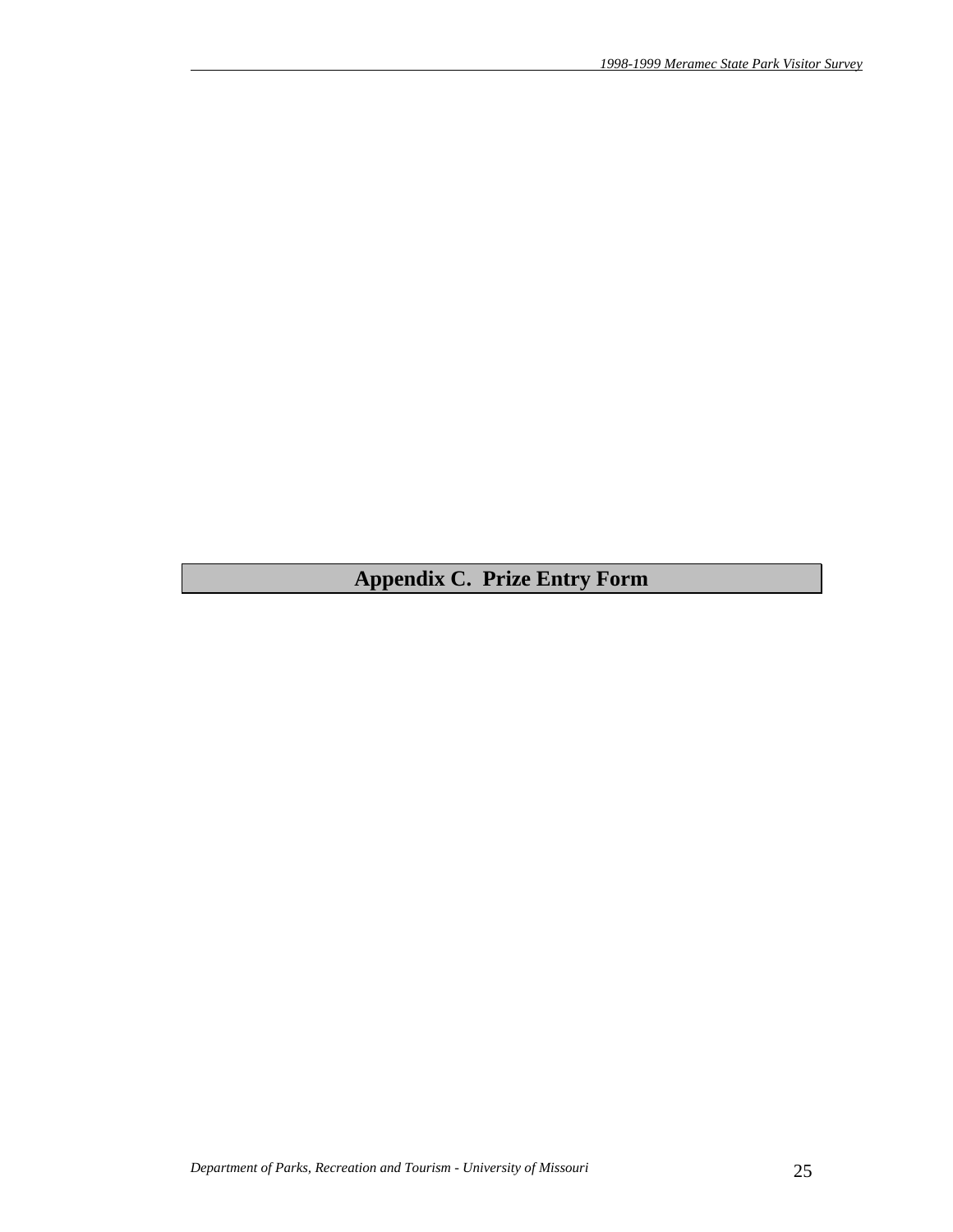### **WIN A PRIZE PACKAGE OF CONESSION COUPONS WORTH \$50**

 **Enter a drawing to win \$50 worth of gift certificates! These certificates are good for any concessions at any state park or historic site. Concessions include cabin rentals, canoe rentals, boat rentals, restaurant dining, horseback riding, etc.** 

 **You many enter the drawing by simply filling out the back of this entry form and returning it to the surveyor. Your name, address, and telephone number will be used only for this drawing; thus, your survey responses will be anonymous. The drawing will be held March 1, 1999. Winners will be notified by telephone or mail. Redemption of gift certificates is based on dates of availability through August 31, 1999.** 

| Name:           |                          |  |  |  |
|-----------------|--------------------------|--|--|--|
| <b>Address:</b> |                          |  |  |  |
|                 |                          |  |  |  |
|                 |                          |  |  |  |
| <b>Phone #:</b> | <b>Contract Contract</b> |  |  |  |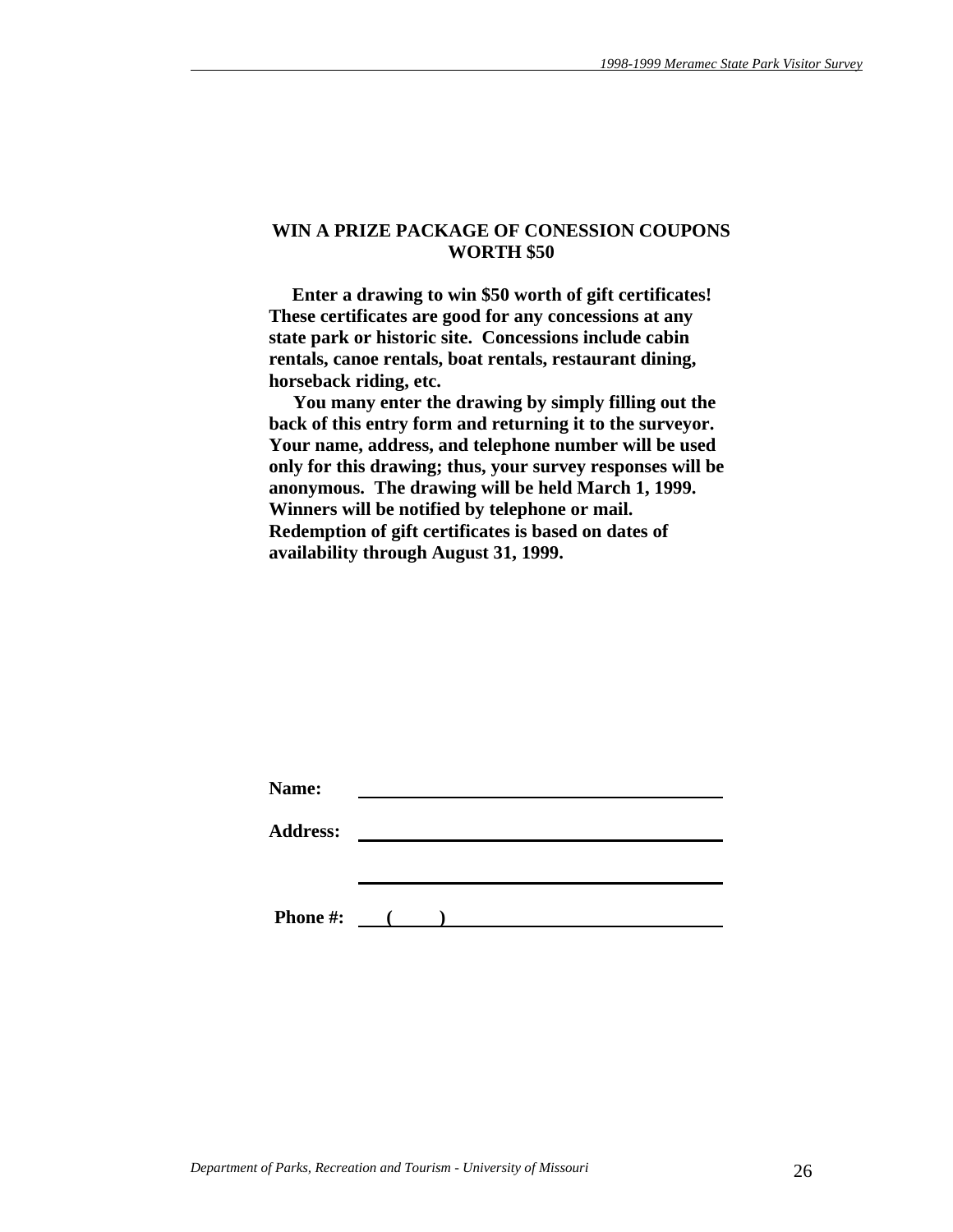**Appendix D. Observation Survey**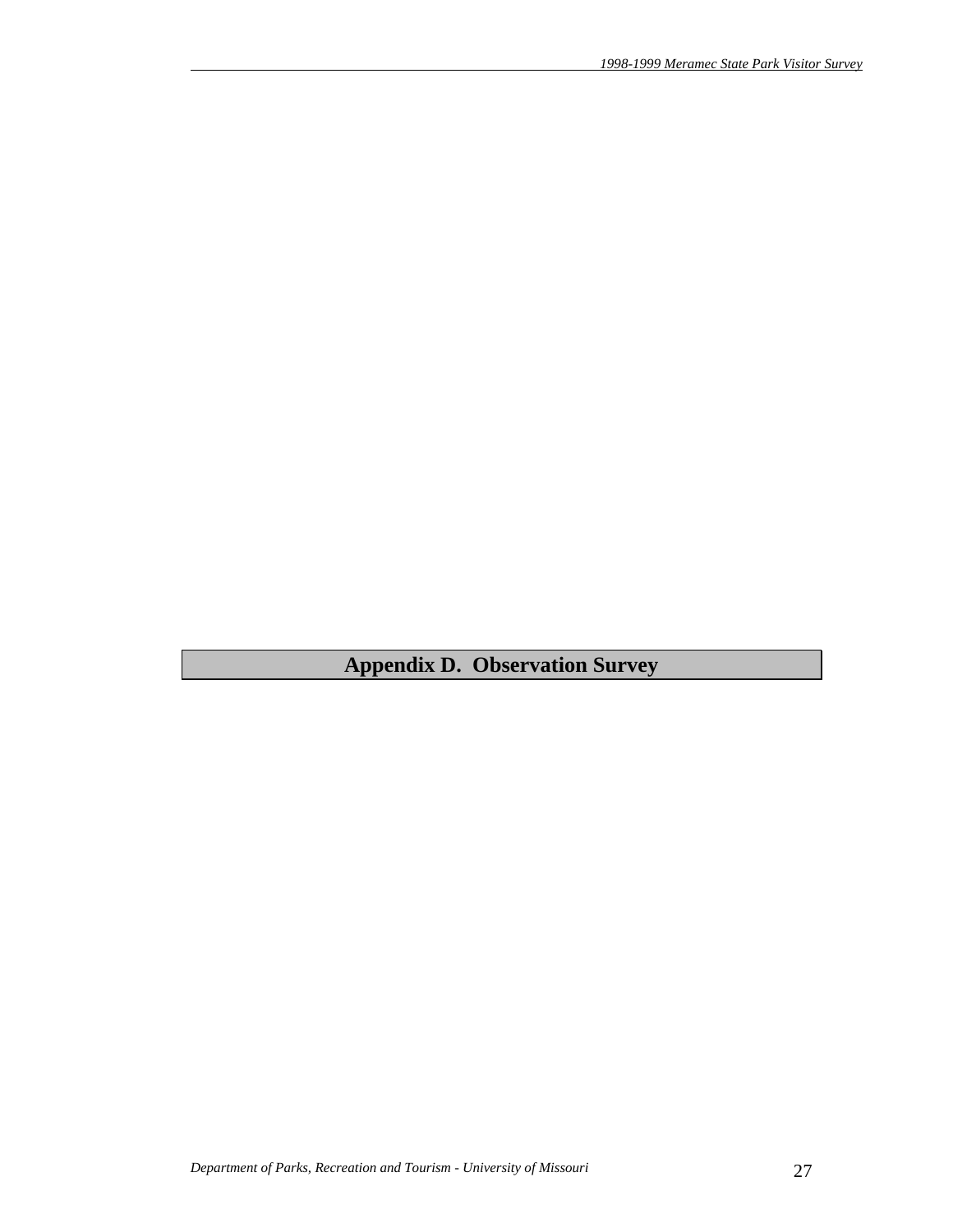|                  |             |                       | Time Slot               |                               |                                   |                             |  |
|------------------|-------------|-----------------------|-------------------------|-------------------------------|-----------------------------------|-----------------------------|--|
|                  |             |                       |                         | Weather Temperature Park/Site |                                   |                             |  |
|                  | Survey $#s$ | # of<br><b>Adults</b> | # of<br><b>Children</b> | <b>Vehicle</b><br><b>Type</b> | <b>Additional</b><br><b>Axles</b> | # of Visits<br><b>Today</b> |  |
| $\mathbf{1}$     |             |                       |                         |                               |                                   |                             |  |
| $\overline{2}$   |             |                       |                         |                               |                                   |                             |  |
| $\overline{3}$   |             |                       |                         |                               |                                   |                             |  |
| $\overline{4}$   |             |                       |                         |                               |                                   |                             |  |
| 5                |             |                       |                         |                               |                                   |                             |  |
| 6                |             |                       |                         |                               |                                   |                             |  |
| $\boldsymbol{7}$ |             |                       |                         |                               |                                   |                             |  |
| 8                |             |                       |                         |                               |                                   |                             |  |
| 9                |             |                       |                         |                               |                                   |                             |  |
| 10               |             |                       |                         |                               |                                   |                             |  |
| 11               |             |                       |                         |                               |                                   |                             |  |
| 12               |             |                       |                         |                               |                                   |                             |  |
| 13               |             |                       |                         |                               |                                   |                             |  |
| 14               |             |                       |                         |                               |                                   |                             |  |
| 15               |             |                       |                         |                               |                                   |                             |  |
| 16               |             |                       |                         |                               |                                   |                             |  |
| 17               |             |                       |                         |                               |                                   |                             |  |
| 18               |             |                       |                         |                               |                                   |                             |  |
| 19               |             |                       |                         |                               |                                   |                             |  |
| 20               |             |                       |                         |                               |                                   |                             |  |
| 21               |             |                       |                         |                               |                                   |                             |  |
| 22               |             |                       |                         |                               |                                   |                             |  |
| 23               |             |                       |                         |                               |                                   |                             |  |
| 24               |             |                       |                         |                               |                                   |                             |  |
| 25               |             |                       |                         |                               |                                   |                             |  |

#### **Time Slot Codes:**

Time Slot  $1 = 8:00 - 12:30$  p.m. Time Slot  $2 = 12:30 - 5:00$  p.m.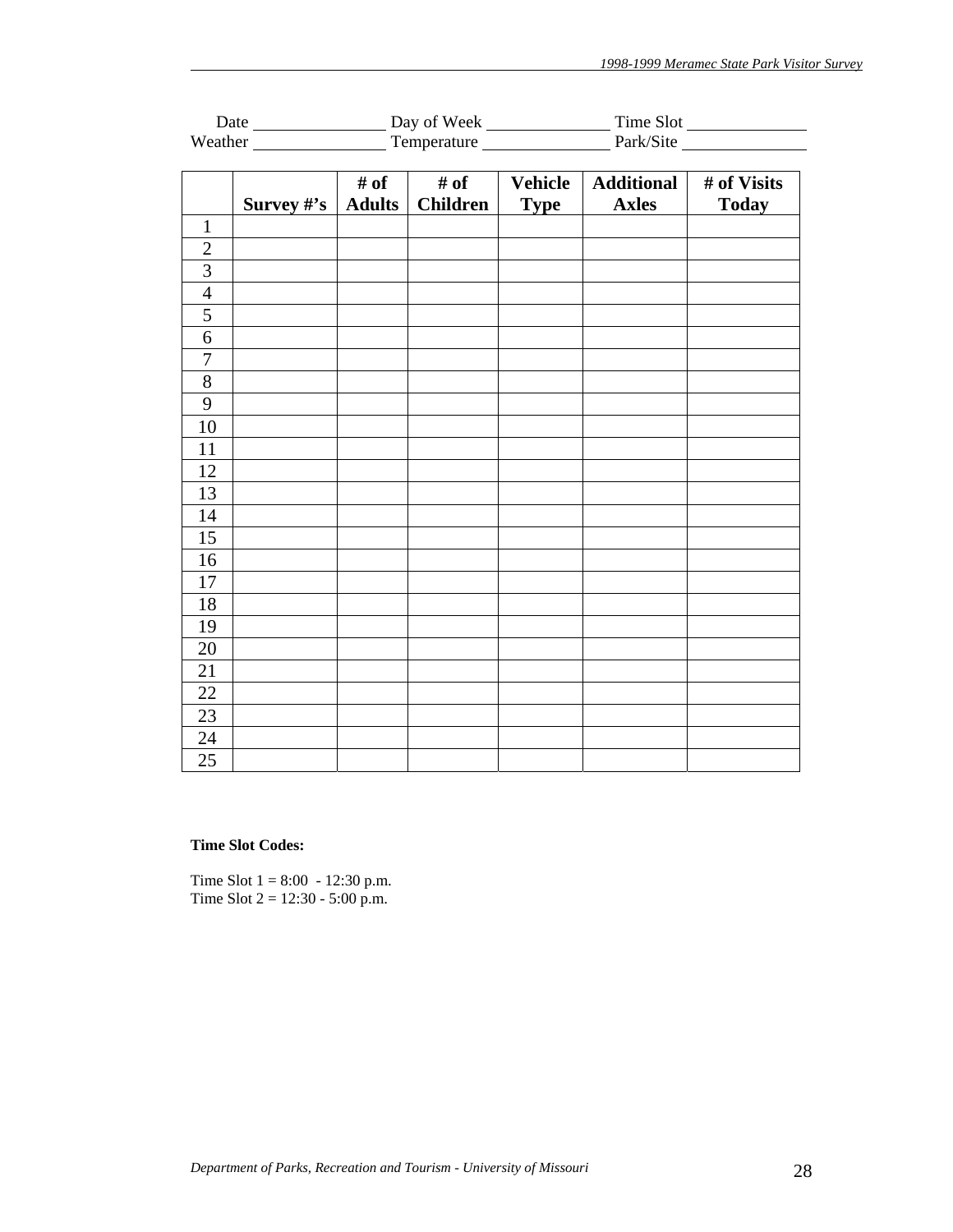# **Appendix E. Responses to Survey Questions**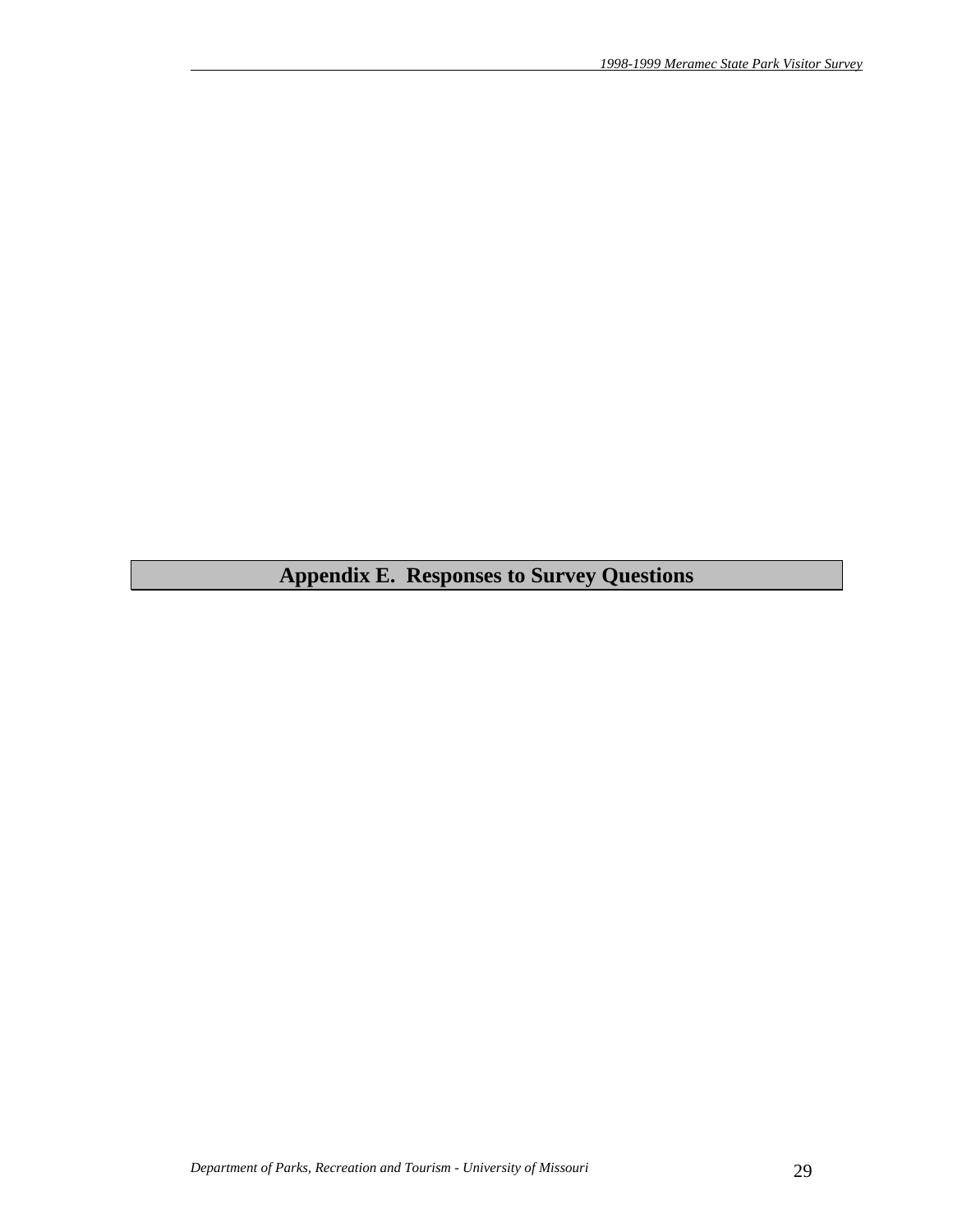# **Meramec State Park Visitor Survey**

# **1. Is this your first visit to Meramec State Park?** (n=385)

yes 14.8% no 85.2%

**If no, how many times have you visited this park in the past year?** (n=229)

*The responses from this open-ended question were grouped into the following 10 categories:*

| 0         | 3.9%  |
|-----------|-------|
| $1 - 2$   | 16.2% |
| $3 - 5$   | 20.1% |
| $6 - 10$  | 15.6% |
| 11-20     | 13.5% |
| 21-30     | 8.2%  |
| $31 - 40$ | 0.8%  |
| 50-100    | 15.4% |
| 101-200   | 4.3%  |
| 201-300   | 1.8%  |

The average # of times repeat visitors visited the park in the past year was 28.2 times.

## **2. If this is not your first visit to Meramec State Park, during which of the following seasons do you visit?** (n=386)

spring 68.1% summer 73.8% fall 74.6% winter 58.0%

## **3. During this visit to the park, are you staying overnight?** (n=375)

 yes 9.9% no 901.7%

## **If yes, how many nights are you staying overnight at or near the park during this visit?** (n=32)

*The responses from this open-ended question were grouped into the following 4 categories:*

- 1 40.6%
- 2 46.9%
- 3-15 12.5%

The average # of nights respondents visiting the park for more than one day stayed was 2.6.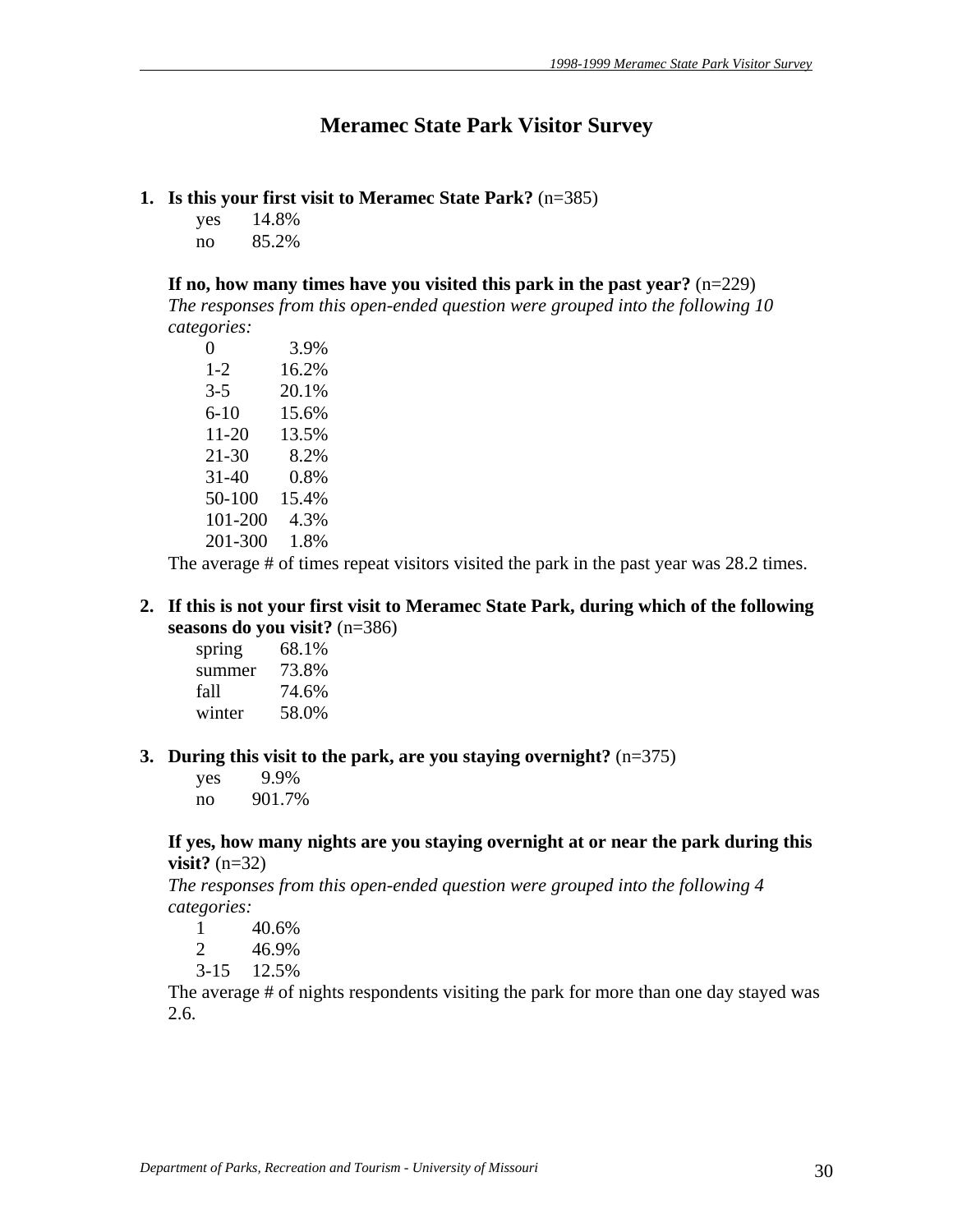|  |  |  |  | 4. If staying overnight, where are you staying? $(n=69)$ |  |
|--|--|--|--|----------------------------------------------------------|--|
|--|--|--|--|----------------------------------------------------------|--|

| campground in Meramec State Park | 71.8% |
|----------------------------------|-------|
| nearby lodging facilities        | 15.8% |
| friends/relatives                | 2.6%  |
| other                            | 10.3% |

| 5. With whom are you visiting the park? $(n=386)$ |                      |  |       |                                                                    |      |
|---------------------------------------------------|----------------------|--|-------|--------------------------------------------------------------------|------|
|                                                   |                      |  |       | alone $20.9\%$ family & friends 15.5% club or organized group 6.9% |      |
|                                                   | family 40.9% friends |  | 14.3% | other                                                              | 1.5% |

**6. What attracts you to visiting Meramec State Park during the fall and winter?** (n=386) Fewer people

#### **7. Which recreational activities have you engaged in during this park visit?** (n=305)

| biking  |       | 5.7% picnicking        | 32.6% attending special event                                      | 3.9%  |
|---------|-------|------------------------|--------------------------------------------------------------------|-------|
| boating |       | 16.3% backpacking      | 5.4% going on guided nature hike                                   | 1.8%  |
| camping |       |                        | 15.8% rafting/canoeing 13.5% viewing visitor center exhibits 21.2% |       |
| fishing |       |                        | 21.2% studying nature 31.6% exploring wild caves                   | 19.7% |
| hiking  | 40.2% | viewing wildlife 58.8% | attending amphitheater program 2.8%                                |       |
| other   | 11.4% |                        |                                                                    |       |

*In addition to percentages of responses, a mean score was calculated for each feature in questions 8, 9, 11, and 12. The score is based on a 4.0 scale with 4 = very satisfied, 3 = somewhat satisfied, 2 = somewhat dissatisfied, and 1 = very dissatisfied (Q. 8 & 12); 4 = excellent, 3 = good, 2 = fair, and 1 = poor (Q. 9); and 4 = very important, 3 = somewhat important, 2 = somewhat unimportant, and 1 = very unimportant (Q. 11). The mean score is listed in parenthesis following each feature.* 

#### **8. How satisfied are you with each of the following in Meramec State Park?**

|    |                                | Very      | Somewhat  | Somewhat     | Very         |           |
|----|--------------------------------|-----------|-----------|--------------|--------------|-----------|
|    |                                | Satisfied | Satisfied | Dissatisfied | Dissatisfied |           |
| a. | campground $(3.76)$            | 78.9%     | 18.8%     | 2.0%         | $0.4\%$      | $n=256$   |
|    | b. park signs $(3.79)$         | 81.6%     | 16.9%     | 0.3%         | 1.2%         | $n = 331$ |
| c. | picnic areas $(3.76)$          | 79.6%     | 17.9%     | 1.3%         | 1.3%         | $n=319$   |
|    | d. river access areas $(3.65)$ | 73.1%     | 20.6%     | 4.4%         | 1.9%         | $n=316$   |
| e. | trails $(3.77)$                | 79.6%     | 18.4%     | 1.7%         | 0.3%         | $n=294$   |

#### **9. How do you rate Meramec State Park on each of the following?**

|                |                                         | Excellent | Good  | Fair | Poor    |         |
|----------------|-----------------------------------------|-----------|-------|------|---------|---------|
| a.             | being free of litter/trash $(3.64)$     | 68.6%     | 27.9% | 2.4% | 1.1%    | $n=376$ |
| $\mathbf{b}$ . | having clean restrooms (3.47)           | 58.1%     | 32.0% | 8.7% | 1.2%    | $n=322$ |
| $C_{\bullet}$  | upkeep of park facilities (3.58)        | 64.3%     | 30.1% | 4.7% | $0.8\%$ | $n=359$ |
| $d_{\cdot}$    | having a helpful/friendly staff (3.71)  | 74.6%     | 21.7% | 3.7% | $0.0\%$ | $n=350$ |
|                | e. access for disabled persons $(3.63)$ | 67.0%     | 28.9% | 3.7% | $0.4\%$ | $n=270$ |
| f.             | care of natural resources (3.67)        | 71.3%     | 24.9% | 3.2% | $0.6\%$ | $n=345$ |
| g.             | being safe $(3.69)$                     | 73.3%     | 23.0% | 3.4% | 0.3%    | $n=352$ |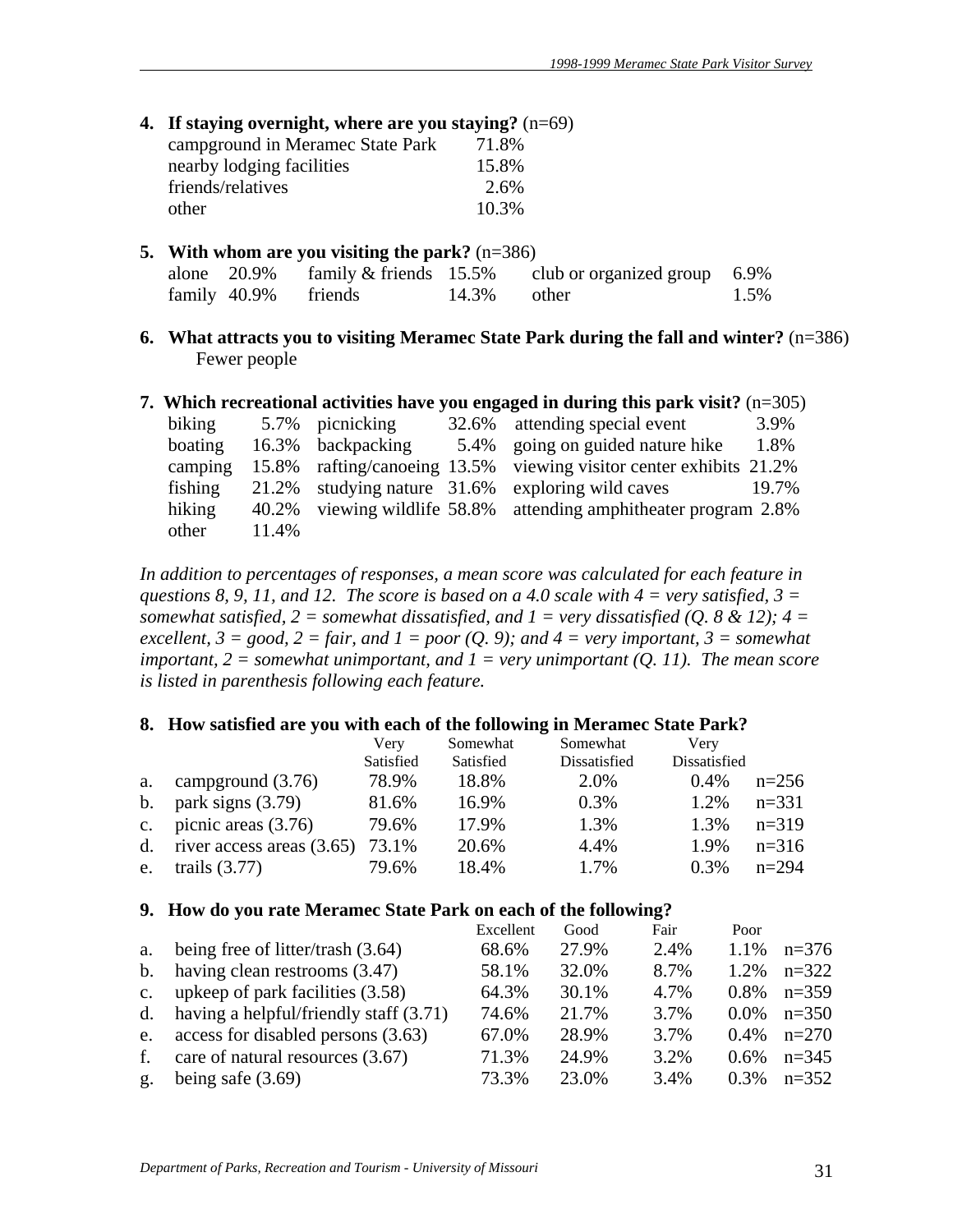# **10. If you did not rate this park as excellent on being safe, what influenced your rating?**

*45 visitors (47.9% of those who did not rate the park as excellent on being safe) responded to this question with 47 responses. The 47 responses were divided into 8 categories. Frequencies and percentages of responses in each category are listed.* 

|    |                                             | Frequency | Percent |
|----|---------------------------------------------|-----------|---------|
|    | 1. Don't know/no reason/no place is perfect | 16        | 34.1%   |
|    | Behavior of others                          |           | 14.9%   |
| 3. | Unsafe trail conditions                     | 6         | 12.8%   |
|    | 4. Not enough park staff/rangers patrolling | 4         | 8.5%    |
|    | 5. Poor maintenance/upkeep                  | 3         | 6.4%    |
|    | 6. Lack of signage                          | 2         | 4.3%    |
|    | 7. Dangerous river conditions               | 2         | 4.3%    |
|    | Other                                       |           | 14.9%   |
|    | Total                                       |           | 100%    |

### **11. When visiting any state park, how important are each of these items to you?**

| Very                                                                                                                                                                                                                                                                  | Somewhat  | Somewhat    | Very        |         |
|-----------------------------------------------------------------------------------------------------------------------------------------------------------------------------------------------------------------------------------------------------------------------|-----------|-------------|-------------|---------|
| Important                                                                                                                                                                                                                                                             | Important | Unimportant | Unimportant |         |
| 93.9%                                                                                                                                                                                                                                                                 | 6.1%      | $0.0\%$     | $0.0\%$     | $n=375$ |
| 87.4%                                                                                                                                                                                                                                                                 | 11.8%     | 0.8%        | $0.0\%$     | $n=372$ |
| 88.3%                                                                                                                                                                                                                                                                 | 10.9%     | 0.8%        | $0.0\%$     | $n=368$ |
| 77.8%                                                                                                                                                                                                                                                                 | 19.7%     | 2.5%        | $0.0\%$     | $n=365$ |
| 73.0%                                                                                                                                                                                                                                                                 | 20.8%     | 4.7%        | 1.6%        | $n=322$ |
| 93.6%                                                                                                                                                                                                                                                                 | 5.3%      | 0.8%        | $0.3\%$     | $n=360$ |
| 87.4%                                                                                                                                                                                                                                                                 | 10.4%     | 1.6%        | $0.5\%$     | $n=365$ |
| a. being free of litter/trash (3.94)<br>b. having clean restrooms $(3.87)$<br>c. upkeep of park facilities (3.88)<br>d. having helpful/friendly staff $(3.75)$<br>e. access for disabled persons (3.65)<br>care of natural resources (3.92)<br>g. being safe $(3.85)$ |           |             |             |         |

## **12. Overall, how satisfied are you with this visit to Meramec State Park?**

|                       | Very      | Somewhat Somewhat |                        | Very                |         |
|-----------------------|-----------|-------------------|------------------------|---------------------|---------|
|                       | Satisfied |                   | Satisfied Dissatisfied | <b>Dissatisfied</b> |         |
| (Mean score $=$ 3.85) | 86.4%     | 12.0%             | 1.3%                   | $0.3\%$             | $n=376$ |

## **13. During this visit, how crowded did you feel?** (n=375)

On a scale of 1-9, with  $1 = Not$  at all crowded and  $9 = Extremely$  crowded, the mean response was 1.29.

## **14. If you felt crowded on this visit, where did you feel crowded?**

*A total of 12 responses were given by 12 visitors. The 12 responses were divided into 4 categories. Frequencies and percentages of responses in each category are listed.* 

|                                                | Frequency | Percent |
|------------------------------------------------|-----------|---------|
| river access/boat ramps                        |           | 41.7%   |
| picnic areas                                   | 3         | 25.0%   |
| campground                                     |           | 16.7%   |
| entrance to park/parking lot at visitor center |           | 16.7%   |
| Total                                          |           | 100%    |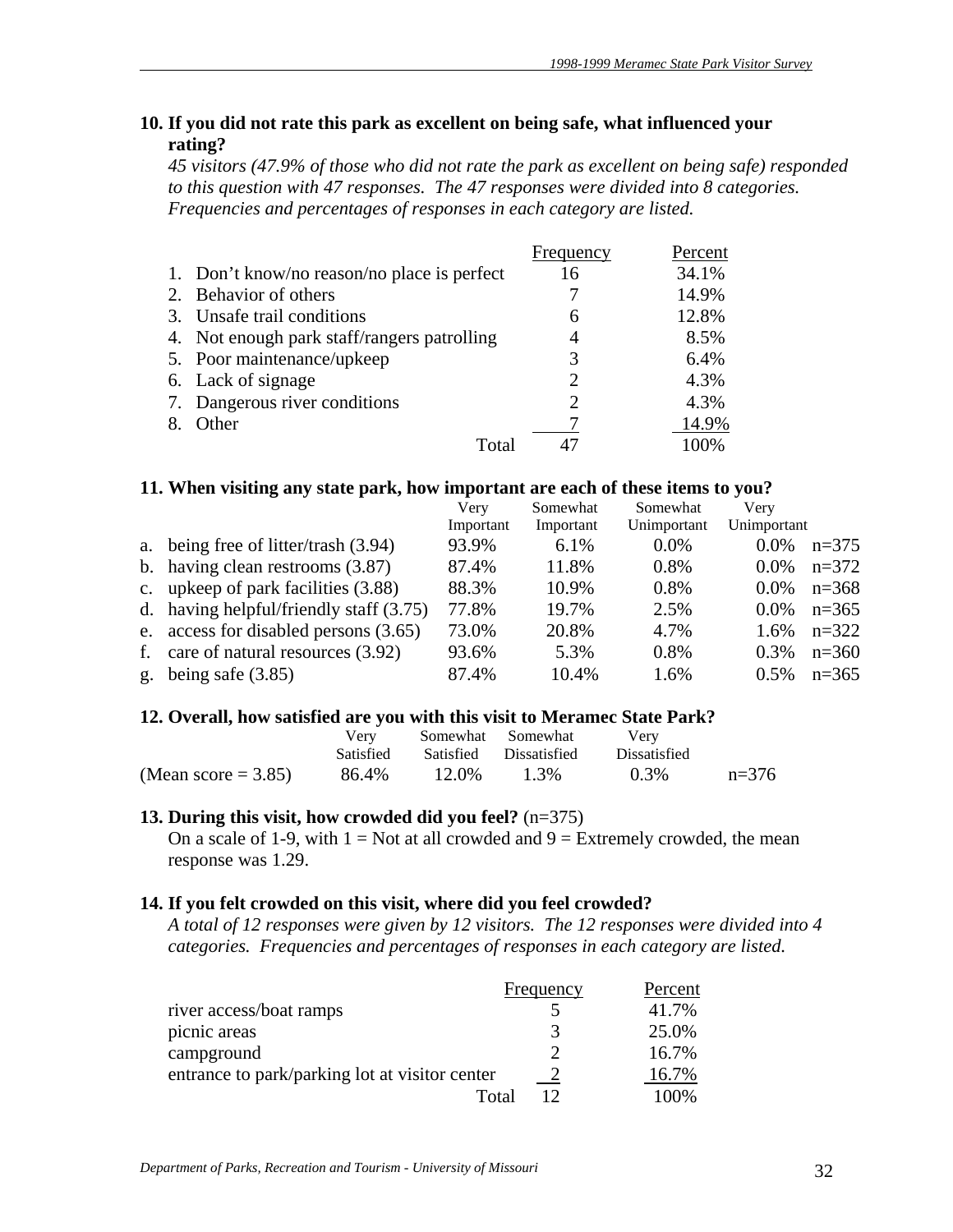#### **15. What is your age?** (n=369)

*Responses were divided into the following 4 categories:*

18-34 36.9% 35-54 38.2% 55-65 11.3% 65+ 13.6% (Average age  $= 42.5$ )

#### **16. Gender?** (n=368)

Female 44.3% Male 55.7%

#### **17. What is the highest level of education you have completed?** (n=377)

| grade school         | 6.6% | vocational school 3.7% |       | graduate of 4-year college | 11.9% |
|----------------------|------|------------------------|-------|----------------------------|-------|
| high school $39.3\%$ |      | some college           | 29.4% | post-graduate education    | 9.0%  |

#### **18. What is your ethnic origin?** (n=291)

| Asian | 0.8% African American 0.5%                | Native American/American Indian 2.2% |      |
|-------|-------------------------------------------|--------------------------------------|------|
|       | Hispanic 0.3% Caucasian/White 94.6% Other |                                      | 1.6% |

### **19. Do you have a disability that substantially limits one or more life activities or might require special accommodations?** (n=291)

 yes 5.2% no 94.8%

#### **If yes, what disability or disabilities do you have?** (n=13)

*The following is a list of all responses to this open-ended question.* 

Ankle was injured and limits ability for long hikes or walks. Sometimes locks up and won't walk. Arthritis. Can't walk very far. Cerebral palsy. Child with disability. Heart, diabetes. Heart. Need help walking. No use of arm or leg. Parkinson's disease, rheumatic arthritis. Polio. Replacement knee. Wheelchair.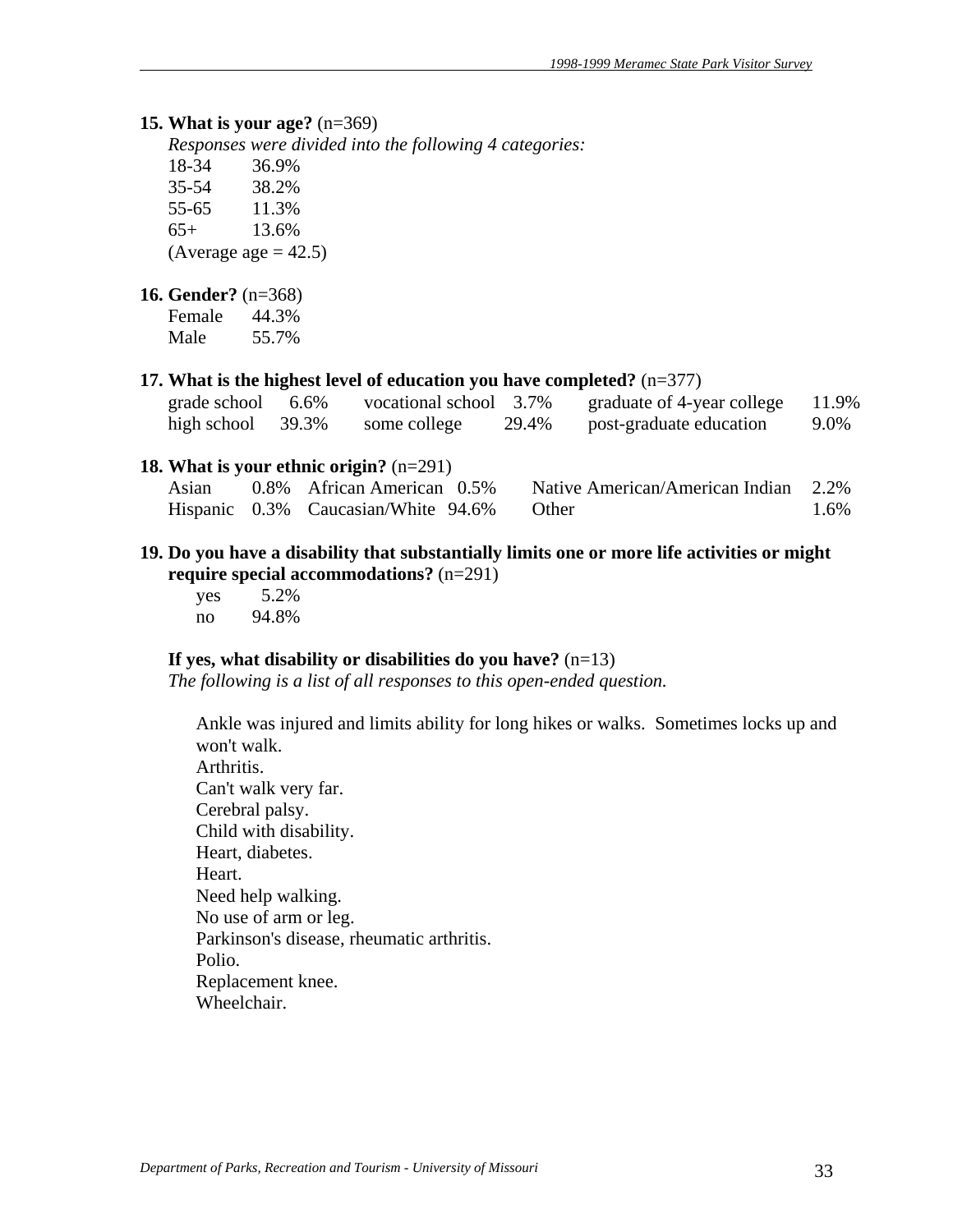- **20. What is your 5-digit zip code** *(or country of residence, if you live outside the U.S.)***?** (n=356) *The states with the highest percentages of respondents were:* Missouri 94.7% Illinois 1.7%
- **21. What is your annual household income?** (n=341)

| less than $$25,000$ | 29.9% | $$50,001 - $75,000$ | 18.5% |
|---------------------|-------|---------------------|-------|
| $$25,000 - $50,000$ | 39.9% | over \$75,000       | 11.7% |

**22. Please write any additional comments about your park visit or suggestions on how the Missouri Department of Natural Resources can make your experience in Meramec State Park a better one.** 

*96 of the 386 visitors (28.0%) responded to this question. A total of 108 responses were given, and were divided into 12 categories. Frequencies and percentages of responses in each category are listed.*

|    |                                                 |       | Frequency | Percent |
|----|-------------------------------------------------|-------|-----------|---------|
| 1. | General positive comments                       |       | 50        | 46.3%   |
| 2. | Complaints/suggestions about campground         |       | 6         | 5.6%    |
| 3. | Complaints/suggestions about restrooms          |       |           | 4.6%    |
| 4. | Better/more river access                        |       |           | 4.6%    |
|    | 5. Better maintenance/upkeep                    |       |           | 3.7%    |
| 6. | Suggestions/complaints about trails             |       | 4         | 3.7%    |
| 7. | Better/more signage                             |       |           | 2.8%    |
|    | 8. Provide more trash cans                      |       | 2         | 1.9%    |
|    | 9. Suggestions/complaints about cabins          |       | ∍         | 1.9%    |
|    | 10. Suggestions/complaints about visitor center |       | ∍         | 1.9%    |
|    | 11. More staff/rangers patrolling               |       |           | 0.9%    |
|    | 12. Other                                       |       | 24        | 22.2%   |
|    |                                                 | Total | 108       | 100%    |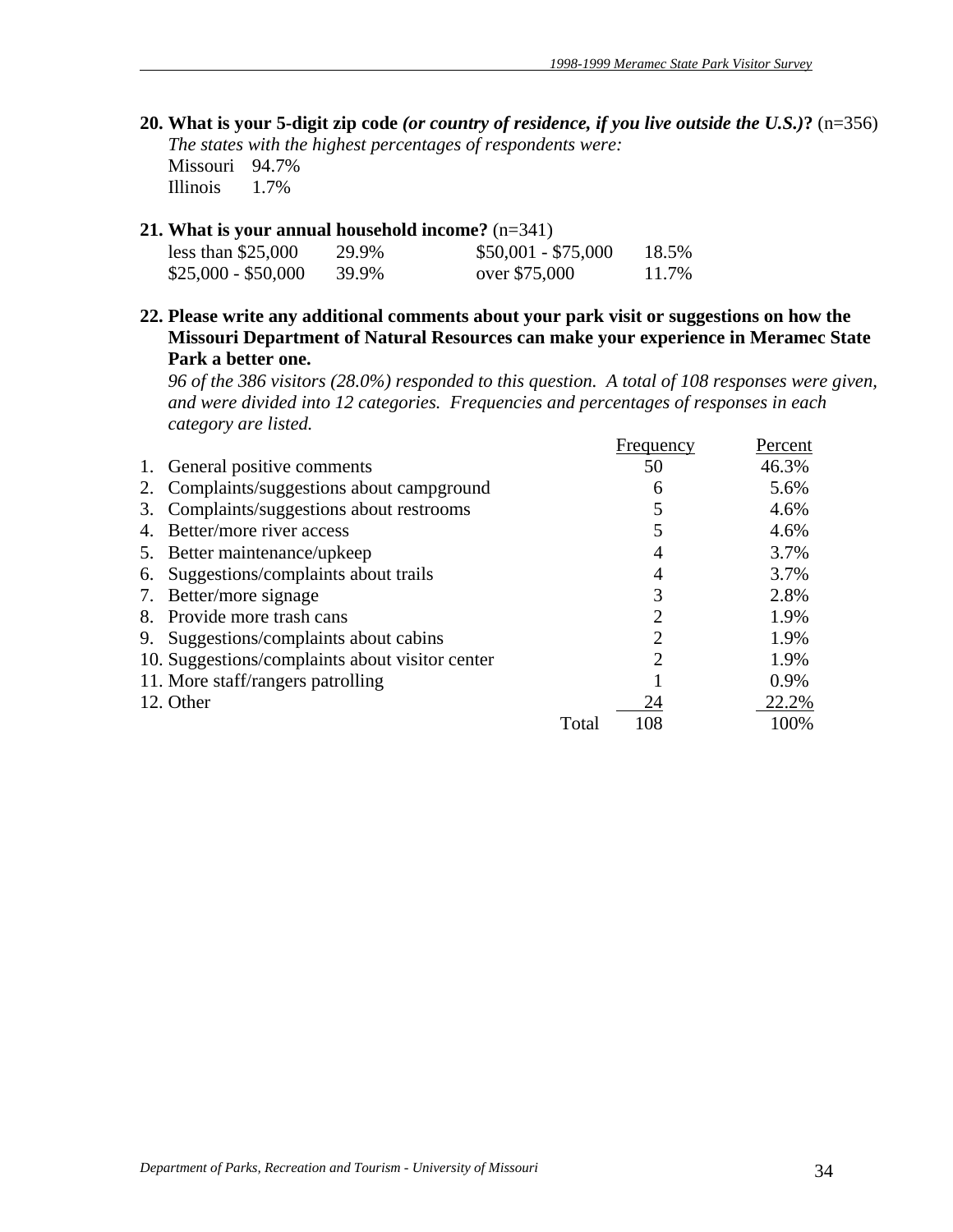**Appendix F. List of Responses for Safety Concerns (Q 10)**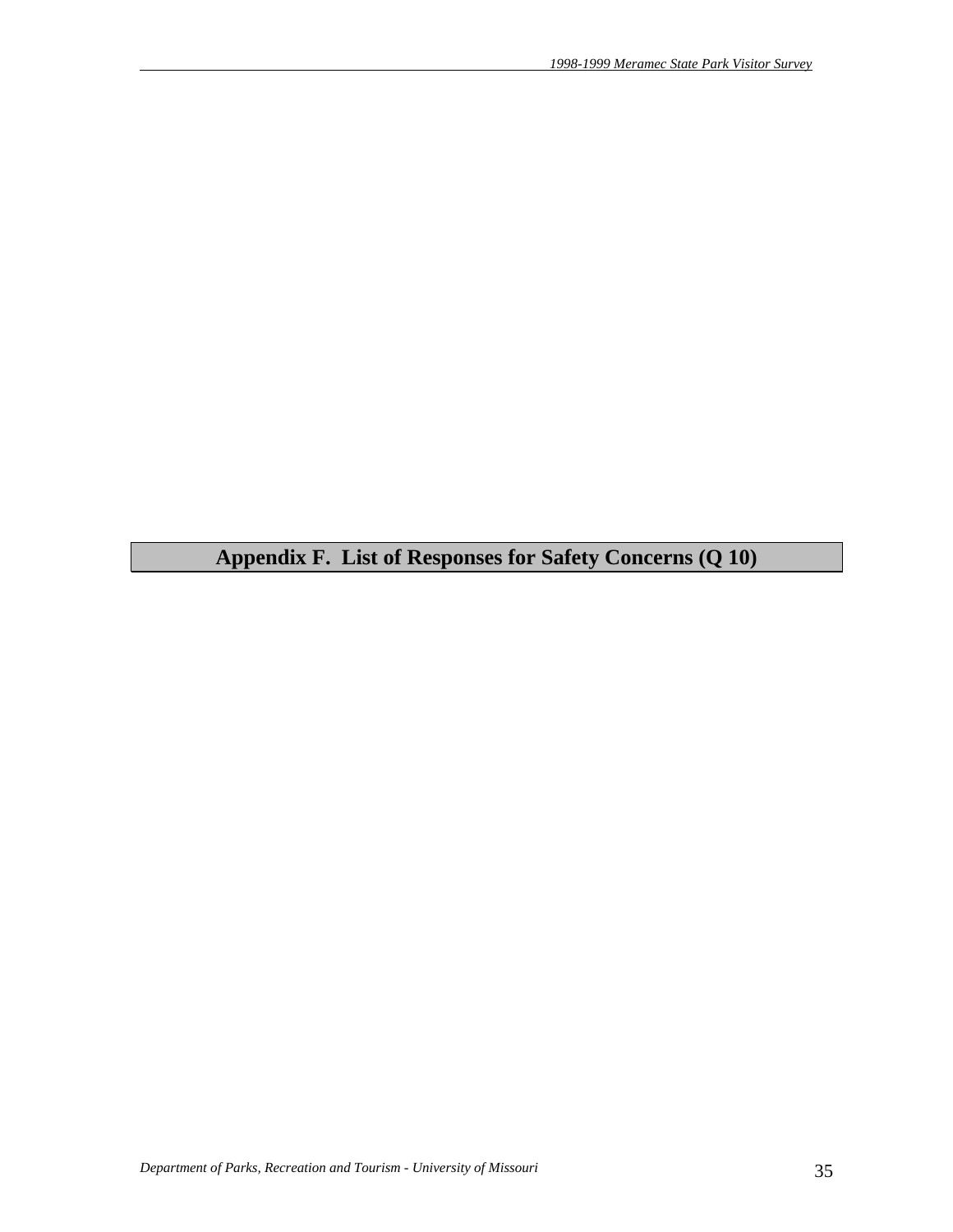# **Responses to Question #10**

**If you did not rate this park as excellent on being safe** *(Question 9, letter g.),* **what influenced your rating?** 

### **Don't know/no reason/no place is perfect**

- Any time you have groups of people you can never be totally safe.
- Being safe is excellent nowhere!!
- Don't know.
- Excellence is unattainable in a wild environment.
- Haven't been here long enough to know.
- I don't know what would be unsafe.
- I usually only canoe.
- Inherent dangers from trails and river.
- It's hard to get excellent when you have so many people visit.
- No knowledge either way.
- Not considered.
- Not enough experience and time spent here.
- Nothing is completely safe. Water running anywhere is dangerous.
- Nothing is ever completely safe anywhere you are.
- Only spent one night -- not adequate time to judge.
- This is first visit for me.
- Unfamiliar with park.

#### **Behavior of others**

- People driving over the speed limit and following too close.
- People jumping into river (off cliffs and bridges).
- Run into reckless drivers sometimes.
- Some of the campers I've seen look pretty rough.
- Some of the people you experience in the park.
- Some of the people you experience in the park.
- Speeding.

#### **Unsafe trail conditions**

- Downed trees on trail (Bluff view).
- Glass on hiking trails, fish carcass (bones) with hooks, glass on road several trips.
- High cliff and river.
- Hiking trails in fall, not easy to see.
- The rocks.
- There is always a chance for someone to get hurt hiking.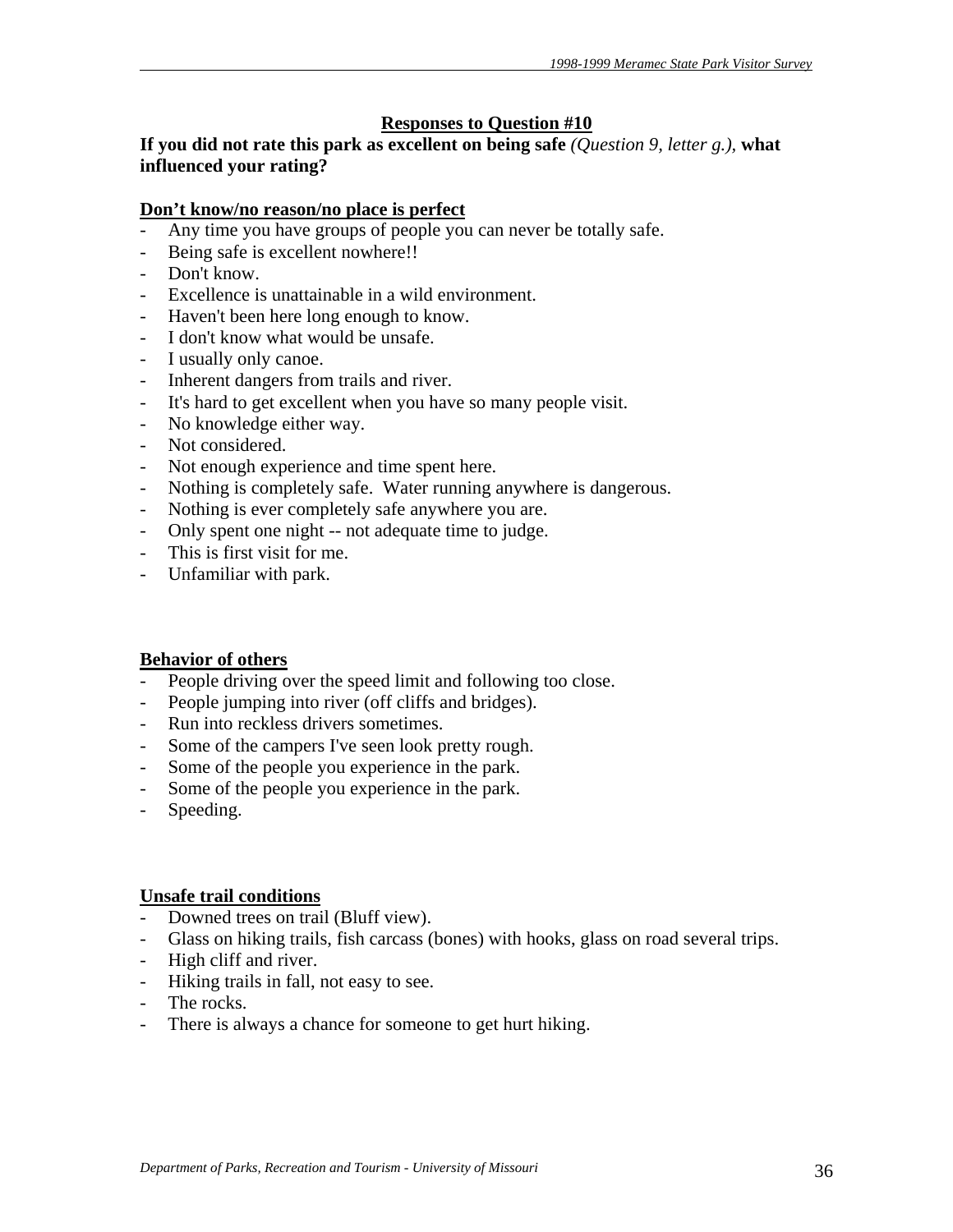### **Lack of staff/rangers patrolling the park**

- Lack of water patrol.
- Lack of water patrol.
- Need more employees available in park.
- Not many security patrols.

#### **Poor maintenance/upkeep of park facilities**

- Debris on road.
- Playground (past experience with broken glass on playground area).
- Trash.

## **Lack of signage**

- Need signage for trails, sites, stating possible hazards.
- No signs specifying deepness of water.

# **Dangerous river conditions**

- High cliff and river.
- Nothing is completely safe. Water running anywhere is dangerous.

# **Other**

- Accidents on 185.
- Blind spots around some corners.
- I have seen better.
- Isolated areas.
- It's dark.
- Rumors.
- Some of the turns were sharp, with no warning.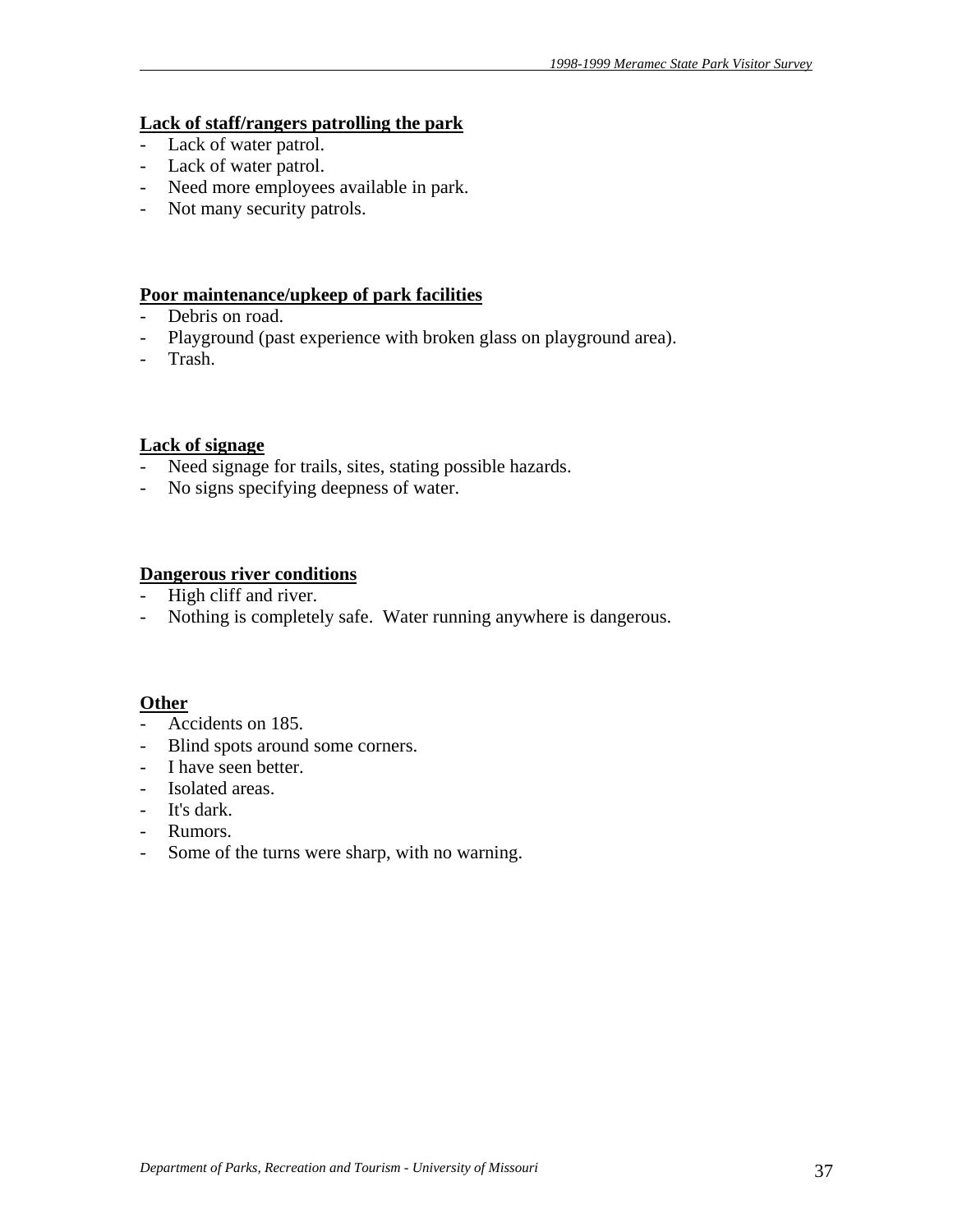**Appendix G. List of Responses for Additional Comments (Q 22)**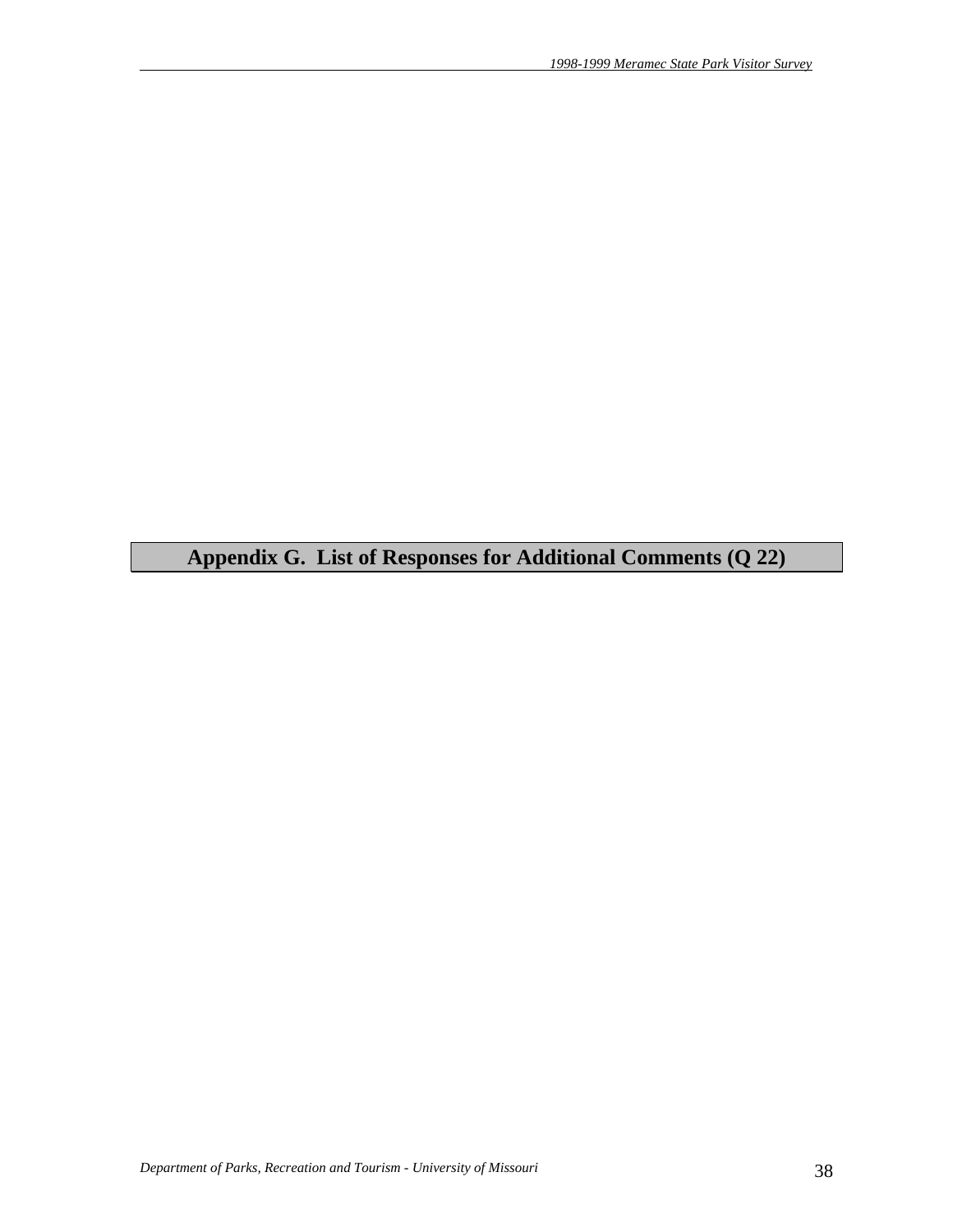# **Responses to Question #22**

**Please write any additional comments about your park visit or suggestions on how the Missouri Department of Natural Resources can make your experience in Meramec State Park a better one.** 

# **General positive comments**

- Best park in the state.
- Coffee available nearby. Really nice place to visit.
- Could not find an open restroom in the camping area. Maybe the closed restrooms could post a sign directing users to open facilities. Beautiful trees!
- Everything was so great. I enjoyed and took good pictures of this park. Thanks.
- Excellent visitor center.
- Good job.
- Great place to visit.
- Great visitor center.
- Hike extensively all trails in park. Keep up the good work on trails and cleaning the glade areas.
- I have come to this park since I was very small. We practically grew up here. The whole family's into nature.
- I just moved to the area and really enjoy hiking/running the trails here. Thanks.
- I live close to the park and I always bring my kids down here to see deer, in which there are a lot.
- I love all Missouri state parks.
- I love this place!
- I love to look at the deer and just drive in area, so please open up the roads.
- I'm a local, I have been visiting this park all my life. It is well taken care of and I love it.
- I'm pleased with the park and enjoy visiting it often. I lived near area and like visiting.
- It's always a pleasant visit.
- It's good!
- It's great!!
- Keep up good work.
- Lodge restaurant buffets are nice.
- More beach areas. I have been coming to this park since I was a baby -- have always enjoyed my visits.
- Nice!
- Nothing. The park is perfect.
- One of the nicest state parks I have visited in many states throughout the U.S.
- Park is a nice place to get away from work during the lunch hour!
- Really loved the park. Troop 15.
- So far, we haven't been in the park yet. It seems like a nice facility so far though.
- Thanks!
- Thanks.
- Thanks. Good doughnuts.
- The park is always so quiet and clean.
- The park seems to be kept well maintained.
- The visitor center was extremely nice and educational.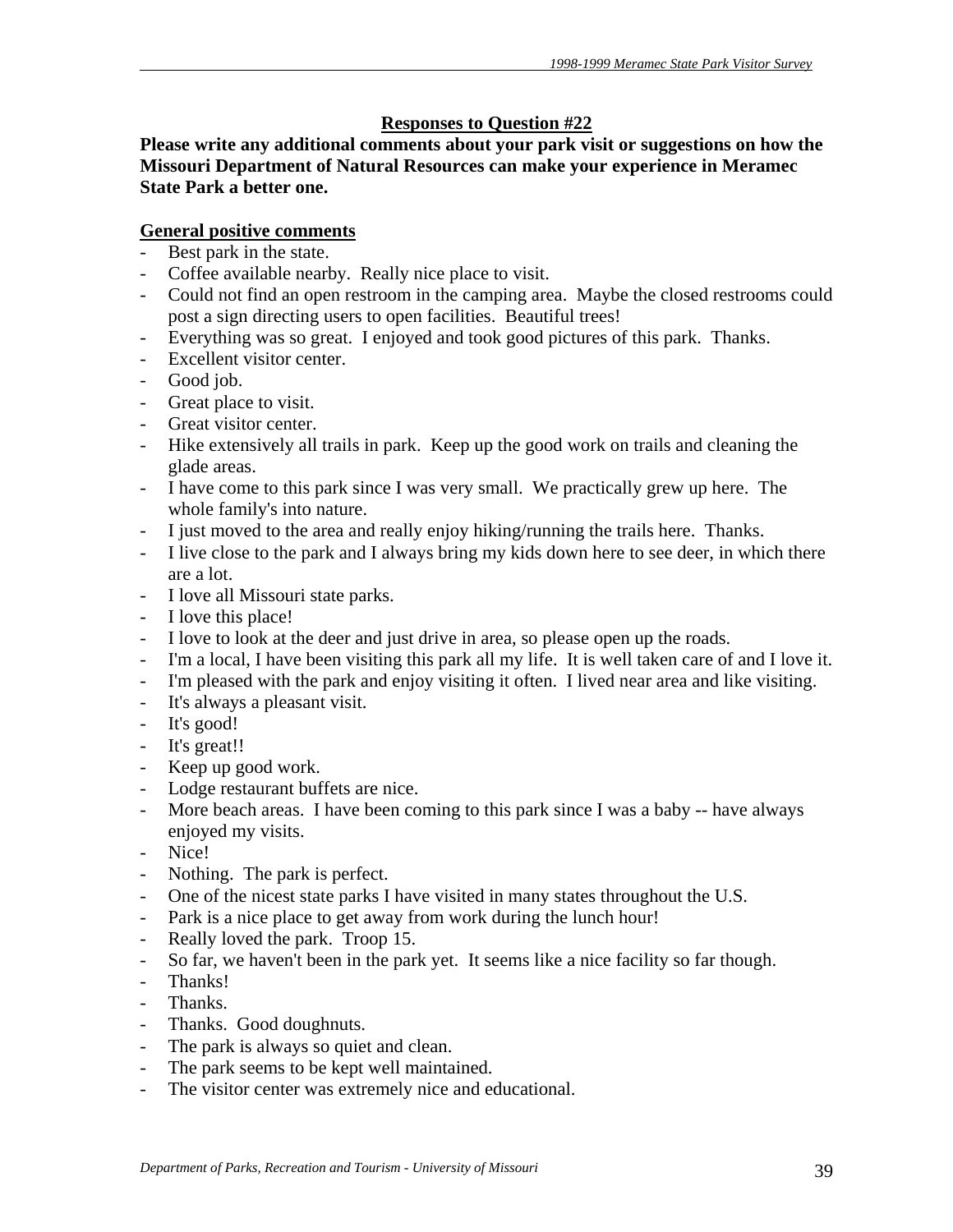- This park is extremely beautiful and pleasant to visit.
- This park is safe and wonderful to visit. I'd like to see a lot more black bears in Missouri.
- This was just a drive-through, off-season, first time visit. We will definitely return next spring or summer.
- Very excellent visitors center, clean restrooms in center. No park entry fee.
- Very good sightseeing. I want to try the fishing.
- Very good.
- Very nice!
- We come to see deer at the park.
- We enjoy the lodge restaurant when it is open -- especially the buffets.
- We enjoyed our visit.
- We had a lovely visit. Thanks!
- We had a very nice visit with our family. We plan to come back during different seasons. I would like to work here.
- We hope to visit this park year-round now that we live close by.
- We think it's a great park and we love it.
- We'll be back.

## **Complaints/suggestions about campground**

- Need more full hook-ups.
- Park needs more full hook-ups.
- Remote campsites. Cabins open until December 1.
- Resurface camping spots.
- The campsites all need resurfacing.
- Would like to see more camping with water and electric.

## **Better/more river accesses**

- Cut weeds, give better walkway to river.
- Make river more wheelchair accessible.
- More beach areas. I have been coming to this park since I was a baby -- have always enjoyed my visits.
- Need rails on some steps. Closer access to river for parking.
- Need to have a better canoe put in and take out in the summer when float trips are running if you can't use the commercial put in.

## **Complaints/suggestions about restrooms**

- Could not find an open restroom in the camping area. Maybe the closed restrooms could post a sign directing users to open facilities. Beautiful trees!
- I think there should be bathrooms on this trail.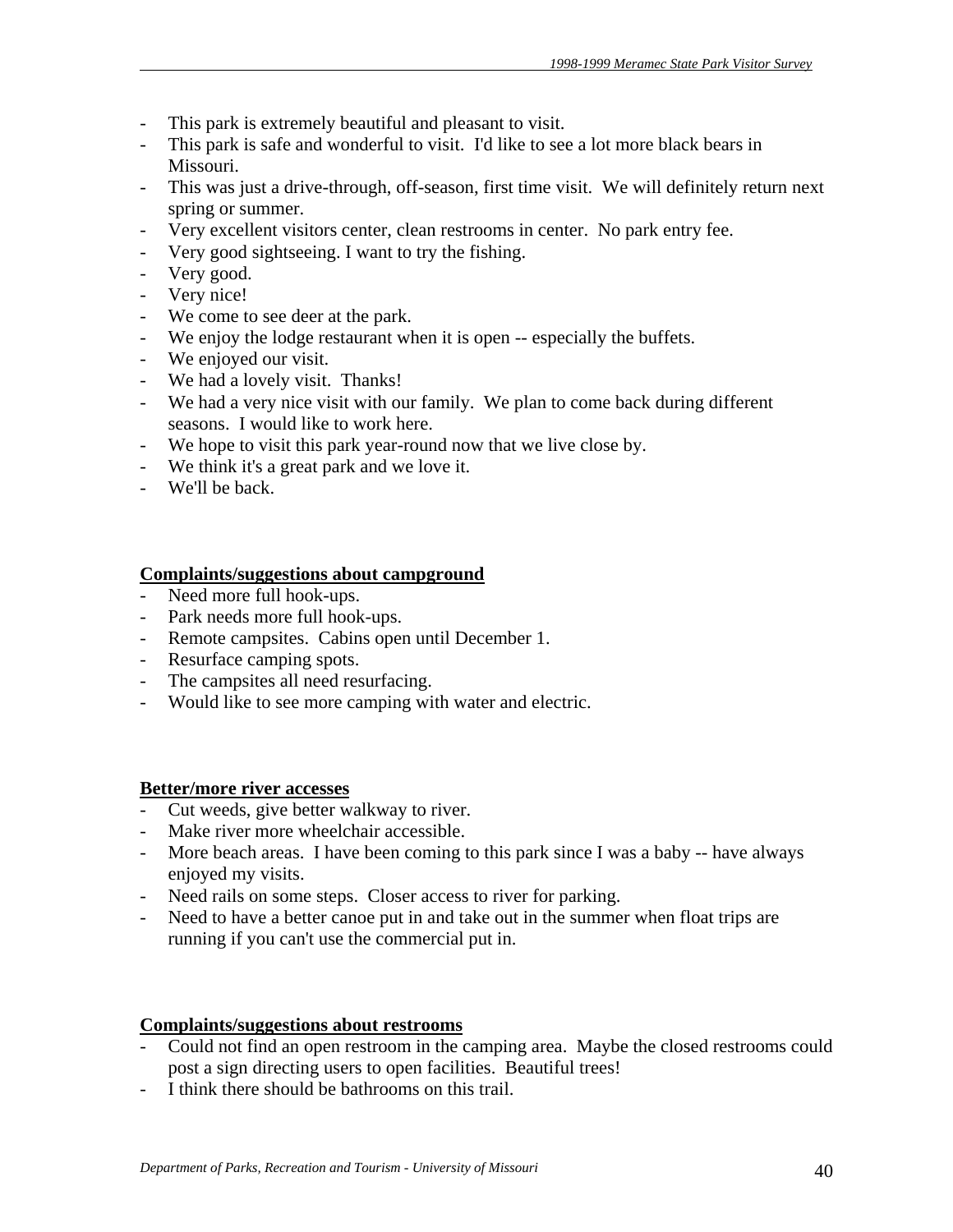- Need to have full service restrooms with running water open in winter for the lunch crowd.
- No water on this trip, need some place to get water. Outhouse needed chemical added or else pumped out.
- We were surprised that no restrooms were open when campsites were still being rented. Otherwise a nice stay.

## **Suggestions/complaints about trails**

- I haven't walked trails but, learning center along trail walk. Information on natural happenings along trails: trees, rock formations, plants, etc. and their uses to the environment and how we can protect them.
- I think there should be bathrooms on this trail.
- I would like access for mountain biking on the trails. I am responsible. I would be eternally grateful for single-track trail to ride my bike on.
- Need bike trails….paved or unpaved.

## **Better maintenance/upkeep**

- Clean up the trash. Take care of the wild dogs.
- Cut weeds, give better walkway to river.
- During the winter I think the gate to the hotel should be open so people can view the outlook spot. The park being free of litter and trash is poor during the summer down by the boat ramp.
- Leave other local sites open to the locals, they are now trashed. When we upkept them, they were clean.

## **Better/more signage**

- I haven't walked trails but, learning center along trail walk. Information on natural happenings along trails: trees, rock formations, plants, etc. and their uses to the enviroment and how we can protect them.
- I haven't walked trails but, learning center along trail walk. Information on natural happenings along trails: trees, rock formations, plants, etc. and their uses to the enviroment and how we can protect them.
- Mark trail better. I got kinda lost on one trail and had to take road back to car.

## **Complaints/suggestions about cabins**

- Cabins should be open in the middle and more accessible to wheelchairs.
- Have some cottages open in winter time.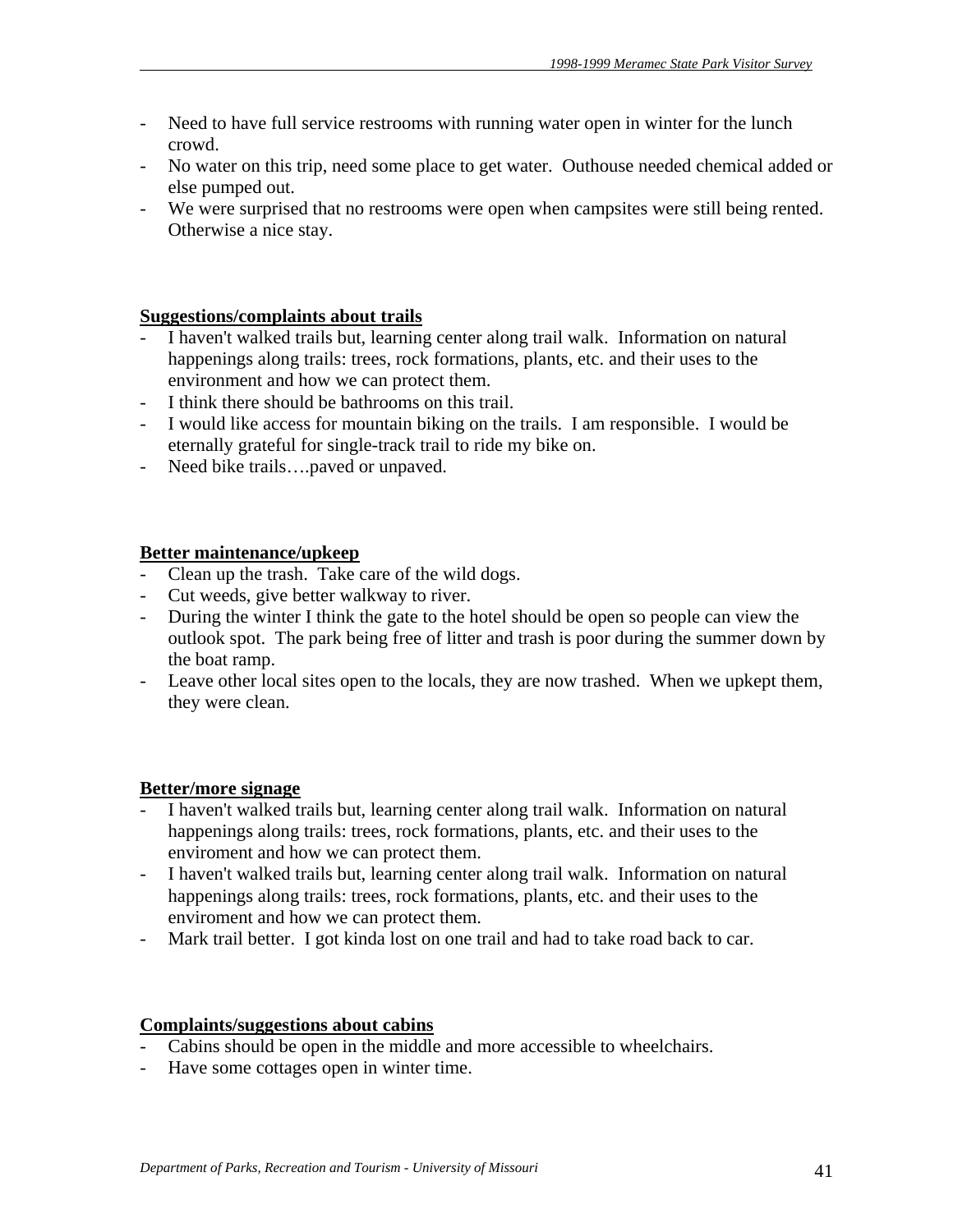### **Complaints/suggestions about visitor center**

- Bring more to the visitor center.
- More wildlife displays at center.

## **Provide trash cans**

- Please, put back all the smaller trash cans by the picnic area so I myself and the elderly don't have to walk as far. Thank you.
- Please, return the individual trash cans to the picnic area. It would decrease litter twofold.

## **More staff/rangers patrolling**

**-** More water patrol over holiday weekends.

# **Other**

- A yearly scrapbook of events, nature, and wildlife, to be kept in the visitors' center.
- Advertise its beauty and accommodations.
- All facilities were closed due to rain.
- Clean up the trash. Take care of the wild dogs.
- Coffee available nearby. Really nice place to visit.
- During the winter I think the gate to the hotel should be open so people can view the outlook spot. The park being free of litter and trash is poor during the summer down by the boat ramp.
- Fisher Cave and other areas were closed.
- For children -- a new net for basketball goal.
- Go back to drinking at picnic tables.
- I love to look at the deer and just drive in area, so please open up the roads.
- I would like access to Hamilton Cave during at least part of the year.
- I would like to see Cain Botton open all year and at night. I would like to be able to use Hamilton Cave at the appropriate time of the year
- I'm not aware of any scenic overlook points. I think that would be nice to have, especially with viewing equipment at these points (view finders, telescopes, etc.).
- Keep it natural.
- More wild bears.
- Need rails on some steps. Closer access to river for parking.
- Paintball area.
- Park needs to have something for winter.
- Please provide us wintery facilities.
- The litter along the highway coming down to the park was NOT attractive. Perhaps some signs saying "no littering" or a fine for littering would help!
- This park is safe and wonderful to visit. I'd like to see a lot more black bears in